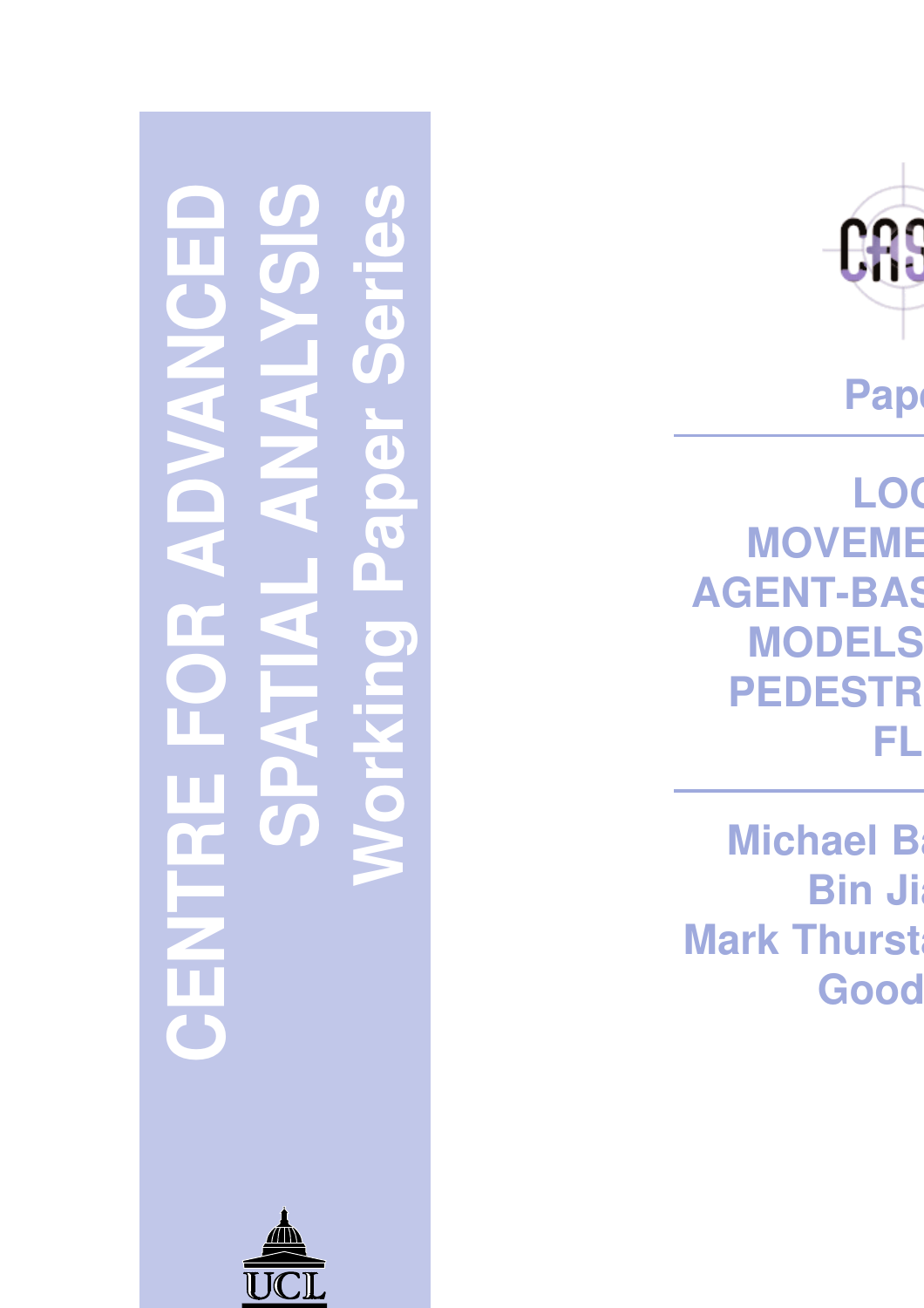

Centre for Advanced Spatial Analysis University College London 1-19 Torrington Place Gower Street London WC1E 6BT

Tel: +44 (0) 171 391 1782 Fax: +44 (0) 171 813 2843 Email: casa@ucl.ac.uk http://www.casa.ucl.ac.uk

http://www.casa.ucl.ac.uk/local\_movement.doc

Date: June 1998

ISSN: 1467-1298

© Copyright CASA, UCL.

## ABSTRACT

Modelling movement within the built environment has hitherto been focused on rather coarse spatial scales where the emphasis has been upon simulating flows of traffic between origins and destinations. Models of pedestrian movement have been sporadic, based largely on finding statistical relationships between volumes and the accessibility of streets, with no sustained efforts at improving such theories. The development of object-orientated computing and agent-based models which have followed in this wake, promise to change this picture radically. It is now possible to develop models simulating the geometric motion of individual agents in small-scale environments using theories of traffic flow to underpin their logic. In this paper, we outline such a model which we adapt to simulate flows of pedestrians between fixed points of entry - gateways - into complex environments such as city centres, and points of attraction based on the location of retail and leisure facilities which represent the focus of such movements.

The model simulates the movement of each individual in terms of five components; these are based on motion in the direction of the most attractive locations, forward movement, the avoidance of local geometric obstacles, thresholds which constrain congestion, and movement which is influenced by those already moving towards various locations. The model has elements which enable walkers to self-organise as well as learn from their geometric experiences so far. We first outline the structure of the model, present a computable form,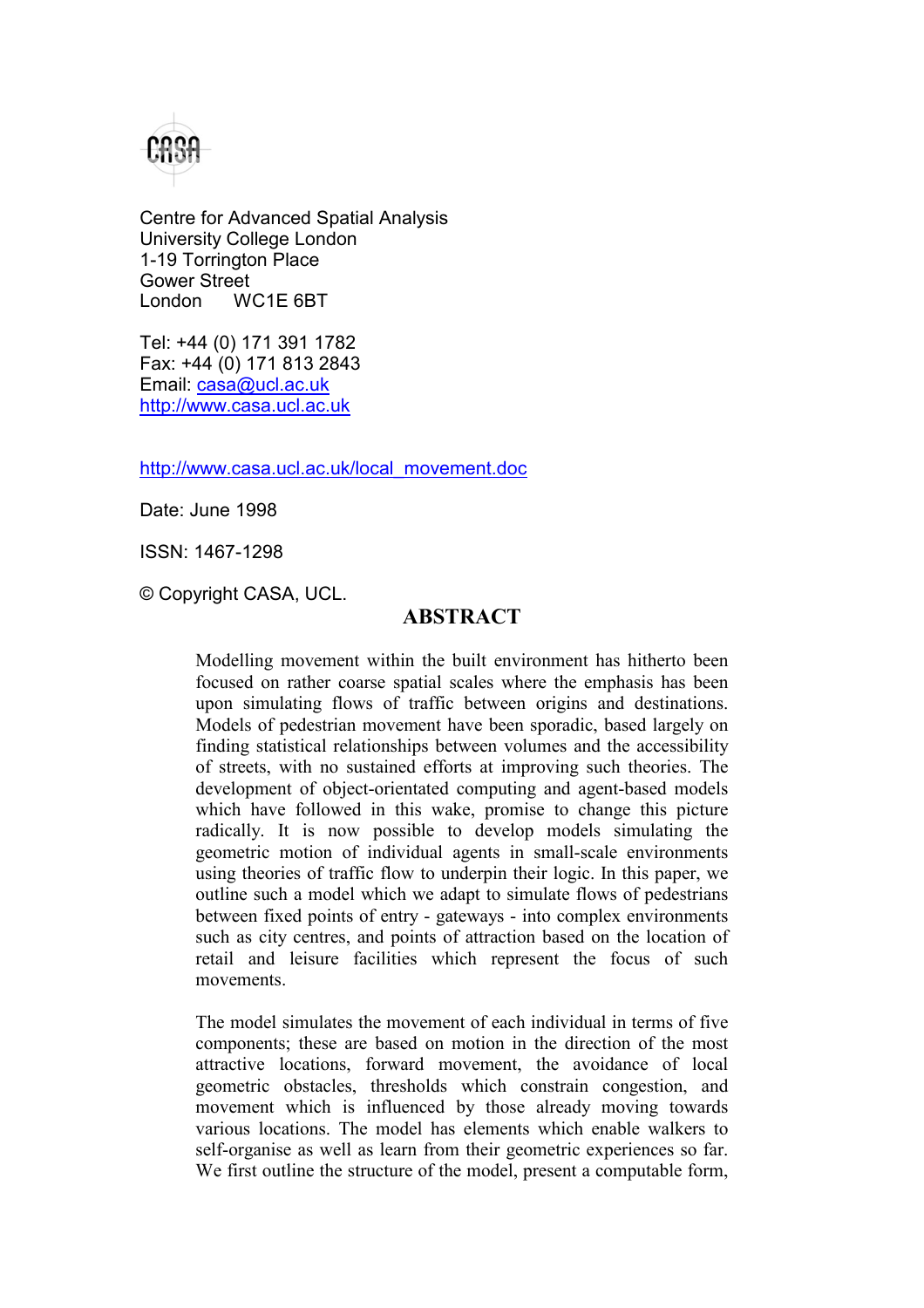and illustrate how it can be programmed as a variant of cellular automata. We illustrate it using three examples: its application to an idealised mall where we show how two key components - local navigation of obstacles and movement towards points of global locational attraction - can be parameterised, an application to the more complex town centre of Wolverhampton (in the UK West Midlands) where the paths of individual walkers are used to explore the veracity of the model, and finally it application to the Tate Gallery complex in central London where the focus is on calibrating the model by letting individual agents learn from their experience of walking within the environment.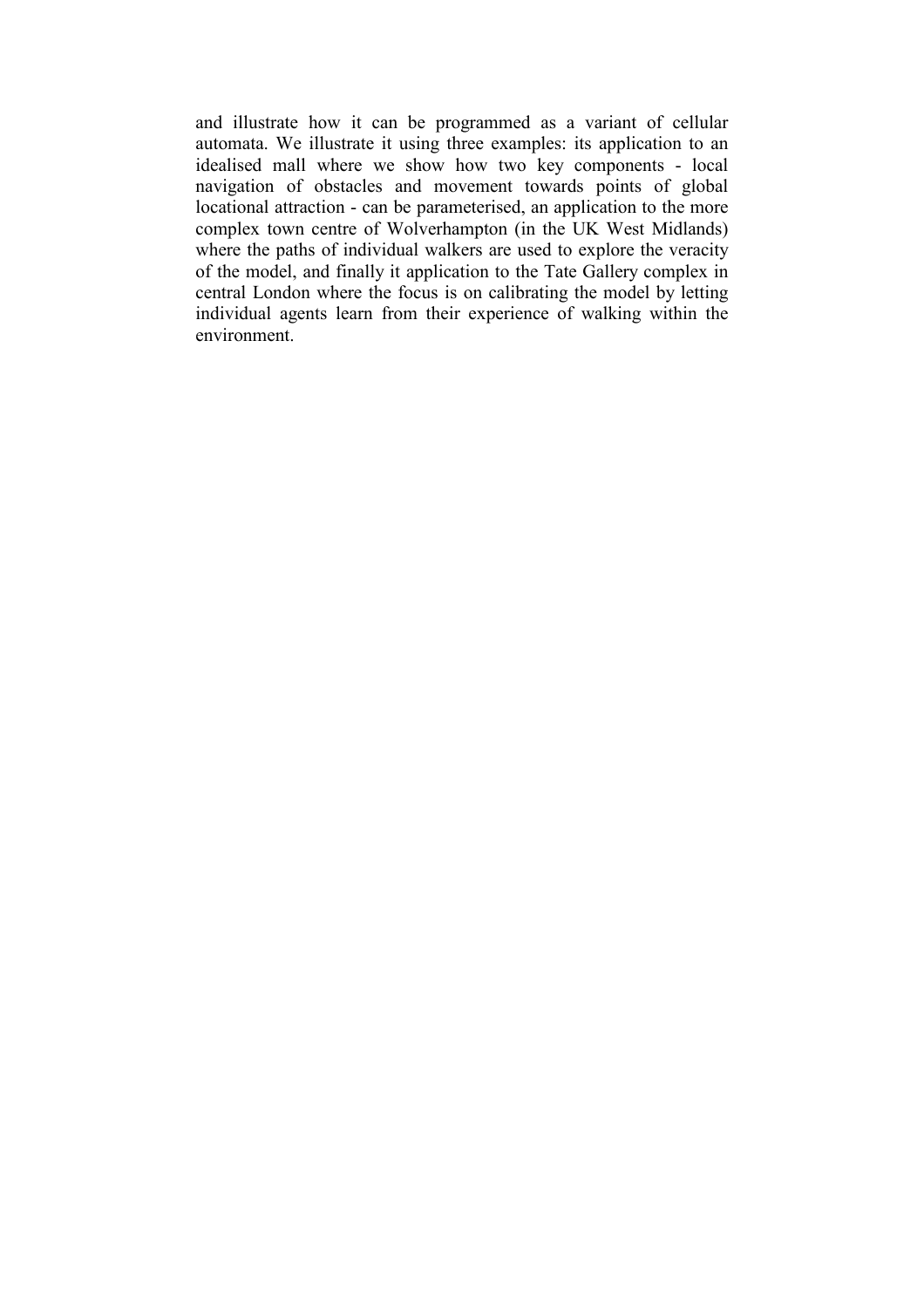#### Local Movement in the Urban System

Below a certain scale particularly where spatial representation is more appropriate in terms of the built form rather than territorial subdivision, aggregative approaches to explaining and predicting urban phenomena begin to lose their meaning. For example, in town centres, in shopping malls and housing estates, location and movement is best described in terms of the individuals who use such spaces rather than in terms of their aggregation by social or any other attribute. Predicting local movements, patterns of crime, deprivation, and the individual usage of urban facilities must thus be simulated by treating the populations involved as distinct 'objects' or 'agents'. Such approaches although still novel are not inconsistent with the more aggregative approaches which have dominated urban simulation hitherto, but at scales where buildings, public spaces, and streets must be represented as distinct objects, the associated behaviour patterns of individual users must be directly simulated if impacts of changes to the geometry of the local environment are to be understood.

To date, there have been few long term efforts to simulate the patterns of pedestrian flow within small scale environments. Despite the fact that walking in western cities constitutes up to 30 percent of all journeys made (GSS, 1997), and in city centres such as the West End of London up to 40 percent (Whiteley, 1997), this mode of travel has been almost entirely neglected in mainstream transportation modelling which still emphasises the automobile. Early attempts at modelling pedestrian flows followed three rather different approaches. Descriptions of how pedestrians move and congregate have provided statistical data for the distributions of queues, and these have been used to predict volumes on street segments from linear relationships estimated by regression (Older, 1968; Stilitz, 1969; Sandahl and Percivall, 1972). More formal approaches based on loose analogies with fluids, gas kinetics, and other physical flow systems have been proposed and tested (Henderson, 1971, 1974; Helbing 1995) but by far the most usual approach has been based on adaptations of spatial interaction models, often in their discrete choice rather than gravitational form.

Attempts to simulate pedestrian flows (Borgers and Timmermans, 1986a, 1986b) from individual trip probabilities by mode, often incorporating trip chaining have been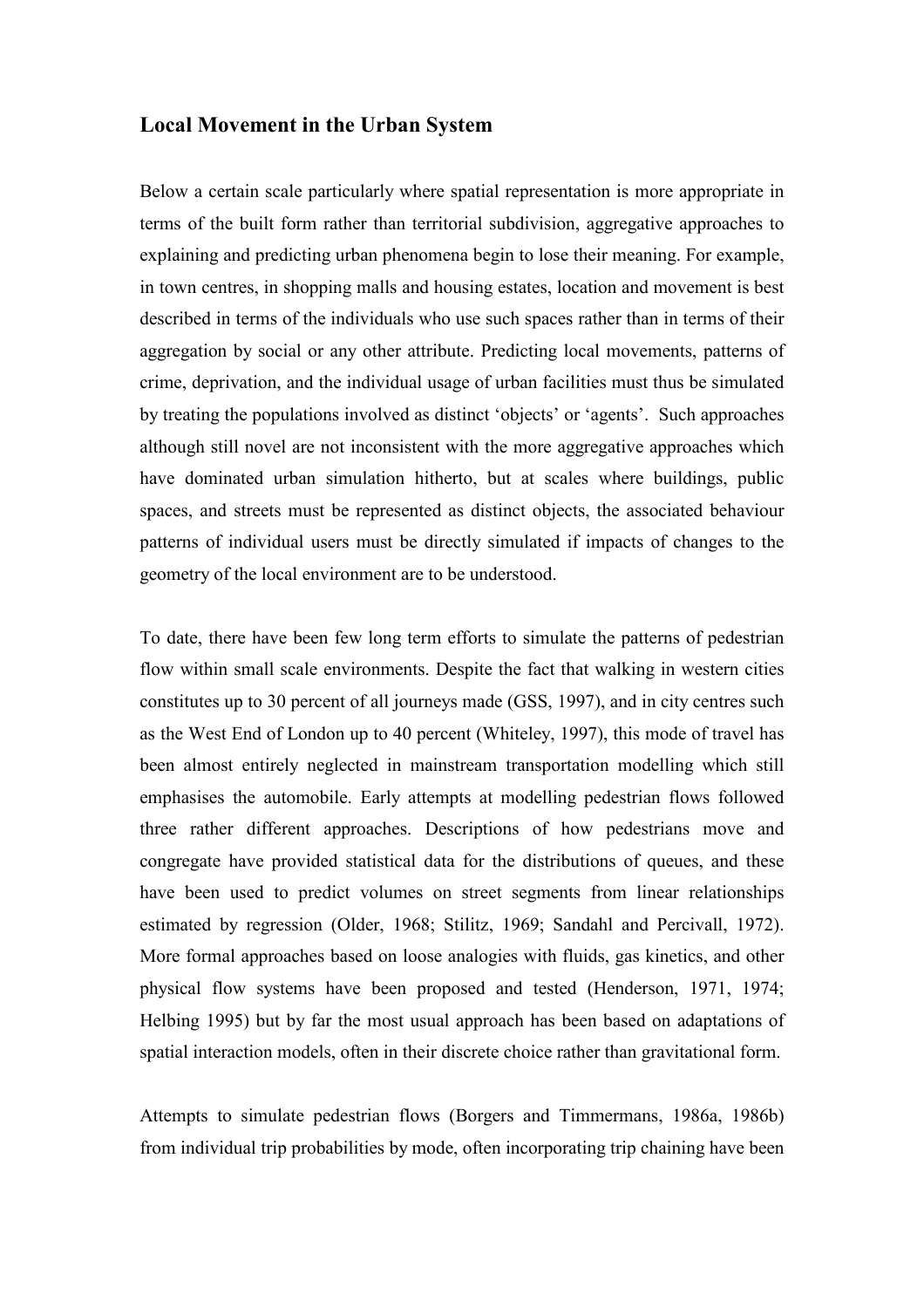developed, but the predictions from such models must then be scaled back to more aggregate units if they are to be generalised spatially. Models of movement patterns in the urban system based on microsimulation appear promising but notwithstanding the effort that has gone into such simulation in recent years (Clarke, 1996), there have been very few applications at a fine spatial scale. Such approaches concentrate on simulating generic patterns or profiles within a population based on 'typical' or 'prototypical' individuals but ways of mapping these profiles onto detailed spatial representations are poorly developed.

There has been more activity of late in associating movement patterns and the location of pedestrian volumes with measures of spatial accessibility, proximity, or connectedness. Since the 1940s, measures of accessibility based on evaluating the potential of any location with respect to how near and how attractive it might be to all other locations have been used to provide indices which show the actual or potential density of use at any location within the city or regional system. For example, Hansen's (1959) residential land use model was based on forecasting growth or change at any location in proportion to the value of its accessibility, based on a variant of Stewart and Warntz's (1958) measure of population potential. In terms of networks, the density of traffic flowing across any node has been correlated with degrees of nodal connectivity within such networks (see Haggett and Chorley, 1969) while a more recent theory of natural movement due to Hillier et al. (1993) has sought to correlate movement patterns at the local scale with the relative accessibility of streets to one another. This theory, referred to as space syntax, is a first order generalisation of accessibility or connectivity of streets where streets are treated as nodes and network measures computed if streets relate to one another in various physical ways such as through their intersection. However, these accessibility measures although providing indices associated with forecasting trip volumes, are not based on models which simulate processes of movement and thus do not provide methods for predicting the impact of locational changes on patterns of pedestrian flow. In short although these indices can show changes in flow due to changes in the geometry and location of entire streets, they are unable to account for comprehensive movement patterns which link facilities at different locations to one another. Although space syntax deals with movement economies, it has not yet been possible to link such indices to the socio-economic structure of the city at the local scale (Hillier,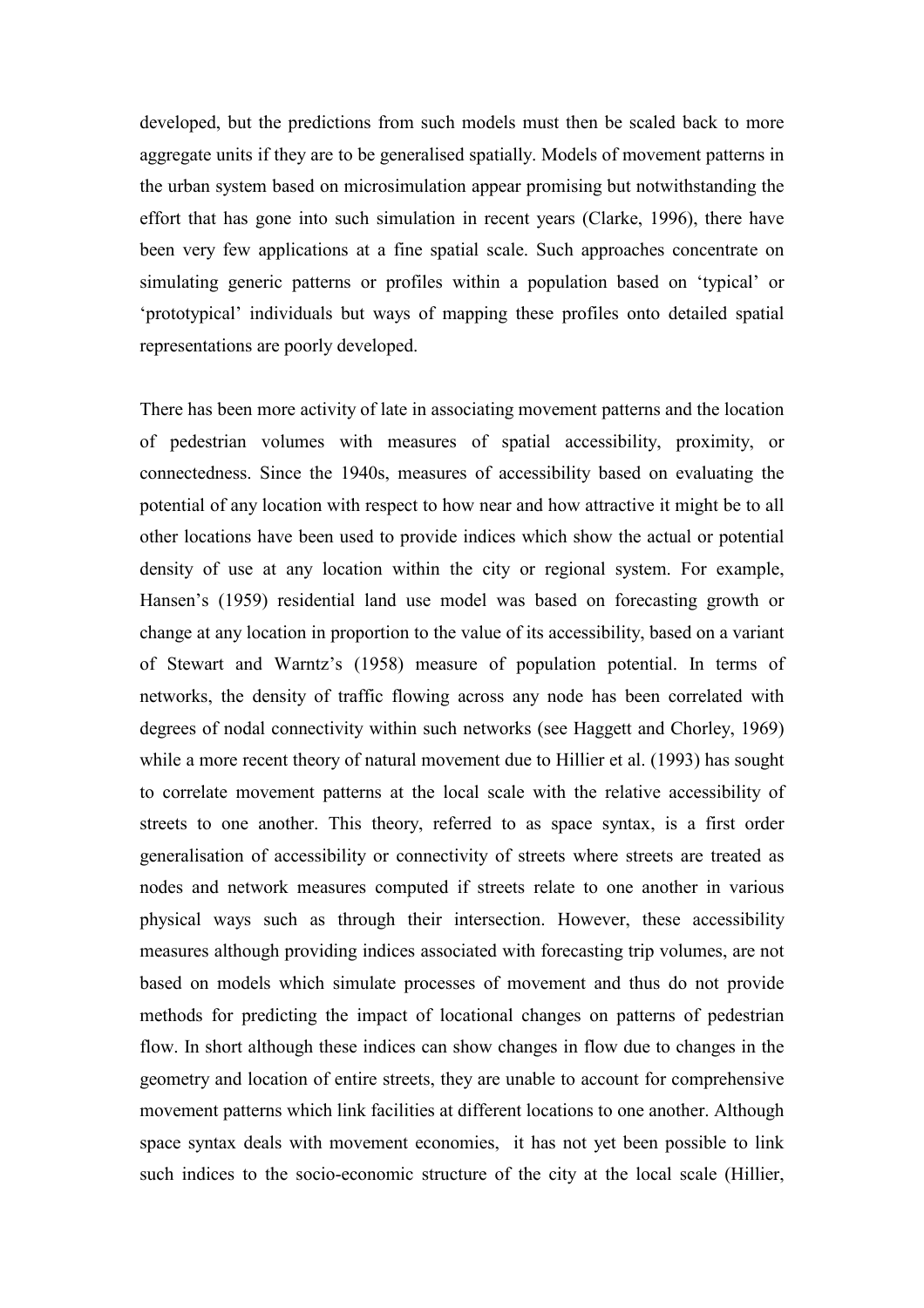1997).

The need for a much richer theory of local movement accounting for individual behaviours which determine pedestrian flow suggests that all aspects of the environment within which such behaviour takes place as well as the individuals generating such behaviour must be represented explicitly, as distinct objects. Recently object-oriented approaches to simulation have become popular due to developments in programming technology as well as due to the increasing perception that local behaviour is fundamental in explaining global pattern. To develop models of such local behaviour, individuals must be represented explicitly and from this comes the idea of 'agent-based' modelling (Axelrod, 1997a). This is entirely consistent with recent developments in complexity theory where the complexity of the system emerges in global and structural terms from actions, each of which are simple in themselves, of relatively autonomous agents, acting with their own self-interest in mind, without appeal to any grand design or response to any overall global rationality or utility. Models for simulating artificial life are the best exemplars (Langton, 1995; Adami, 1998). Of course many systems cannot be characterised in this way but local movement patterns and behaviours in small-scale built environments appear to fit the approach rather well.

Small-scale environments capture the global properties of the urban system in such a way that local responses are usually consistent with macro properties. For example, local geometries such as the juxtaposition and type of buildings, the scale and direction of streets, and the location of transport facilities all imply a global order to the city. Thus when individuals respond to what is in their immediate neighborhood, this will reflect a more global order. The relative attraction of facilities at different locations is usually mirrored locally and local responses are thus consistent with behaviours which reinforce the global order. For example, if an individual is searching for an attractive retail location and is in a relatively unattractive location, then the local situation is likely to contain clues as to how to move towards a more attractive location. However, local movements are also heavily influenced by much more idiosyncratic factors such as physical obstacles around which to navigate, localised congestion, and serendipitous decision-making with respect to what is immediately attractive. Local movements must also account for different varieties of behaviour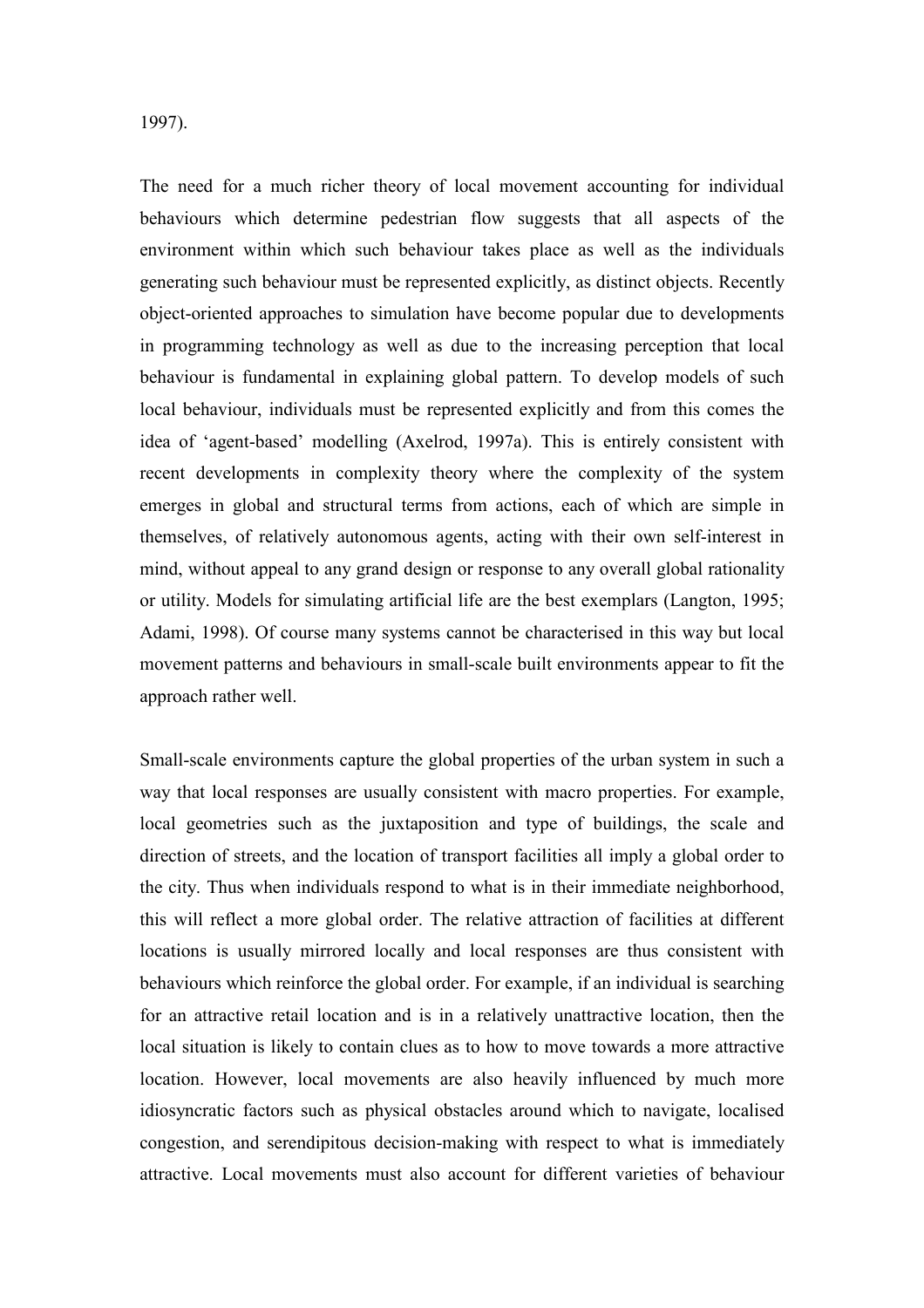ranging from movements which are well-defined and completely purposive to those which are more random and exploratory, based on walkers who know the environment completely to those who do not know the local geometry and attractions of the environment at all. An agent-based approach is the only way in which we might account for such diversity and design models which can be tuned to quite different walker situations.

A number of agent-based models are being developed which have direct relevance to smallscale urban environments. The TRANSIMS model under construction at Los Alamos (which is associated with the elaborate microsimulation system called SWARM) has been developed to model individual trip movements at the level of the automobile (see http://www.lanl.gov/). The model system is noteworthy because it can be simplified in various ways to show its consistency with various major themes in complexity theory such as local movement based on cellular automata ideas as well as self-organised criticality (Nagel and Paczuski, 1995). It is perhaps the most developed such system to date and lies one step beyond the ideas we will develop here. As such it represents a potential next stage in our own research. A much more focused set of approaches is being developed by Helbing and his co-workers at Stuttgart who have developed several variants of pedestrian model, particularly based on analogies between social and physical forces (Helbing, 1991; Helbing and Molnar, 1995). In these models, the patterns of walking are reinforced by the very activity of walking, such that the system and its movement patterns self-organise according to certain interactive behaviour (Helbing and Molnar, 1997). However although TRANSIMS and these active walker models incorporate many relevant features of local movement, their purpose is less geared to predicting the importance of locations to which pedestrians move than the approach that we will develop here.

Other models of local movement in which location is prominent are those in which actors or agents respond to others in their vicinity. For example, the range of models developed onwards from the work of Schelling (1978) in which actors move or migrate to be closer to those to whom they perceive some affinity, thus creating polarised clusters or ghettos, might be adapted to deal with local movements. Their focus however is on longer term spatial migration rather than the more routine and frequent kinds of movement implicit here. Axelrod's (1997b) model of regional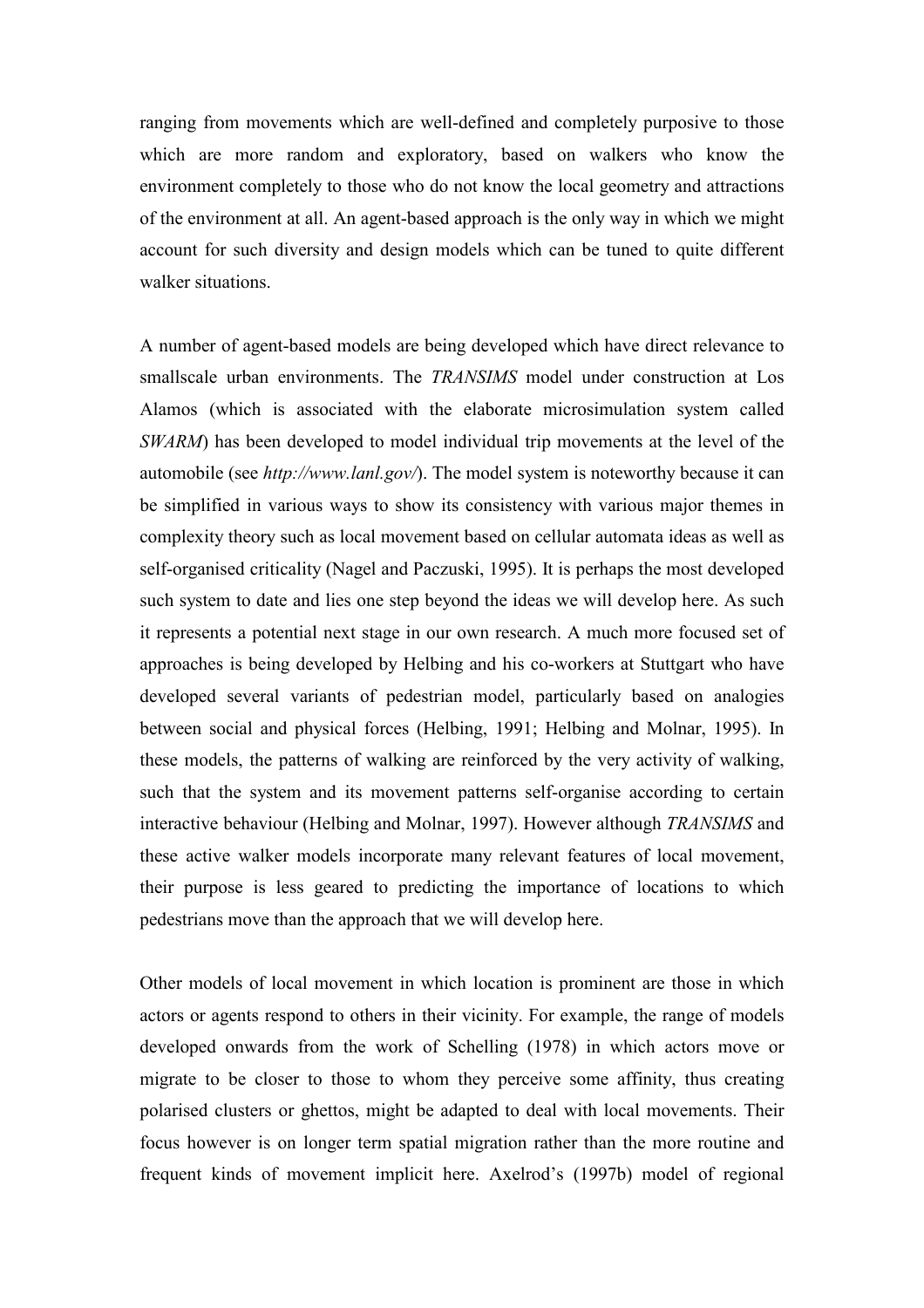polarisation based on cultural convergence and Epstein and Axtel's (1996) 'Sugarscape' model of an artificial society are more recent variants on this theme that provide exemplars of why agent-based approaches are essential. Finally, the models which emanate from the simple manipulation of local geometry as embodied in the multiple Logo approach developed by Resnick (1994) amongst others, are well adapted to dealing with local movement as illustrated in a variety of examples such as insect movement, trail formation, and percolation through sparse and dense media. These are all rooted in the logic of cellular automata to which we will return.

There are more pragmatic reasons for developing agent-based models of small-scale urban environments. First there is a strong commercial imperative for predictive models which are able to simulate how attractive different locations are to consumers. The location of points at which such consumers are 'discharged' into spatial markets, the characteristics of streets which enable such consumers to reach the market sites in question, and the relative attraction of other adjacent sites all directly affect profit margins through patronage. The same issues pertain to sites in the leisure industries which rely upon visitors. More focussed social concerns such as the spatial incidence of crime, and the need for secure environments are intrinsically bound up with the location and type of facilities and the extent to which these are patronised. In one sense, the problem emphasised here is little different from the more general problem of urban location at larger scales except for the interaction between local geometry and purposive and exploratory behaviours which seek to optimise locational attraction. The fact that such modelling is now possible also relates to the availability of new data sets, many of them collected by the various commercial interests which have greatest need for good predictions involving their retail trade. Good digital data on built form is now available at 1-2 meter resolution while pedestrian flows are being increasingly monitored automatically and remotely using closed circuit TV. Questionnaire surveys of origin and destination movement patterns and personfollowing techniques for precise walking inventories are increasingly available. Data from electronic point-of-sale (EPOS) is being associated with spatial and locational data at a variety of scales, from movement within the store at one extreme to movement within the metropolis at the other.

There are many types of environment and problem context at these small scales which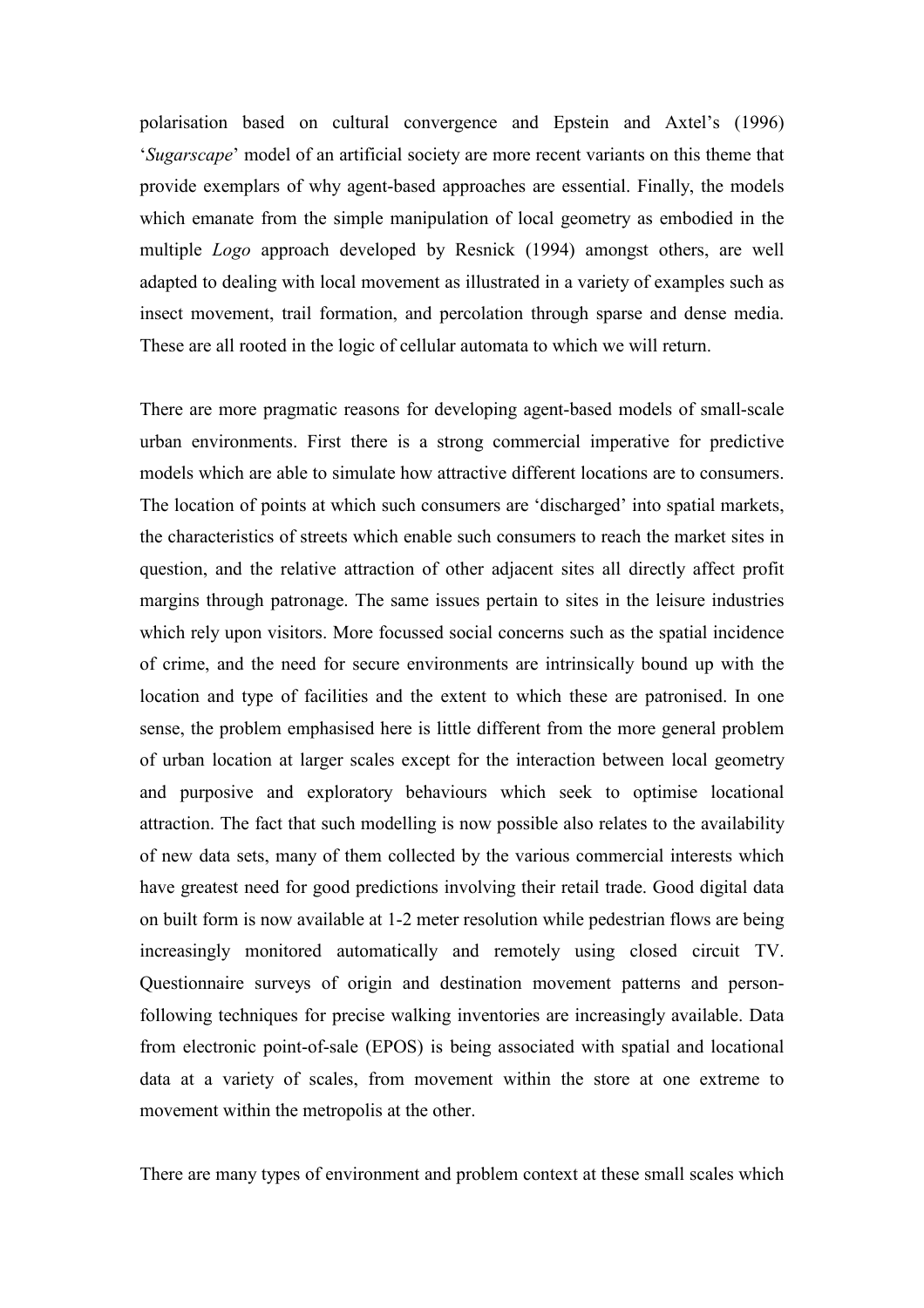require different variants of this approach and at the outset, we should be clear as to the issues that we consider important and those that we will ignore. Our model will apply to relatively closed geometric systems such as malls and town centres, galleries and theme parks within which visitors or walkers engage in purposive activities such as shopping or leisure for fixed periods of time. We will make the assumption that all the individuals who move within such systems enter and leave the system at the same points (although we can easily relax this) which we will call 'gateways'. In each case, an individual's trip can thus be divided into active and passive stages where we assume that an individual is active for most of the trip but once a decision is made to return to the gateway, the trip becomes passive in that the goal changes from visiting the most attractive locations to that of returning to the gateway. In this sense, the variants of the model that we illustrate here will not apply to movements in residential neighborhoods or in work trip contexts. Furthermore, all our experiments will be of an exploratory nature. These kinds of pedestrian model are in their infancy and it is likely that very different versions of them will emerge once the research momentum builds up. We consider that all such models so far are 'proofs of concept' rather than fully operational predictive structures. However this does not imply that we cannot gain insights from such applications.

In the next section, we will outline the key issues that characterise the kinds of local movement we will simulate, illustrating the rudiments of the model and the way these can be articulated. We then develop the mathematics of our generic model, showing how a typical walker moves through the geometric system and interacts with other walkers within the same space. We implement the model as a cellular automata, using highly visual software which enables us to examine movements and patterns as they take place in the geometric space which we visualise through a variety of map layers and agent movements. We then develop three related applications or experiments, Our first experiment involves the simplest model - an idealised retail mall based on a symmetric geometry with a simple unimodal retail attraction surface. We show how the pedestrian movement can be varied as various parameters controlling the interaction of the local geometry with the surface attraction can be manipulated, thus illustrating how we can 'calibrate' the model. Our second example, involves the same model applied to a real town centre, that of Wolverhampton which is a medium sized town (population circa 244K) with a well-defined and self-contained centre. We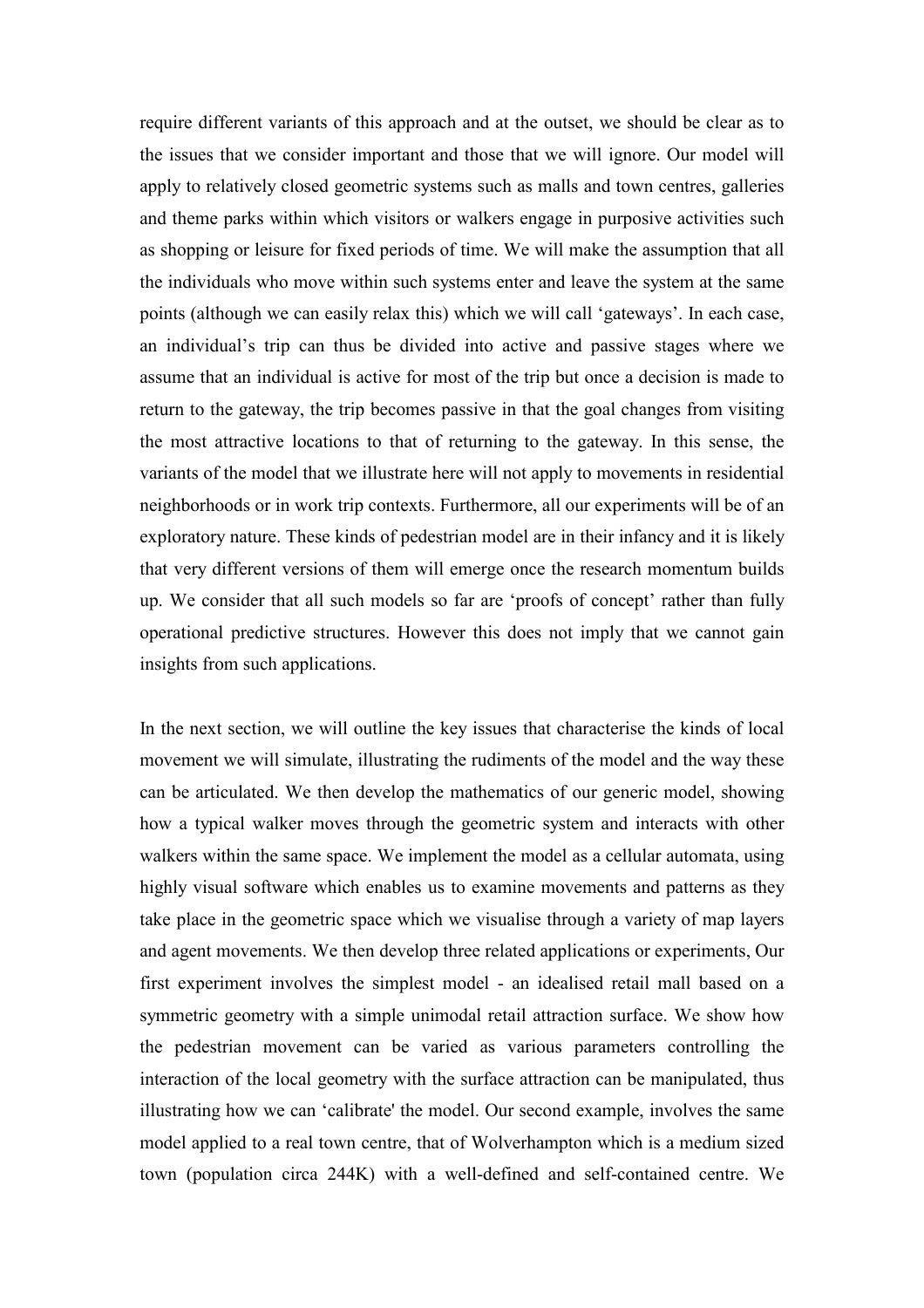attempt to calibrate this model in the conventional way by searching over the parameter space for parameter values which generate patterns of realistic-looking movement. Our last experiment involves introducing considerably more complexity into the model through very complex local geometry that characterises the space as well as the more complex locational attraction posed by a structure of closed rooms linked by galleries and corridors. We show how we can model pedestrian visitor movements in London's Tate Gallery and then outline how the model can be calibrated to real data which provides realistic simulations of movement, by letting the agents 'learn' the best parameter values as they move through the space. Finally we draw these various threads together, speculating on next steps in the research programme and arguing the need for taking this research to a more sophisticated level of simulation.

### Representing Pedestrian Flows

The generic framework we develop will be flexible enough to take account of several different problem characterisations, all of which involve relatively self-contained local movement. However, this framework is based on the requirement that pedestrian movements are important to predicting how many individuals are attracted to different sites within the local system of interest. The flow volumes on the various routes that relate these sites are of interest but the detail of the flow is not relevant. In essence, the model allocates walkers from fixed origins to various destinations and in doing so enables their assignment to the various streets, sidewalks, squares and precincts which link origins and destinations together. The elements of the model loosely reflect ideas of attraction and deterrence in more aggregative traffic models that build on traditions in spatial interaction modelling (Willumsen and Ortuzar, 1990). Other aspects of pedestrian flow are of lesser interest; for example, the streaming of pedestrians, their movement in groups, their behaviours at street intersections, gates and doors, and their velocity are of little relevance as the focus here is upon the location of origins and destination, the geometry of their linking, and the flows which bind various locations together. Lastly as we have already implied, trips in this kind of system begin and end at the same origin and exist over a fixed interval of time such as a shopping trip period - hours or parts of days - which might be aggregated to 'weekly' or 'monthly'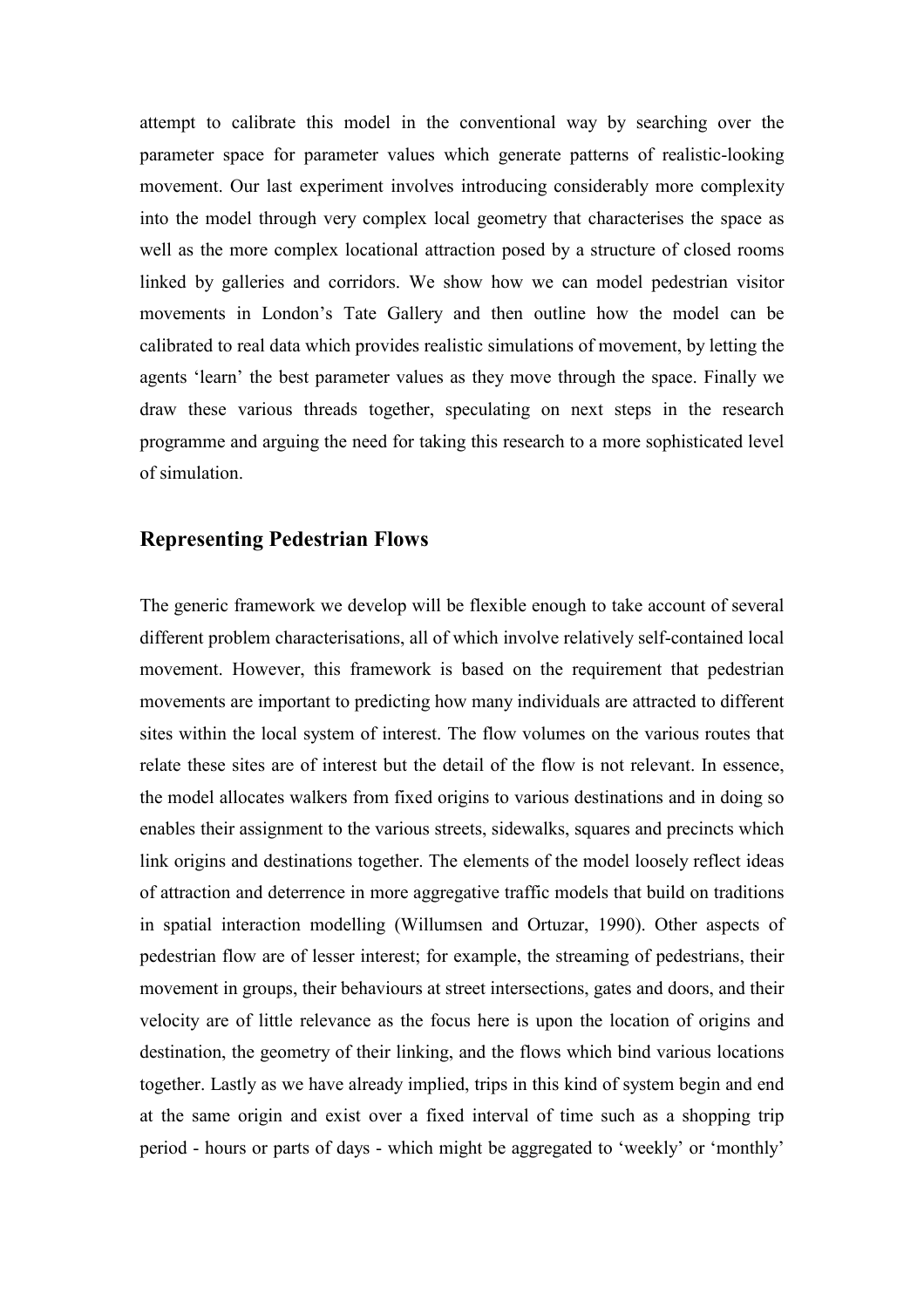behaviour. The interest is upon how many visits are made in total to various destinations, notwithstanding the fact that those controlling or managing such destinations might be interested in more detailed temporal movements.

In any model, it is possible to relax assumptions but we will begin by specifying the model in the strictest form possible. All origins are referred to as gateways. These are nodes in the system such as car parks or bus stations from which walkers are 'discharged' and from which they begin their walk through the system. We will assume that at each gateway, individuals change their transport mode - in car parks from car to walk, in bus or rail stations and at bus or rail stops from bus or rail to walk. The same kinds of transition can be assumed for linear gateways such as onstreet parking lines; for those who walk directly into the system from outside, we assume a line of gateways surrounding the system from which these walkers assume their pedestrian mode. Related to this assumption is the fact that all pedestrians return to the gateways from which they enter the system. This is not so severe an assumption as it might appear and it has only been introduced to simplify the simulation; if necessary it can be relaxed.

While gateways are always discrete points, we represent destinations somewhat differently, as continuous attraction surfaces which cover the entire extent of the local geometry. This is primarily due to the fact that such surfaces can be easily computed from very detailed point location data using various spatial averaging techniques. These enable each location in the system to be considered relative to any other, and thus to be independent of the local geometry of buildings and streets. In short, this is a way of aggregating and smoothing out the effects of individual buildings and stores and also of adding together various data to produce composite indices of attraction. For example, such attractions might be built up from data on retail turnover, floorspace, rents and so on, most of which are not available for individual shops but are available for very fine scale geometries such as postal delivery codes. This implies that a large store in the centre of town is likely to have a level of attraction per unit of its space rather similar to an adjacent store which is much smaller, selling different goods, and attractive to different customers. This concept of the attraction surface can be varied to relate to different geometries; for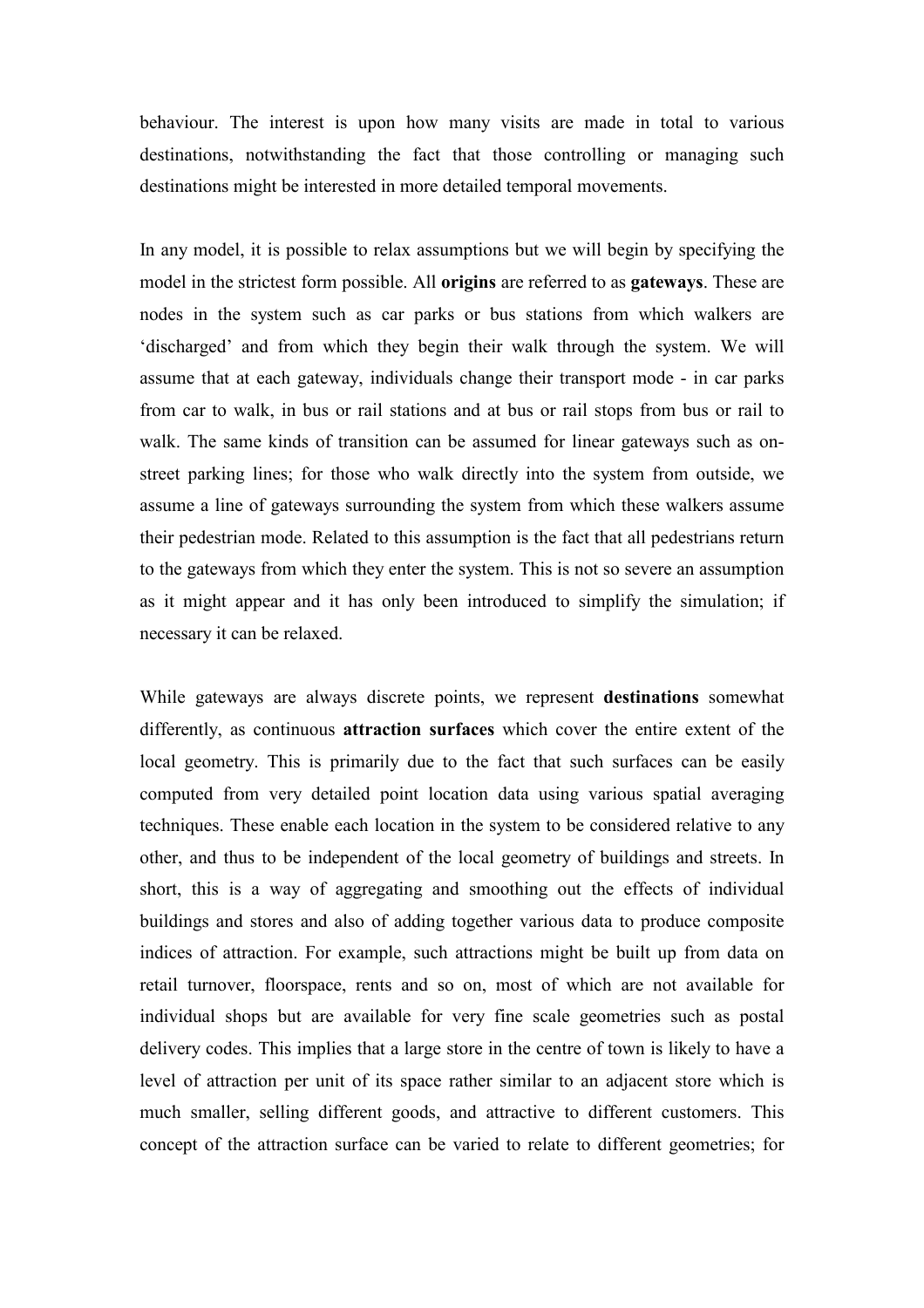example, in the Tate Gallery example, the attraction surface is based on rooms which are disjoint from one another but with equal levels of attraction within each room. Finally, it is quite possible to have more than one surface of attraction, each picking up different features of attraction at various locations, and being either combined or used sequentially through the walking process.

The third element of representation involves the local geometry of buildings and streets - the built form. The kind of resolutions that we are concerned with here range down to 1-2 meters. Fairly precise movements can be modelled at this level but to model very detailed interaction of pedestrians with one another in the manner which the Stuttgart group have employed (Helbing and Molnar, 1995), it would be necessary to represent the system down to 0.1 meter resolution so that crowding could be thoroughly examined. Our limit is consistent therefore with our interest in aggregate flows and flows attracted to different locations. Our characterisation does not pick up the kind of detail where one walker might relate to another except in terms of total counts of crowding. For example, we do not simulate how two walkers might collide, nor do we simulate how they might behave at intersections or at doorways. However, our model should be able to detect crowding which occurs as pathways and streets narrow. It should also reflect the intrinsic attraction of the sidewalks along buildings relating to the fact that streets never go directly to the points of highest locational attraction (which are within buildings) although walkers attempt to do so. Lastly, we will not simulate the behaviour of pedestrians who might act in groups other than through the usual mechanism of increasing attraction as more pedestrians visit a place or reducing attraction as congestion thresholds are passed.

We can now outline the key principles for movement which we will build into the model and which we believe are borne out through current observation and our causal knowledge of how walkers behave in small-scale urban environments. Our walkers move one step in each time period (if they are able) and this is in a given direction which in turn is measured through an angular heading or through xy coordinates. We define five components which determine direction in each time period of the simulation:

1. The key heading is always in the direction associated with the surface of locational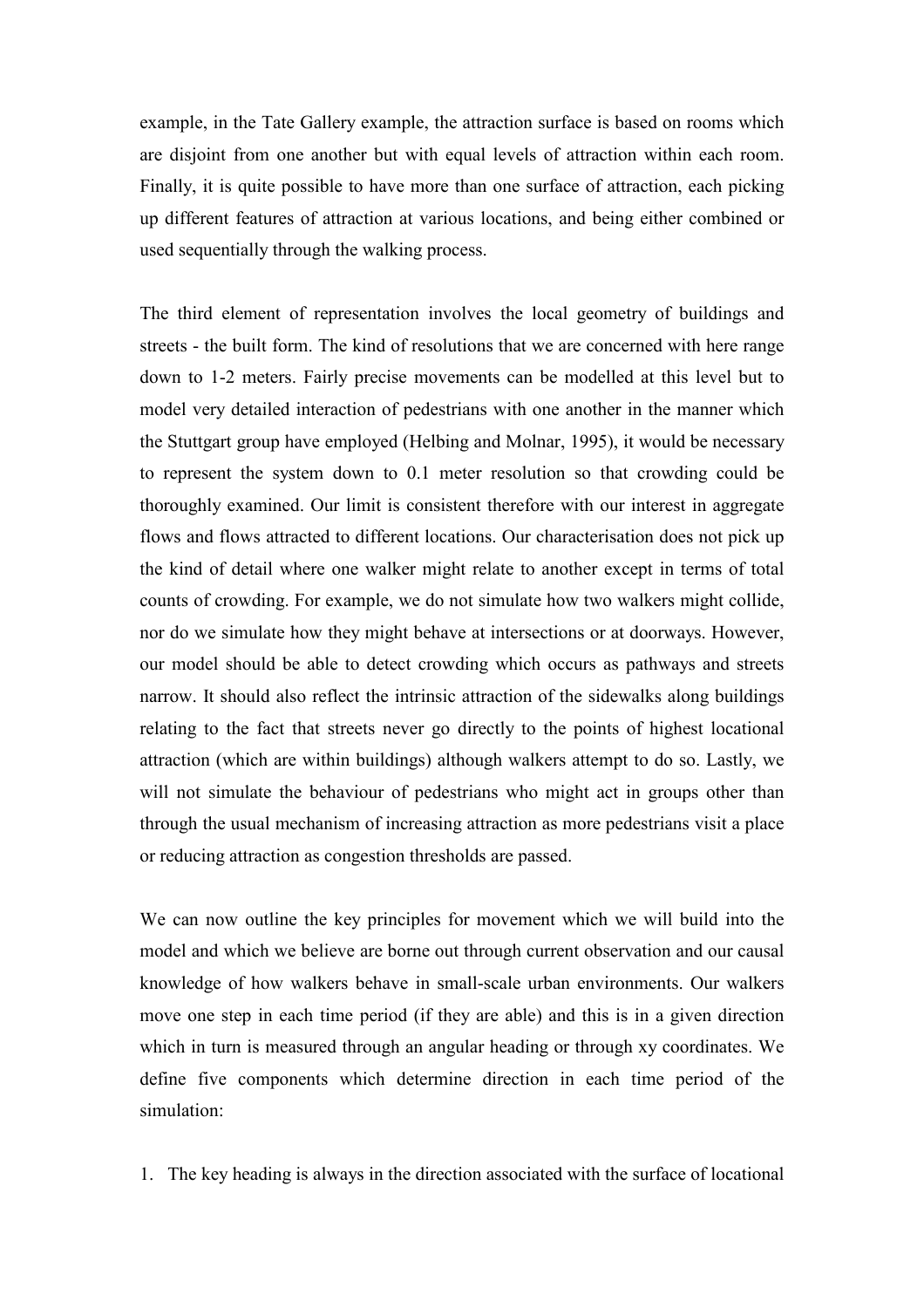attraction. At any location and at a given time, a walker who is still engaged in active movement in the system (that is, not returning to their origin or gateway), sets a heading in the direction of the gradient of the attraction at that point. In the case where there is a unimodal surface of attraction with the highest point at the centre of the town say or at the prime retail pitch, the walker will continually readjust this heading in an effort to climb to the top of the surface: the hillclimbing analogy is relevant. There are many factors that might obstruct this process; where there might be multiple local optima or several surfaces of attraction evaluated in sequence, say. But the most likely changes in direction which distort this process are due to the interaction of the surface with the local geometry as we will indicate below.

- 2. The default direction in the model is for any walker to move in the direction that they are already travelling, that is forward. In each situation where the walker is moving forward, this heading is perturbed by a random change in direction whose probability of occurrence declines proportionately and nonlinearly with the size of the deviation from the forward direction.
- 3. Obstacles to forward movement occur through the local geometry of streets and buildings. At each stage of the walk, a running count of progress in terms of distance travelled is kept. If a walker hits an obstacle such as the edge of a street, the walker continues to advance with their heading perturbed randomly. If after a number of tries, no progress has been made, the walker reverses direction and several new directions are tried until one which initiates progress is found.
- 4. At a given time period, the level of congestion at each location in the system is evaluated. If there are more walkers at or around a point than a predetermined threshold, then walkers are perturbed in terms of their subsequent directional movement until congestion falls below the threshold.
- 5. In different areas of the spatial system rooms for example in a gallery, or squares and street segments within a town centre, change in the number of walkers and their totals are measured in each time period. These changes and totals can be related directly to the attraction of the place in question, attraction increasing up to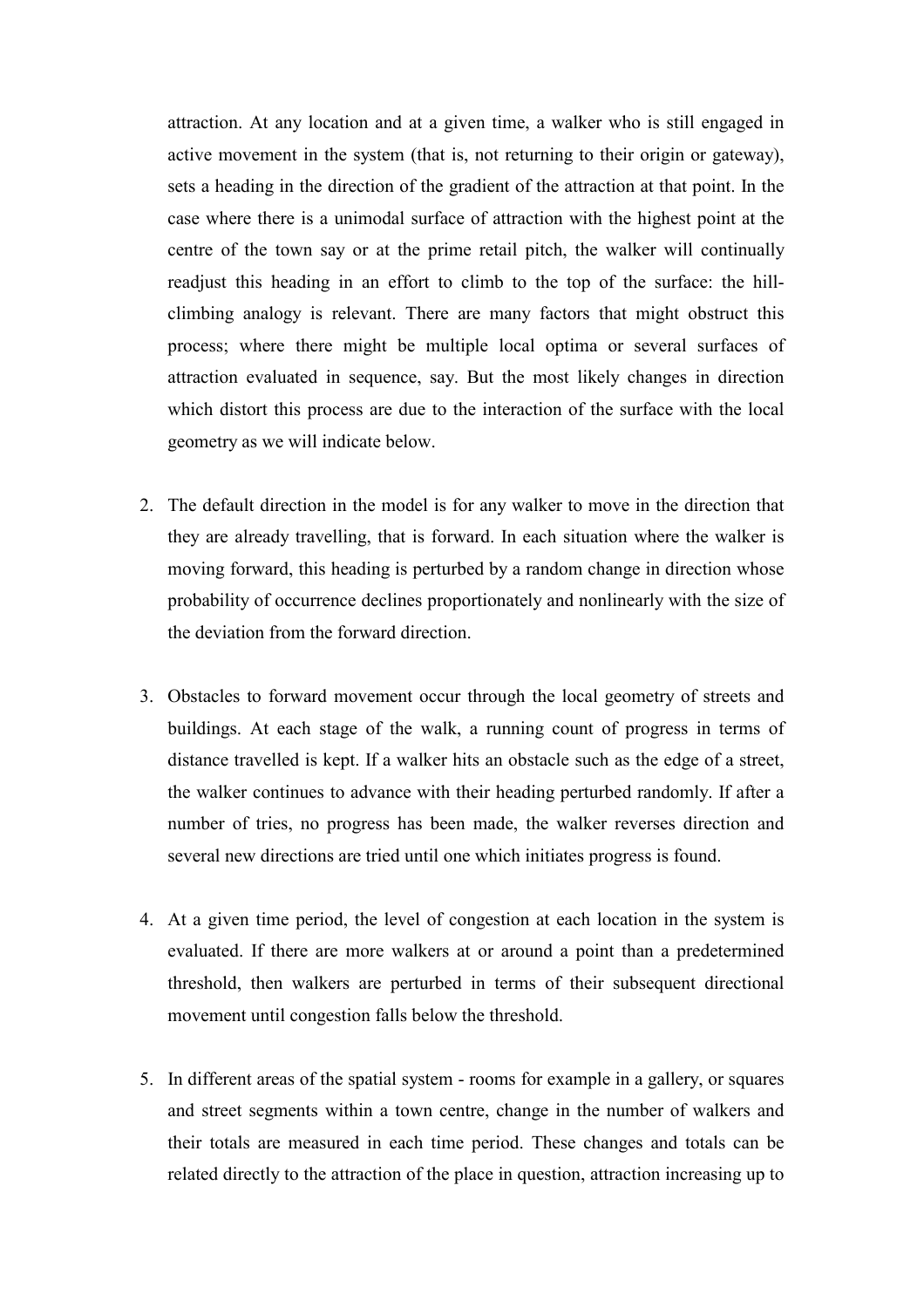the point when congestion sets in and attraction declines. In this way, the number of walkers in any area can also be controlled.

Walkers are thus connected to one another through locational attraction and through congestion. In this way, various positive feedbacks are reinforced and the system can be self-organising in a similar manner to that used in the models developed by the Stuttgart group (Helbing and Molnar, 1997).

Movement is calculated in each time period  $t$  in the direction  $r$  for each walker  $k$ , where  $k = 1, 2, ..., K$ , there being K walkers in the system. K will vary with time t but to introduce the model, we do not need to detail the way K changes yet. Each location in the system is given by coordinates  $xy$  (which pertain to pixels in the computable model developed below), and thus the direction of each walker is defined as  $r_k(x, y, t)$ . In the model, we will compute direction from the heading  $\theta$  at xy where  $0 < \theta < 2\pi, \theta$  being measured in radians. However we will first state the model in general terms in this section before we develop its computable form in the next. In general, the direction for any walker k at time  $t + 1$  is defined from

$$
r_k(x, y, t) = \sum_i \tau_i f_i \tag{1}
$$

where  $f_i$  is a function of one of the five components affecting the heading, and  $\tau_i$  is a temporal switch which activates the function or force on an appropriate time cycle. If for example, this switch applies to every time period and every function, then  $\tau_i = 1, \forall i, t$  but it is usually different from this as we will explain below. We can write equation (1) explicitly for the five components as

$$
r_k(x, y, t) = \tau_g f_g + \tau_d f_d + \tau_b f_b + \tau_c f_c + \tau_a f_a
$$
\n(2)

where  $f_s$  is the function associated with evaluating the gradient of the attraction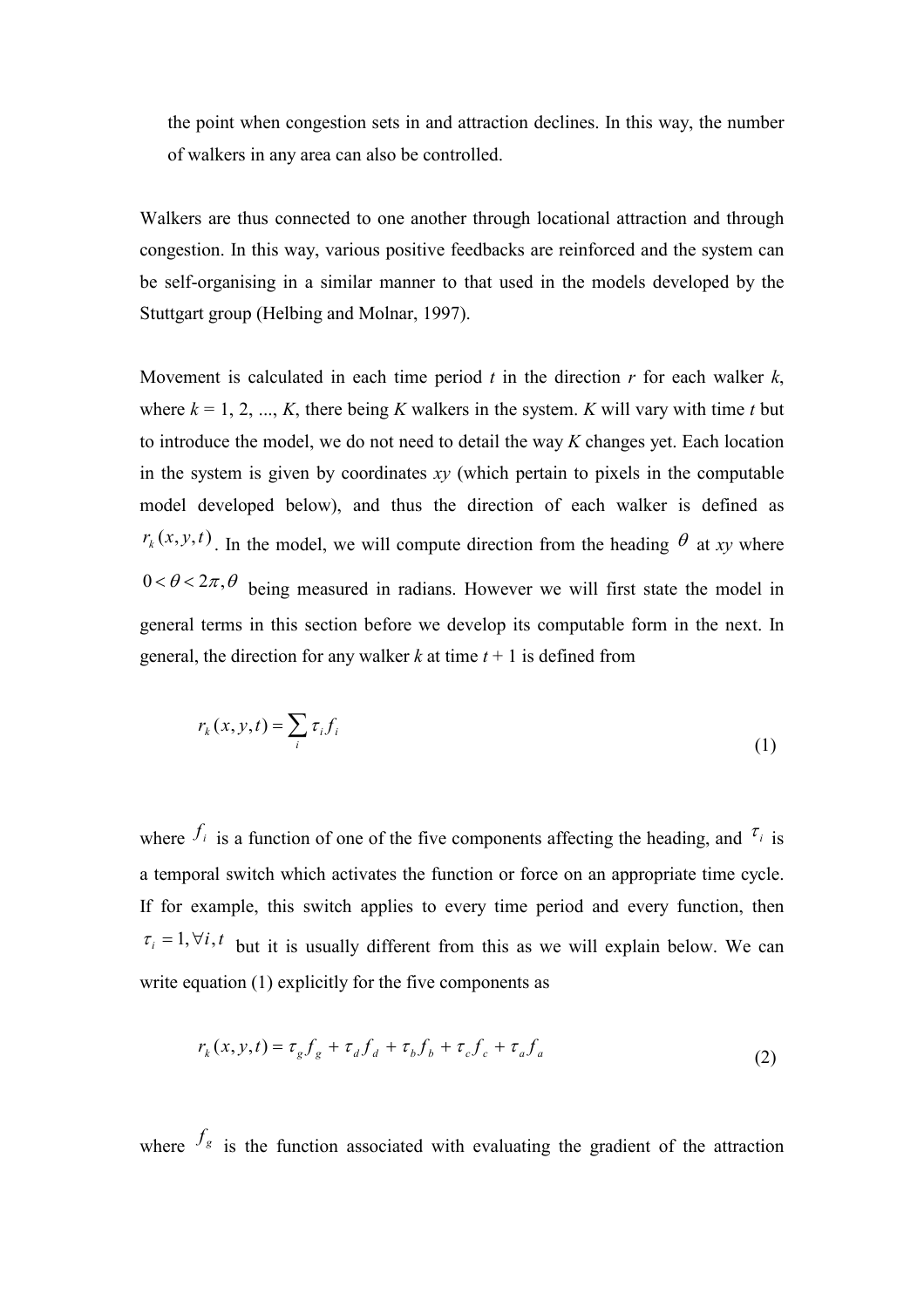surface at xy,  $f_d$  is the function involving movement in the forward direction which is the default,  $f<sub>b</sub>$  is the function that controls the perturbations needed to navigate a physical barrier,  $f_c$  is the congestion function that involves perturbing the direction of any walkers who are exceeding the threshold, and  $f_a$  is the function that enables the attraction surface to be updated with respect to the number of walkers in that area of the system in question.

Each of these functions should be further defined so that the elements involved in each can be specified prior to the full model being stated. The direction  $r_k(x, y, t)$  is defined as a sum of each of five components which in turn are evaluations of the heading required to make independent progress in each of the five directions. Which are relevant depends of course on the temporal switches  $\{\tau_i\}$  but the computable model ensures that these components are added to form a composite directional vector. The first component  $f_g$  is a function of the attraction surface  $\mathcal{G}_{\text{xyt}}$  in terms of its gradient, and this can be stated as

$$
f_g = f_g \left[ \nabla \mathcal{G}_{xyt} \right] \tag{3}
$$

while the second function  $f_d$ , the default forward direction with random perturbation  $\varepsilon_k(x, y, t)$  is defined as

$$
f_d = f_d \big[ r_k(x, y, t), \varepsilon_k(x, y, t) \big] \tag{4}
$$

The third component involves the perturbations required to avoid locations within the barrier set  $\{B(x,y)\}\$  - edges of streets or walls of rooms - and is of the same form as the second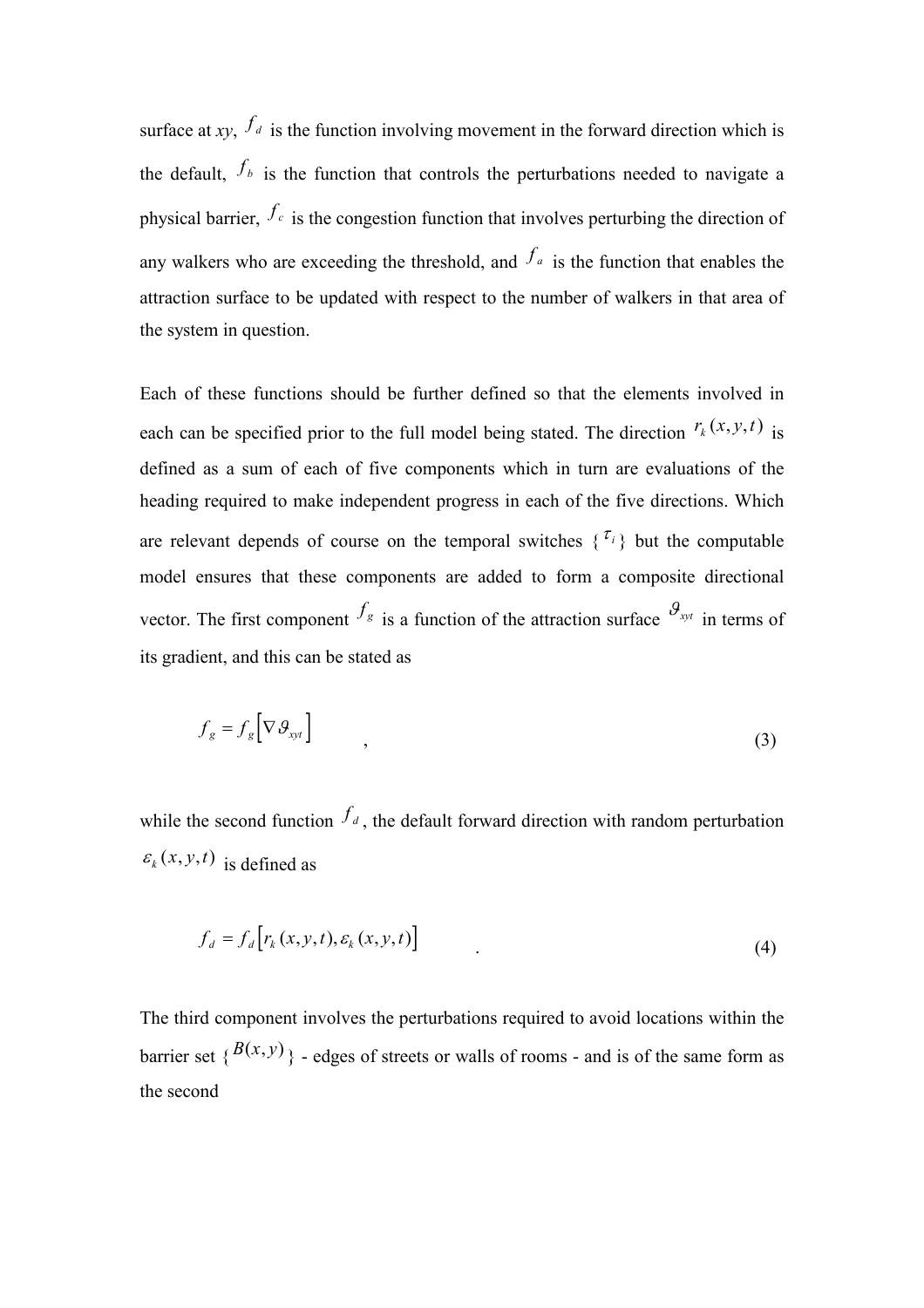$$
f_b = f_b \big[ r_k(x, y, t), \{B(x, y)\} \big] \tag{5}
$$

The fourth and fifth components are those which lead to direct positive feedbacks between walkers. Congestion is computed as the sum of walkers  $k$  in the congestion neighborhood of point xy, called  $Z_{xy}$ , with appropriate perturbations  $\omega_k(x, y, t)$  in direction to ensure that congestion is reduced below the threshold  $\mathcal{X}$ , that is

$$
f_c = f_c \Big[ \{ \sum k \in Z_{xy} \}, r_k(x, y, t), \omega_k(x, y, t), \chi \Big]
$$
 (6)

while attraction  $\mathcal{S}_{\text{xyt}}$  is altered according to the number of walkers in the attraction area  $\Omega_{xy}$  within which the point xy exists

$$
f_a = f_a \left[ \{ \sum k \in \Omega_{xy} \}, \mathcal{G}_{xy} \right] \tag{7}
$$

The precise functional forms for these five components will be specified below. The simultaneity which is implied in equations (1) to (7) is resolved in the computable model once these forms are made discrete and the sequencing implied through  $\{ \tau_i \}$  in equations (1) and (2) is specified.

## A Computable Form for the Generic Model

We will first examine the five components of movement and then show how these are assembled into the integrated model before dealing with detailed algorithms and programming in the next section. All movement in the model is driven from setting a new heading  $\theta$  in each time period t for each walker k henceforth referred to as walker  $w_k$  at location xy. As we have indicated, we assume that each walker k makes a unit step forward or remains stationary in each time period and this implies that changes in the x and y coordinate directions given by  $\Delta x$  and  $\Delta y$  respectively are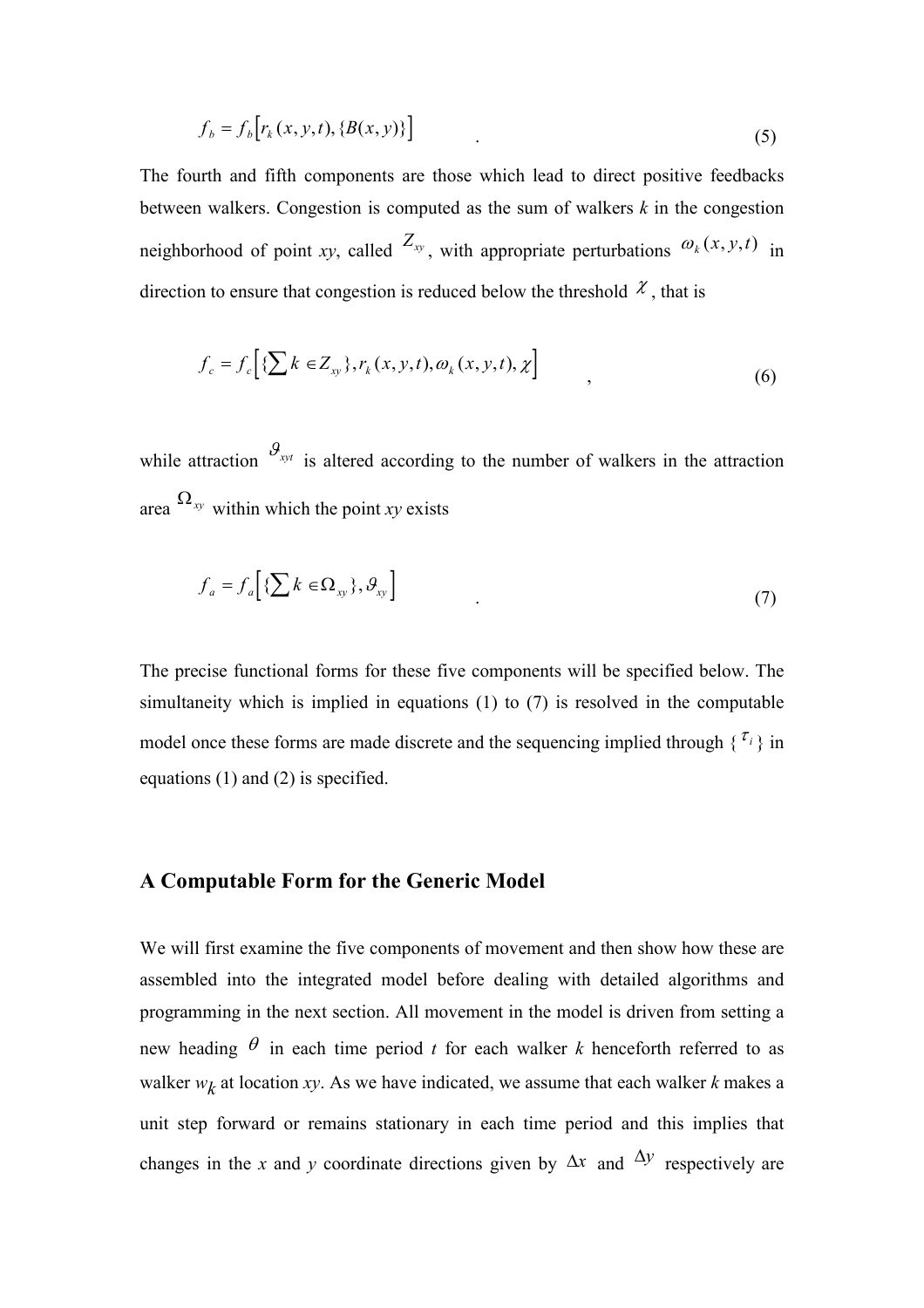chosen so that  $r_k(x, y, t) = 1, \forall kxyt$ . In the following outline, we will suppress the indices  $k$ ,  $x$ ,  $y$ , and  $t$  wherever it is obvious from the context. Changes in direction are computed from

$$
\Delta x = r_k(x, y, t) \cos \theta \quad \text{and} \quad \Delta y = r_k(x, y, t) \sin \theta
$$

where using the assumption of unit length in walking, the new coordinates become

$$
x_{t+1} = x_t + \Delta x = x_t + \cos \theta, \quad \text{and} \tag{8}
$$

$$
y_{t+1} = y_t + \Delta y = y_t + \sin \theta \tag{9}
$$

Equations (8) and (9) apply to the evaluation of any motion, whether or not the walker is in the active or passive (returning) phase of their trip and whether or not this motion actually takes place.

The first and most basic component which affects each walker's heading is the function involving the gradient of the attraction surface  $f_g = f_g \left[ \nabla \mathcal{G}_{xyt} \right]$ . This gradient is the total differential

$$
\nabla \mathcal{G}_{xyt} = \frac{\partial \mathcal{G}_{xyt}}{\partial x} + \frac{\partial \mathcal{G}_{xyt}}{\partial y}
$$
\n(10)

from which changes in direction can be computed in proportion to

$$
\Delta x' = \frac{\partial \mathcal{G}_{xyt}}{\partial x} dx
$$
 and (11)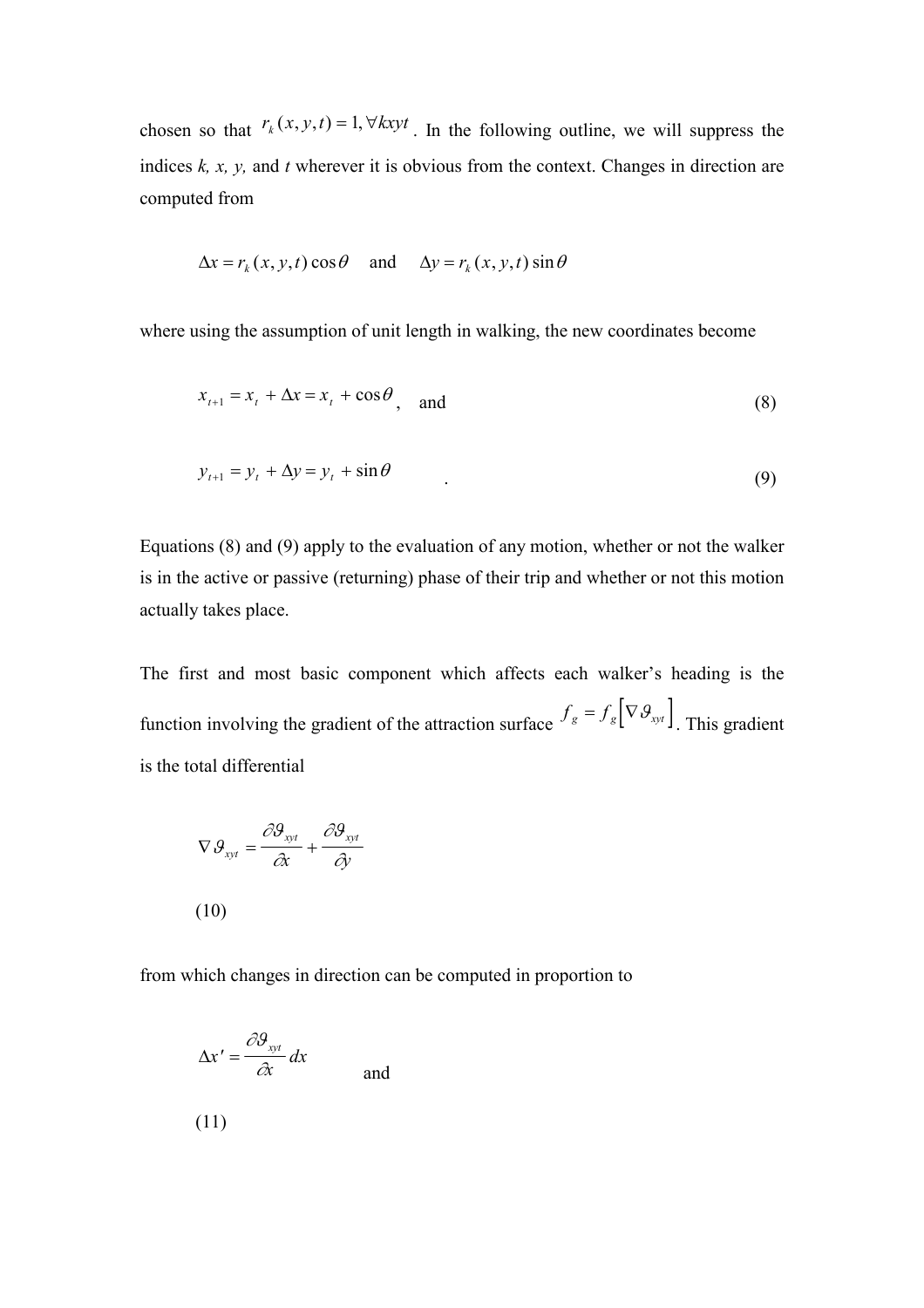$$
\Delta y' = \frac{\partial \mathcal{G}_{xyt}}{\partial y} dy
$$
\n(12)

.

A notional single step distance of  $dx = 1$  and  $dy = 1$  implies that progress is directly proportional to the partial derivatives of the surface in their respective directions. In fact the angular variation can be directly computed from

$$
\theta = \tan^{-1} \left[ \frac{\partial \theta_{\text{xyt}}}{\partial x} / \frac{\partial \theta_{\text{xyt}}}{\partial y} \right]
$$
\n(13)

where  $\theta$  is used to update the heading and to define the increments  $\Delta x$  and  $\Delta x$  in equations (8) and (9).

The second component is based on a function  $f_d[r_k(x, y, t), \varepsilon_k(x, y, t)]$  which updates the heading by applying a random perturbation to the existing heading. This is made on the assumption that walkers continue in the direction that they are going but with some probability that they will adjust their heading marginally. The adjustment, an increment to the heading  $\Delta\theta$  is defined from

$$
\Delta \theta = \pm \{\pi \mid random(100)\}\
$$
  
(14)

where it is clear that the absolute value of  $\Delta\theta$  varies inversely with the random occurrence of any number in the uniform interval [1:100]. 90 percent of the time, this value will be less than 18 degrees or 0.314 radians. This perturbation to direction is applied to all headings, including those which are computed from the other four components.

The third component involves the function  $f_b[r_k(x, y, t), {B(x, y)}]$  which tests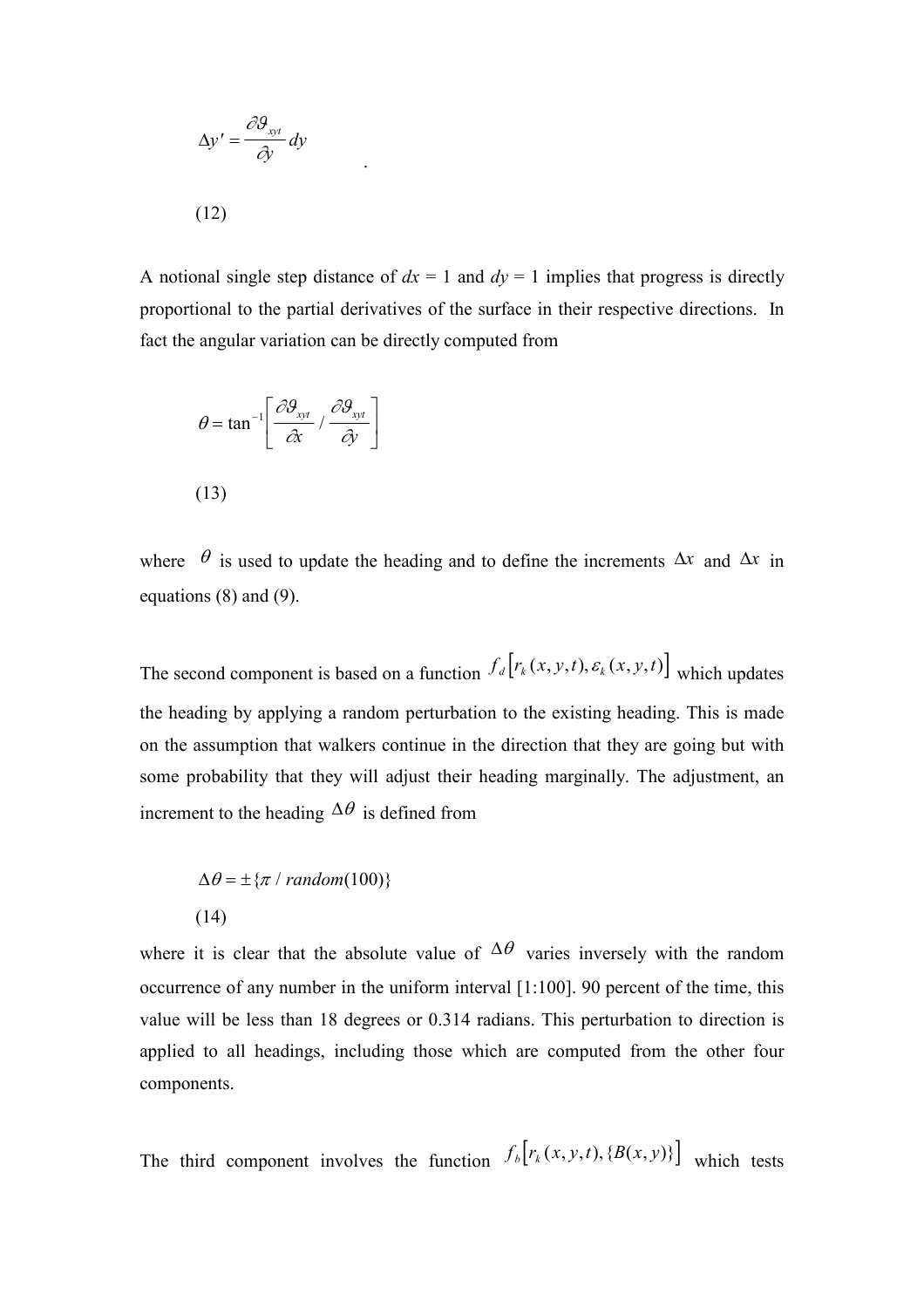whether or not the forward motion computed from any function hits a geometric barrier or obstacle in the set  ${B(x,y)$ . If the new coordinate pair  $[x_{t+1}, y_{t+1}] \in \{B(x, y)\}\$ , then no movement takes place because the location is not part of the system where walking is allowed. In such cases, a progress variable  $\lambda_{kt}$ , measured in terms of distance travelled, is set as 0, and the walk continues; each subsequent time period, this variable is accumulated and tested to see how much progress has been made. If progress is less than a certain threshold  $\Lambda$ , then it is assumed that the obstacle cannot be circumnavigated without the walker reassessing its position and heading. Formally

if 
$$
\lambda_{kt} < \Lambda
$$
, then  $x'_{t+1} = x_t - \Delta x$  and  $y'_{t+1} = y_t - \Delta y$   
(15)

and the walker attempts to reverse. If  $[x'_{i+1}, y'_{i+1}] \in \{B(x, y)\}$ , the heading is reassessed as

$$
\Delta \theta = random \{2\pi\}
$$
  
(16)

and the algorithm implied by equations (15) and (16) is repeated a preset number of times m. m is 6 in the experiments reported here but like the progress threshold  $\Lambda$ , it is a parameter of the system and can be calibrated if required.

The last two functions - the fourth and fifth components - involve introducing interactions between walkers. The component  $f_c\left[\{\sum k \in Z_{xy}\}\right], r_k(x, y, t), \omega_k(x, y, t), \chi\right]$  counts the level of congestion in the vicinity  $Z_{xy}$  of location xy in terms of the number of walkers  $N_{xyt}$  defined as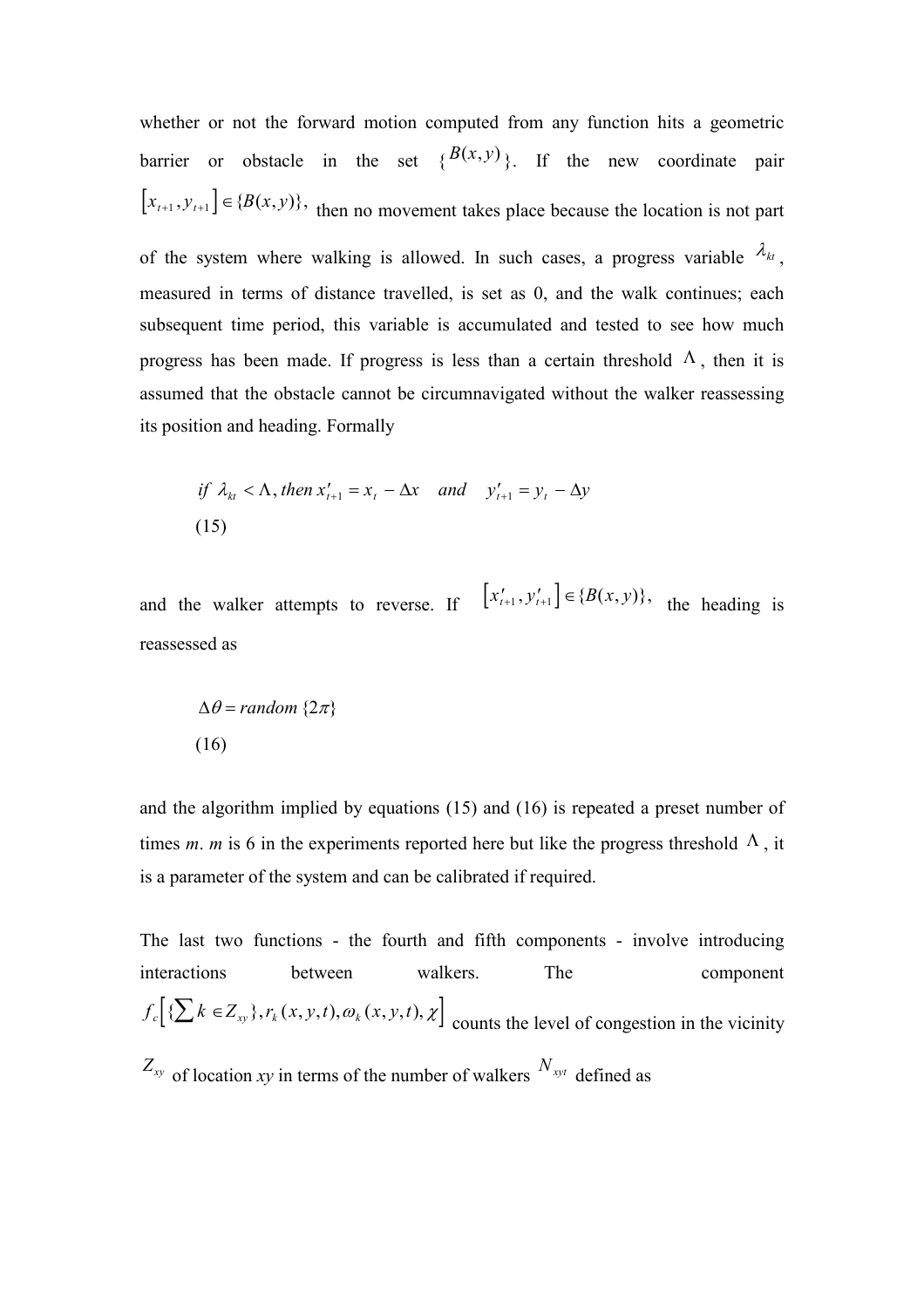$$
N_{xyt} = \sum_{k \in Z_{xy}} w_k
$$
\n(17)

.

Then if  $N_{xyt} < \chi$ , the headings of the relevant walkers in  $Z_{xy}$  are perturbed by a directional component  $[\omega_k(x, y, t)]$  although in practice this is achieved by setting the heading to  $\Delta \theta$  = random { $2\pi$ } as in equation (16) above. There is no guarantee that this will reduce the level of congestion per se although combined with other processes, it appears to work effectively. So far, we have set  $Z_{xy}$  as single point locations because the scale of resolution for the examples we have developed is such that this is appropriate. However, this set can be modified in terms of area covered if required.

Finally, the function  $f_a$   $\left[ {\{\sum k \in \Omega_{xy}\}, \mathcal{G}_{xy}} \right]$  relates the locational attraction to the number of walkers in the area  $\Omega_{xy}$  where this might be a square, a segment of street, a shop or a room within the system in question. We first count the number of walkers  $M_{xyt}$  in the set as

$$
M_{xyt} = \sum_{k \in \Omega_{xy}} w_k
$$
 (18)

arguing that the attraction  $\mathcal{S}_{x,yt}$  is proportional to the number of walkers visiting the place. Of course, we preset the locational attraction surface in most cases but we are able to modify this preset attraction to take account of economies and diseconomies of scale not built into the simulation through prior data. For example, we can set the attraction at time  $t+1$ ,  $\mathcal{S}_{xyt+1}$  as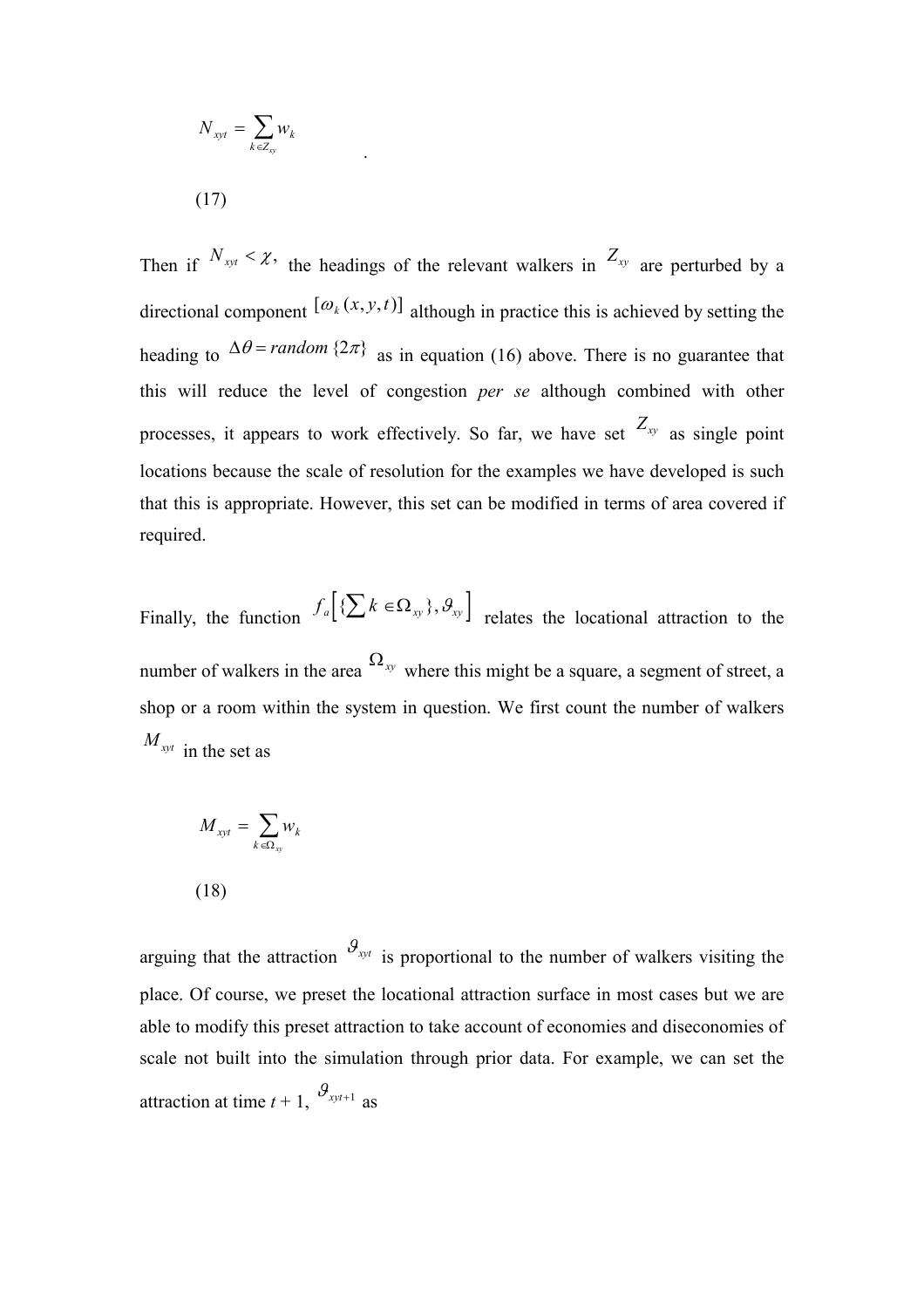$$
\mathcal{G}_{xyt+1} = \mathcal{G}_{xyt} + \beta_1 M_{xyt} - \beta_s M_{xyt}^2
$$
\n(19)

where equation (18) is clearly parabolic, implying that for small values of  $M_{xyt}$ ,  $\mathcal{G}_{xyt+1}$ is an increasing function of the number of walkers in  $\Omega_{xy}$ , while for larger values, this function is decreasing. The precise form will depend upon the parameters  $\beta_1$  and  $\beta_2$ while the baseline value of the function is set to the prior value of locational attraction  $\mathcal{S}_{xy}$  which is input data. So far in our simulations, we have not conducted exhaustive tests of this device although we consider the function important in pushing the model towards greater realism. It will be of particular use in later applications where we divide walkers into those who already know the space in which they are moving and those who do not. The latter group will move in response to those already in the system, being influenced by prior movement which is captured through changes to the attraction surface that they respond to and which will be computed in the manner of equation (19).

All the components of movement have now been assembled but as equation (2) implies, these five functions can act differentially in time. As this is important to the logic of the process, it is necessary to demonstrate how these functions are nested and sequenced within the model. The order in which these five components are evaluated as well as the points at which they are switched on and off combine to produce quite complex modulations. The temporal switches  $\{^{\tau_i}\}$  differ in form. The congestion switch  $\tau_c$  is either on or off; if off, the function  $f_c$  is never evaluated while if on, it is evaluated at each time period. When this switch is on, and if the congestion level is exceeded at any location, then walkers are moved within a time period, that is they are moved immediately, and thus this factor does not affect any of the other functions. It can be operated anywhere within a time period, and in the current version of the model, it is evaluated first.

Three of the functions - the gradient  $f_g$ , the attraction level  $f_g$ , and the barrier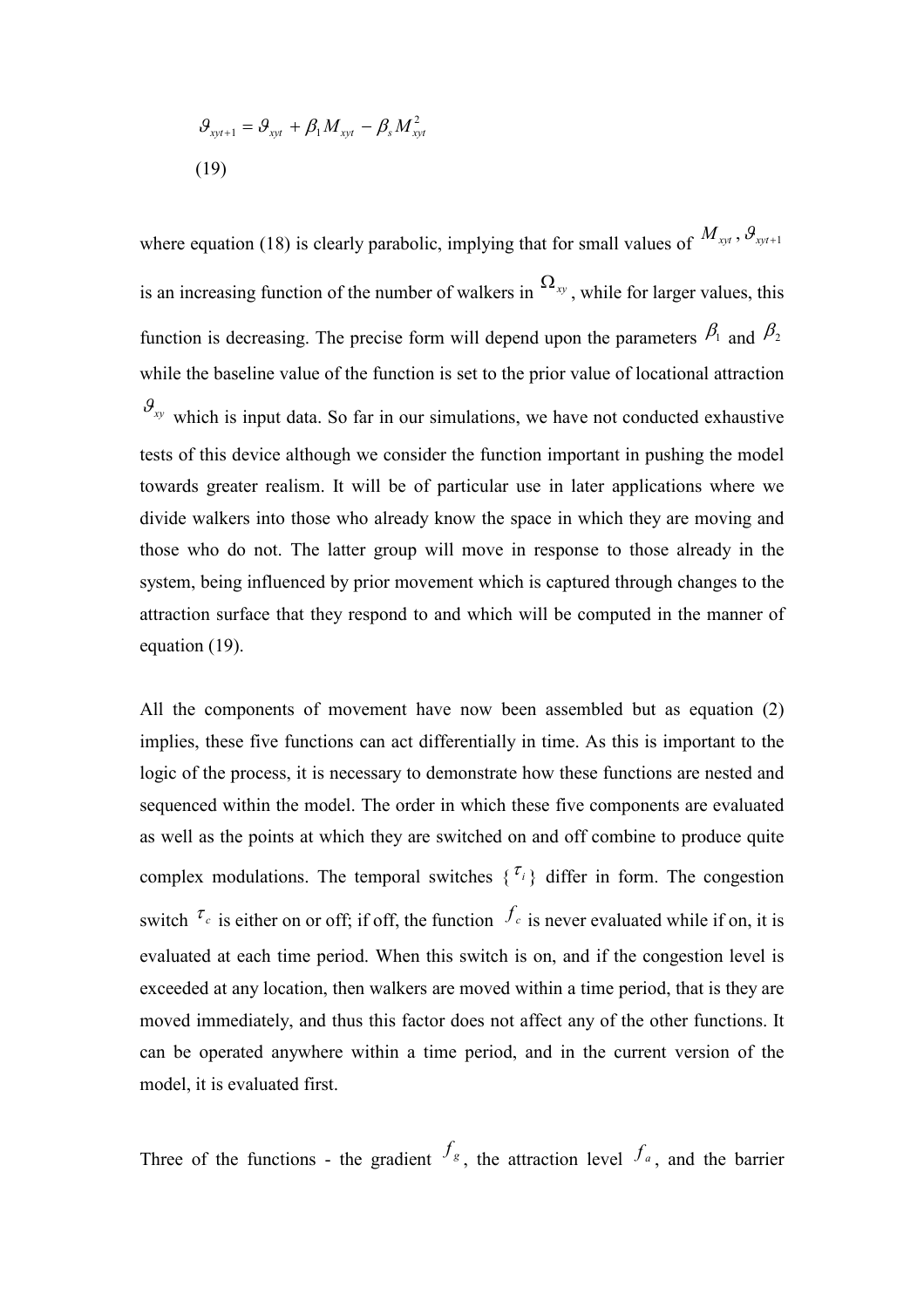function  $f_b$  are switched regularly but occasionally in the current implementation, usually on different sequences but the switches  $\tau_{g}$ ,  $\tau_{a}$ , and  $\tau_{ib}$  can be set to any time series, the default being their operation at every time. The current model evaluates gradient before attraction before barriers but in the case of the barriers function, a barrier must have been encountered and less progress made than the given threshold, for the function to be activated. However, an order of precedence is established when the time switches coincide; the barrier takes precedence over the attraction level which in turn takes precedence over the use of the gradient to fix the new heading of the walker. At this point, it is worth noting that only the congestion and barrier functions apply to walkers who are in the passive state, returning to their point of entry or their gateway. When these functions are not being activated - that is, when there is no congestion or no infringement of a barrier - then the heading of a returning walker is fixed to ensure that progress is made back to the gateway. This heading is fixed before the final function - perturbation in the directional heading - is invoked. This function  $f_d$  controlled by the switch  $\tau_d$  is always switched on in this model, that is, it operates in every time period. It is evaluated last and this means that the dominant heading determined by any of the functions already evaluated or the heading on the previous time period if none of the functions just discussed have been activated in that time period, is perturbed in the usual manner. This incorporates local fluctuations in movement which always occur in reality.

The logic of these operations is illustrated in the flow chart in Figure 1 where it is immediately clear that what operates in each time period depends upon the way in which the switches are configured and the order in which the five components are evaluated. In the default case where all functions operate in each time period, then the congestion function always applies and is self-contained while the barrier function if invoked will always take precedence over the attraction function which in turn dominates the gradient function. Note that when the attraction function is evaluated, then this involves the computation of a new gradient. The directional heading function of course applies in every time period. The critical sequencing then depends on the frequency at which the gradient, attraction and barrier functions are evaluated. The precedence order will only come into play however when these sequences coincide.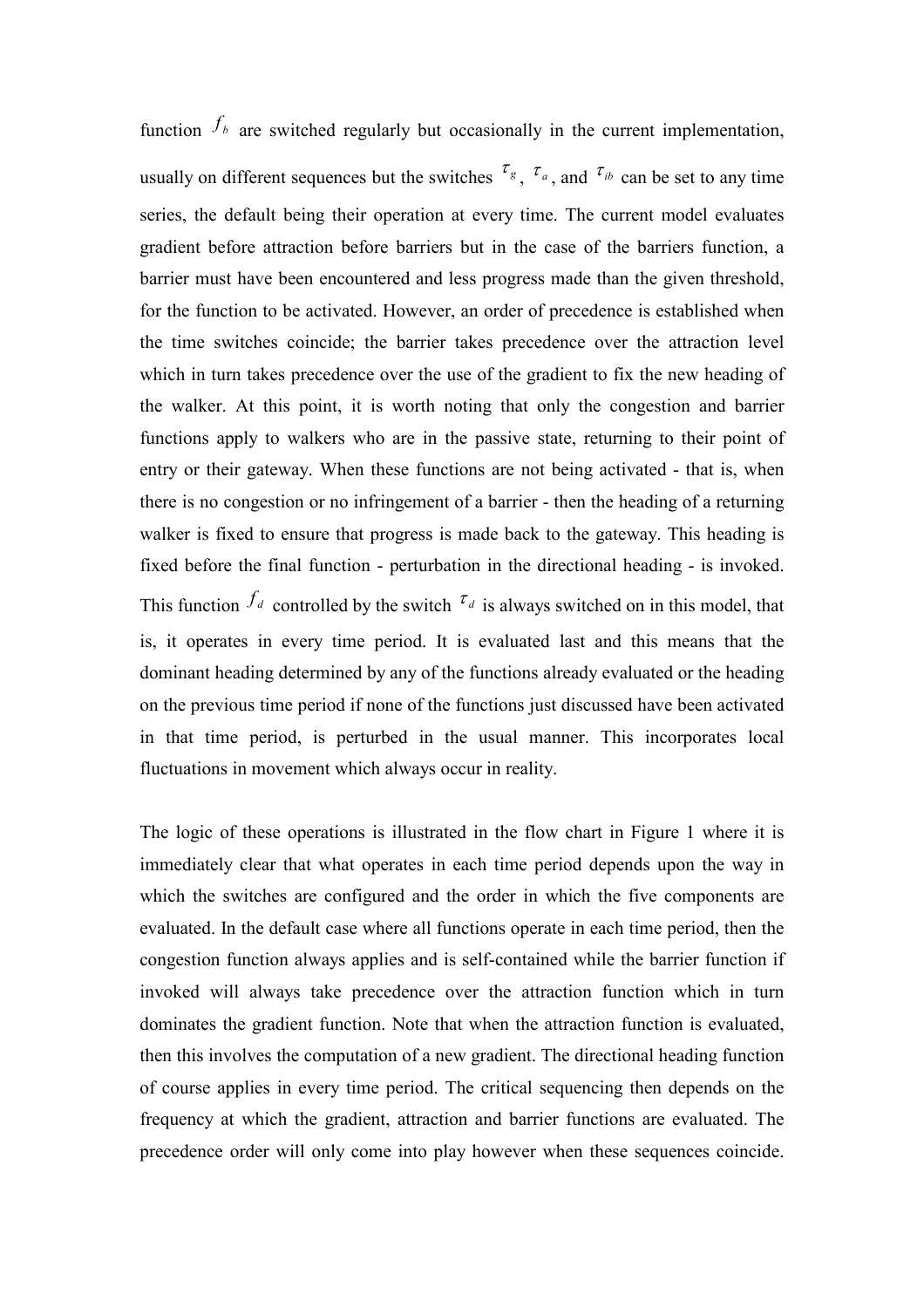For example, if the gradient function is evaluated in every 5th time period, the attraction in every 7th and the barrier in every 4th, then only in the 140th period will the barrier take precedence if operative. However, various combinations of these frequencies would mean that the following sequence would apply: when  $t = 4$ ,  $f_{b}$ ;  $t =$ 5,  $f_s$ ;  $t = 7$ ,  $f_a$ ;  $t = 8$ ,  $f_b$ ;  $t = 10$ ,  $f_s$ ;  $t = 14$ ,  $f_a$ ;  $t = 15$ ,  $f_b$ ;  $t = 16$ ,  $f_b$ ;  $t = 20$ ,  $f_b$ ;  $t$  $= 21, \, f_a$ ;  $t = 24, \, f_b$ ;  $t = 25, \, f_s$ ;  $t = 28, \, f_b$ ;  $t = 30, \, f_s$ ;  $t = 32, \, f_b$ ;  $t = 35, \, f_s$ ; .........;

$$
t = 140
$$
,  $f_b$ ; and so on .......

As well as the structural logic that we have developed which determines the precedence of certain operations, the model has several parameters which need to be specified and calibrated. As it stands, it represents a subtle combination of local and global factors and functions, based on the way local geometry combines with global attraction. Some might argue that such models should be based on local factors entirely and that local geometry should determine the way walkers respond and use various attractions. This may be the case for situations where visitors have no knowledge of the local situation but in systems where some idea of the global properties of the environment are known from previous contact which is often, in fact usually the case in town centres and shopping malls, then some global functions are essential. Moreover these models are ones which simulate routine movements; they are not meant to enable trails to be formed or paths and streets in cities to be developed. They are much more akin to traffic distribution and assignment models than to evolutionary models. Although we have added a fifth component dealing with the modification of attraction based on movement volume, we consider this to be a factor which enables congestion to be handled, rather than mirroring any real processes which govern the way locational attraction surfaces might evolve.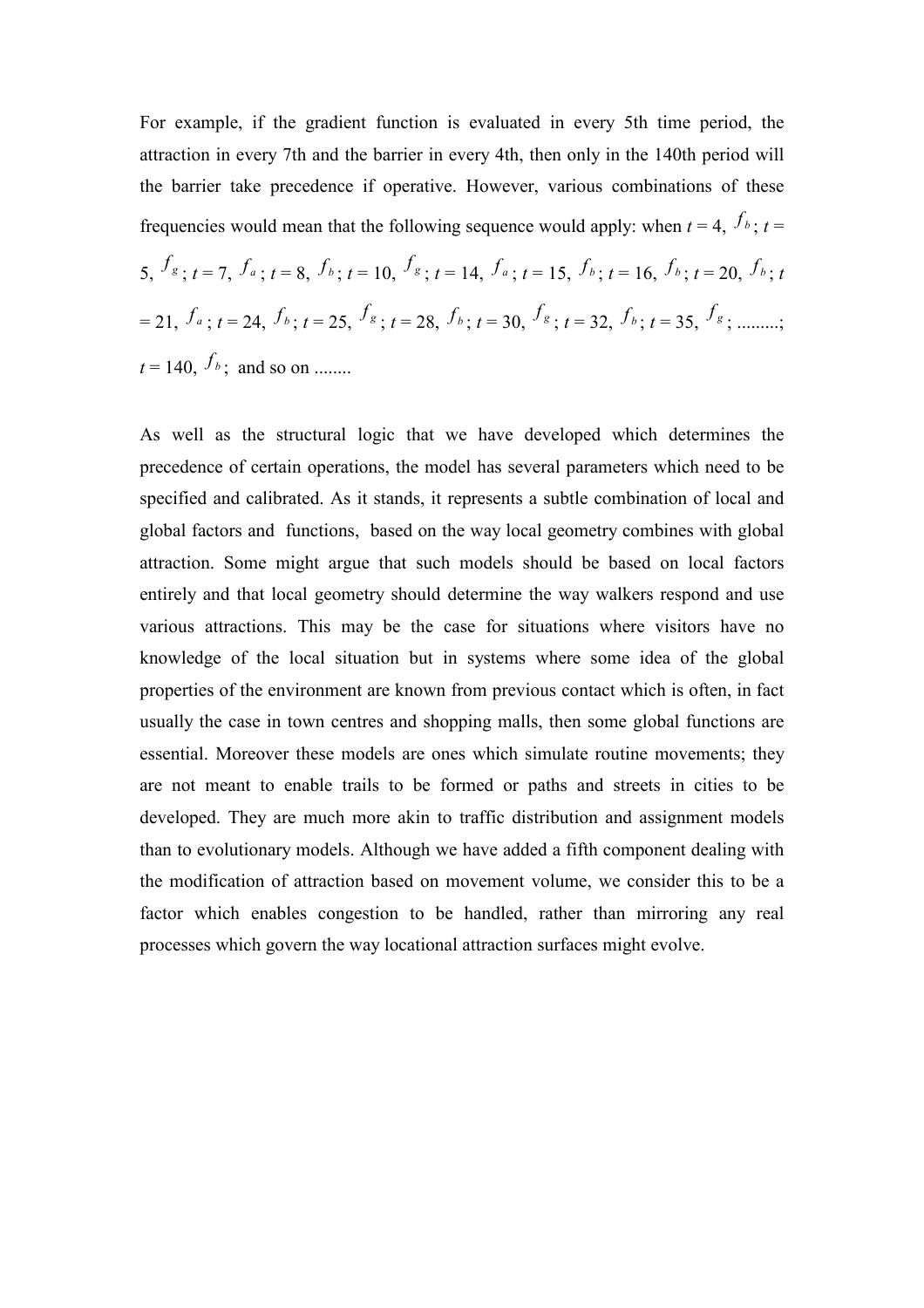

Figure 1: Components forming the Walking Algorithm

# Implementing the Model as a Cellular Automata

The way pedestrians use town centres and malls has been conceived here as a bottomup process, in which walking is a subtle interplay between the effects of local geometry, attractions which are 'discovered' as walkers move, and more global attractions which provide an overall rationale for such trip making in the first place. As we implied earlier, there are several ways in which such simulation might be implemented based on the rationale of spatial interaction modelling or microsimulation of event and agent profiles, although the emphasis we have given here to local action makes a cellular automata (CA) approach attractive. CA however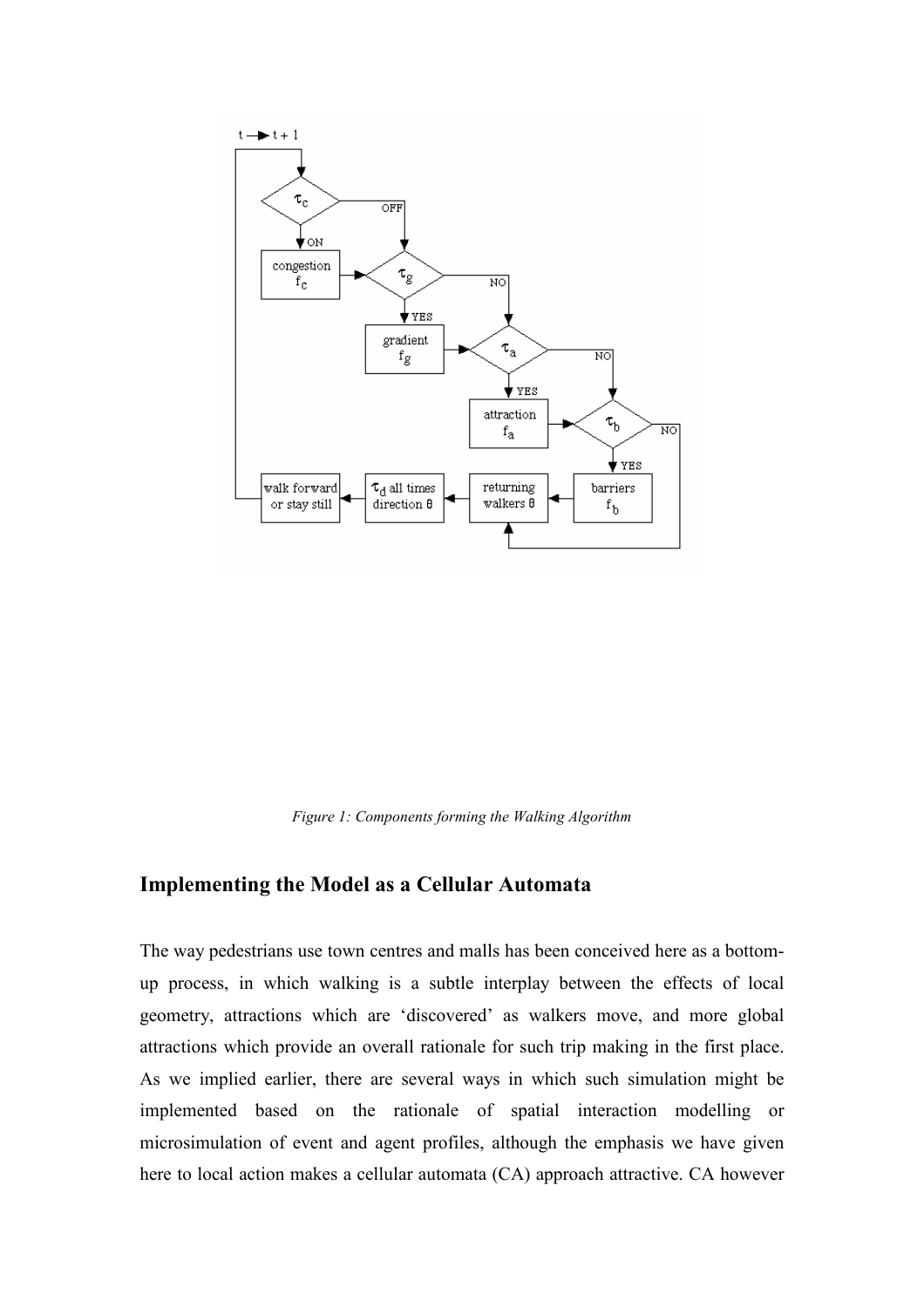does provide quite strict limits on the extent to which global factors can be treated in that most functions in such frameworks deal with entirely local neighborhoods, thus making it hard to examine any phenomena of interest at a distance from any given location. However with judicious use of neighborhood data within which global features are contained, such simulations can be very effective.

We make an initial distinction between agents - in this case pedestrians or walkers and the environment in which motion takes place. The environment is always conceived as a 2-dimensional space based on a homogeneous grid of pixels which represent xy locations, upon which various characteristics or attributes of the environment can be stored as spatial layers. Agents also have characteristics and attributes, and motion depends upon the interaction between agents and their environment as well as interactions between agents, both types of interaction being effected through comparisons of attributes. The local geometry and the global attraction of locations are represented as part of the environment while agents move by making comparisons between these characteristics of the environment and their own motivations for motion which are represented by their personal characteristics. For example, a walker, who is actively shopping, will respond to the environment in terms of attractions and geometry in a different way from a walker who is returning from such a trip to their point of entry or gateway into the system.

Agents are virtually 'blind' in such a system in that the CA principle restricts their viewshed to their immediate neighbourhood. This is useful for evaluating immediate obstacles but is quite limited for evaluating progress which depends on lines of sight and memory of destinations. Because streets and even squares and precincts tend to be directional for the most part, once a walker is set on a heading which makes progress, then this is reinforced by the model with walkers following lines of sight from the interplay of the local street geometry and the behavioural need to maintain direction. More global factors must therefore be encoded locally through the attributes of layers. Where there is a global optima to location - represented as a unimodal attraction surface for example, then the local gradient is sufficient for walkers to make progress. More complex surfaces, however, must be disaggregated into constituent and simpler parts which are handled by walkers separately. A spatial interaction model, for example, would consider all destinations simultaneously and thus account for very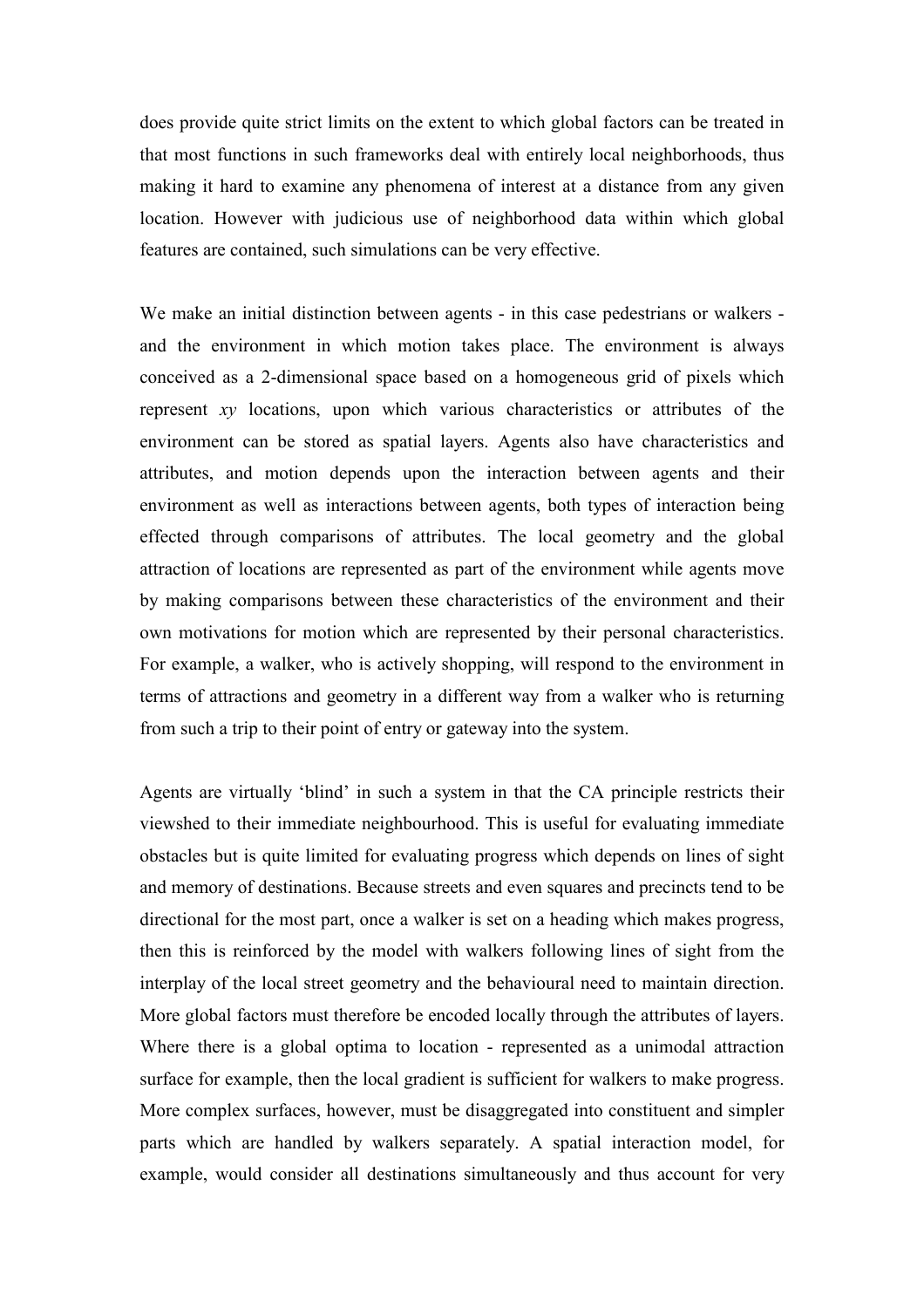complex attraction directly whereas in CA modelling, only the immediately adjacent locational attractions can be examined. If these are to be used to influence direction, then these must embody some local element which reflects the global attraction; this is the case where the surface is particularly simple and the local gradient is the key to where the walker is on the overall surface (Batty, 1998). It is possible in CA to decompose the surface into different trends, each implying some significant destination but the number of such decompositions is limited.

In short, only for certain problems is the CA approach relevant. Problems where there are many local optima or where trip making is dominated by very specific destinations are likely to be unsuitable. Here the Tate Gallery exemplar is instructive for visitors to the gallery are likely to be newcomers, most being first time visitors to the particular exhibition and thus movement is dominated by much exploratory walking. As there is only one gateway or entrance, then there needs to be a global function relating to drawing walkers into the gallery and this is set up as an orientation surface. The local attraction of different rooms provides another surface and the way the model works is by interweaving these two surfaces in such a way that combined with local geometry, realistic walking patterns are simulated. Nevertheless, such ideas are fairly experimental as yet and all we can say so far is that this approach appears promising.

CA is a very effective approach for processing local information rapidly and efficiently (Toffoli and Margolus, 1987). The version we use here makes a distinction between agents and environment in the manner we noted above and is based on Resnick's (1994) version of Logo (called StarLogo) where multiple agents (called turtles) interact with a spatial environment whose layers (called patches) contain the geometric and other characteristics of the spatial system. This system can handle up to 16K agents, spatial environments up to 200 x 200 cells in size (arranged in grid/pixel fashion) whose attributes can be encoded in up to 64 layers. The software provides a means for rapid prototyping of these kinds of model. The visualisation capabilities of the system are good, with a user-friendly interface for modelling operations, fast animation of dynamic change, in this case motion, and the ability to visualise layers at will. The agents can be individually interrogated as can the cells which comprise the environment and this enables the numerical state of any agent or cell to be examined whenever this is required. Attributes can also be plotted and written to file although as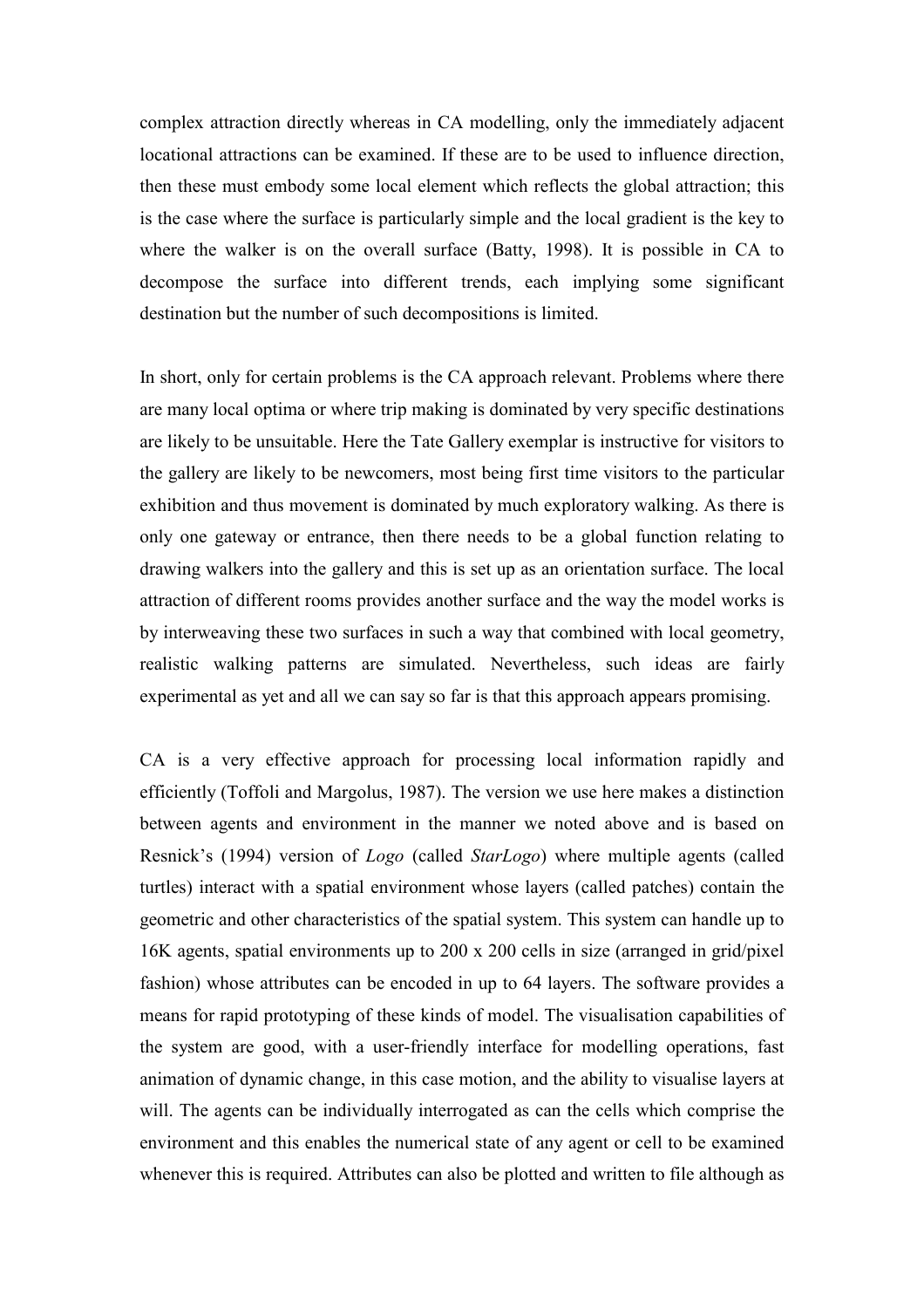yet, we have not invoked these functions. A feature of the software is that parallel processing is simulated in that all updating of agent behaviour is made simultaneously. The program can be stopped and started at any time and parameters can be changed on-the-fly. Although we have structured the walk routine quite formally as we illustrated in Figure 1, it would be possible to set up each of the five components of motion as independent modules, which would run separately, the parallel processing compiler taking care of the order in which these operations were effected. Although this is attractive and we will consider it in later applications, the current logic follows the sequential mode of operations shown in Figure 1.

The structure of the program is shown in Figure 2. It is built around the walk routines with local geometry and global attraction providing the key inputs. These layers provide data which control the walk routines, but they also provide the backcloth on which various inputs, outputs and the animation itself can be visualised. The open circles labelled A, V, D, and P represent program modules which are called to animate the walks  $(A)$ , visualise the geometry and surfaces  $(V)$ , display numeric data (D), and plot such data (P). As in many visual programs, the data concerning the built form, the gateways - entry and exit points to and from the system, and the locational attraction are encoded in layers which can be displayed visually. The number of agents N and the total time periods  $T$  (at which time each walker will be in the state of returning to their gateway) are input first, while the local geometry captured through the barrier set  $\{B(x,y)\}\$  and the locational attraction surface  $\{B_{xy}\}\$  are read in as layers. The number of walkers at each gateway whose coordinates are given as  ${X_e, Y_e}$  are specified as  $N(X_e, Y_e)$  where  $N = \sum_e N(X_e, Y_e)$ .

The key output from the model is the density of movement at each point  $xy$  in the system. The position of each walker  $k$  at each time period t is counted by the system as  $W_{kxyt}$  and the total density at each place xy up to time t is thus computed as

.

$$
P_{xyt} = \sum_{k\tau} w_{kxy\tau}, \quad (\tau = 1, 2, ..., t)
$$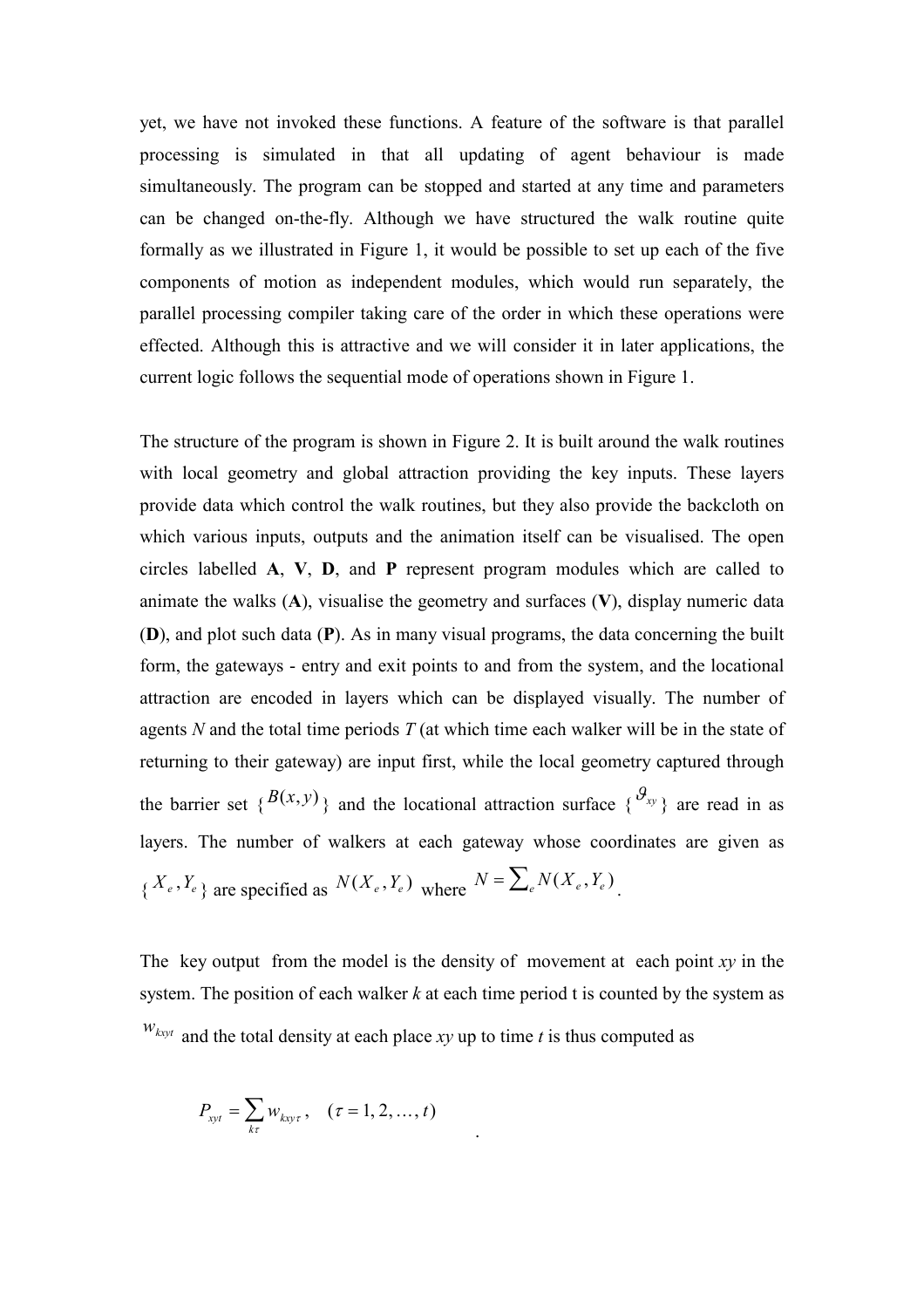Total distance travelled in the system during the simulation is computed as

$$
D(t) = \sum_{kxy\tau} r_k(x, y, \tau), \quad (\tau = 1, 2, ..., t)
$$
  
(21)

.

and the average  $\overline{D}(t)$  follows directly as

$$
\overline{D}(t) = D(t) / N
$$
\n(22)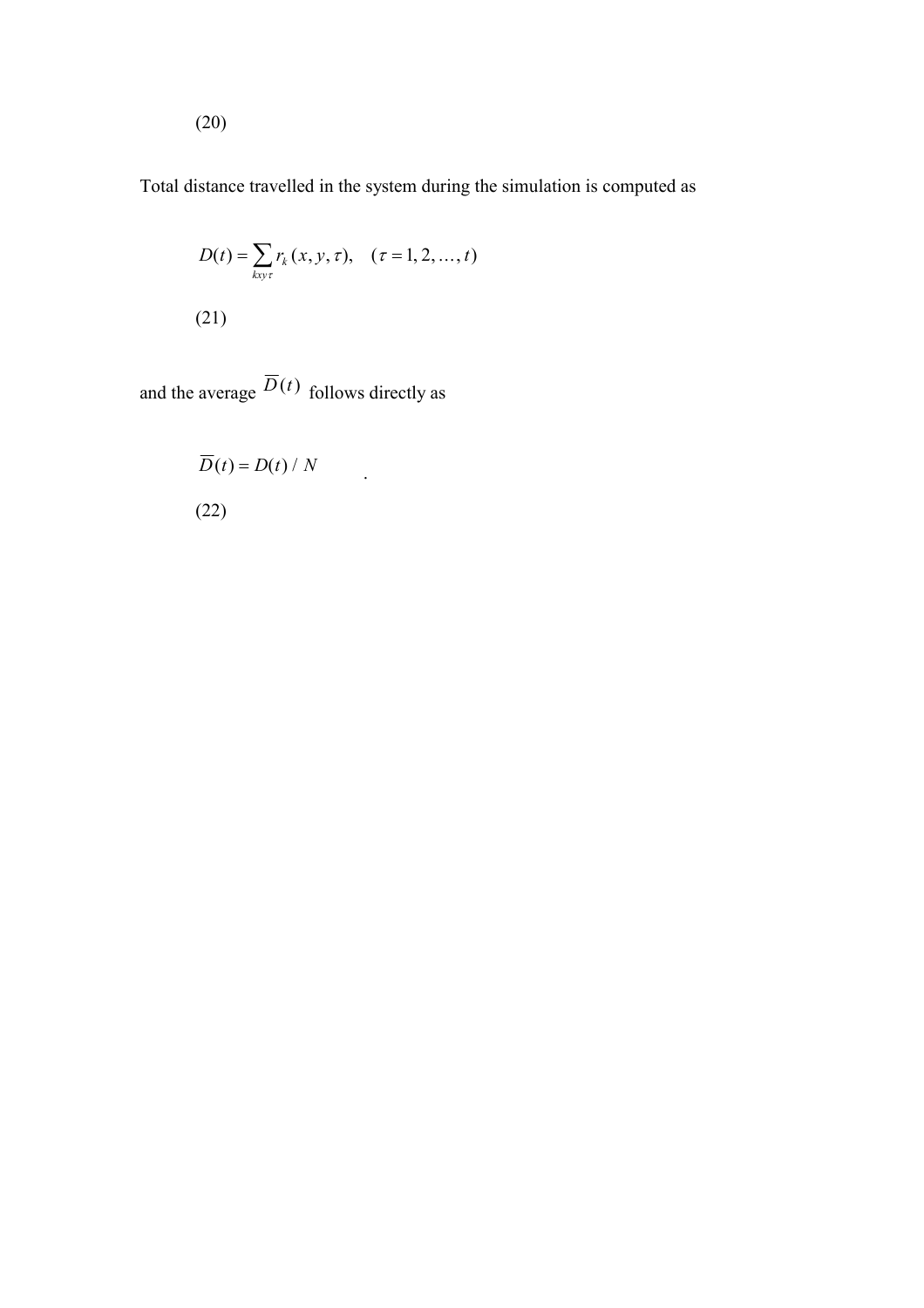

#### Figure 2: Key Elements in the Simulation

Another output from the model used mainly for diagnostic purposes are the actual paths taken by any walker k. These can be switched on and off at will but are only useful when small numbers of walkers are in the system. The level of resolution of the system and the inability to store paths as output data makes the analysis of path behaviour only relevant if individual walks are to be examined; this is important in examining what happens when walkers confront different geometric obstacles such as the narrowing of streets, doorways and so forth. Finally, as each walker in the system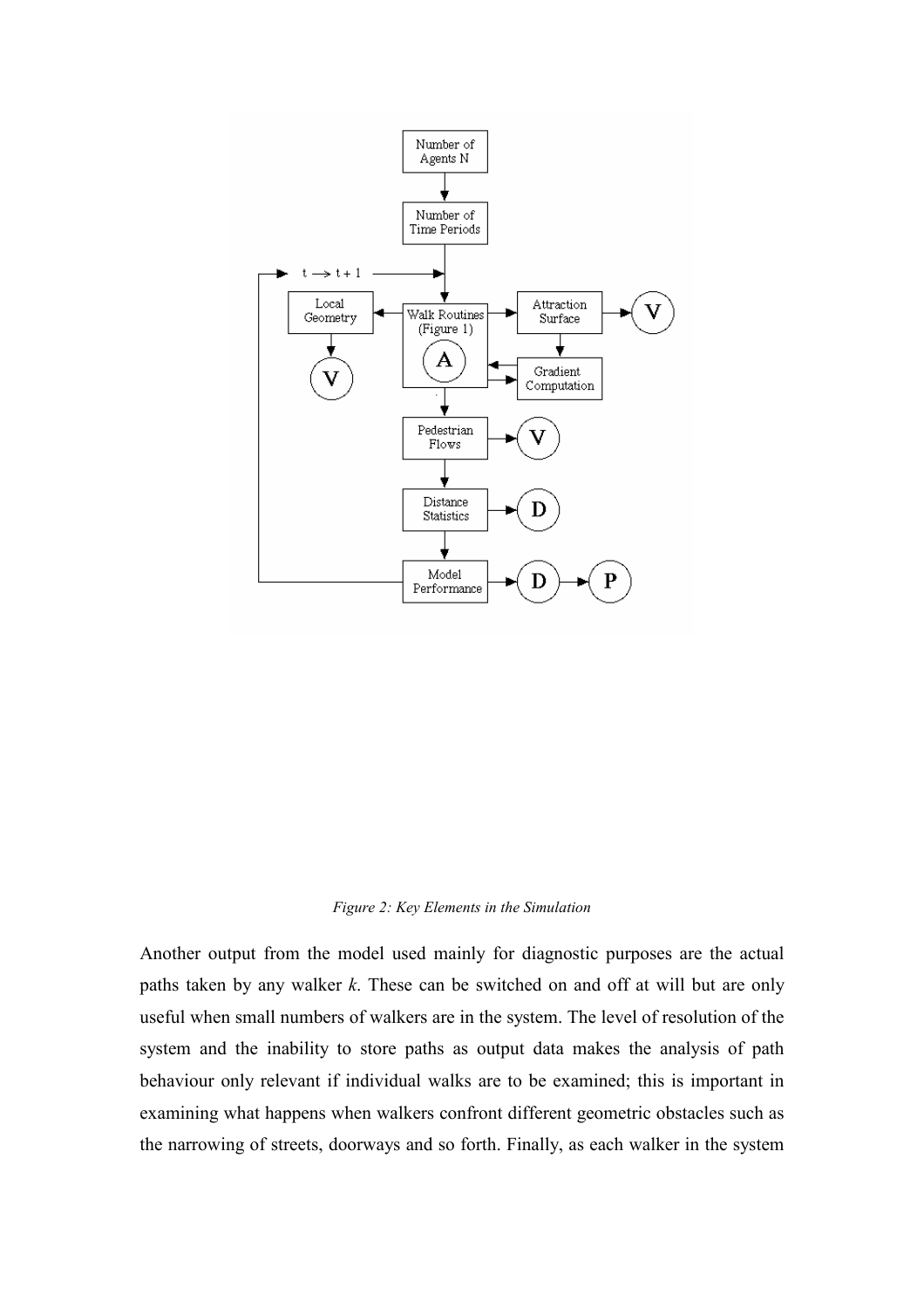returns ultimately to their entrance point or gateway, we make the cavalier assumption that over the period of time  $T$  for the simulation, a constant proportion of these walkers shift from active to passive mode. At any time  $t$ , the probability of a walker being in the passive, returning mode is computed as

$$
p_k(t) = t / T
$$
  
(23)

which implies that when  $t = T$ , all walkers will be returning to their gateway. Of course as the number of walkers returning increases linearly with time and as their headings are fixed on their return gateway, then once walkers reach their gateway, they disappear from the system and thus  $N(t)$  falls with time. We consider this to be a reasonably realistic assumption which we invoke for these simulations although we could easily use a non-uniform probability function, based on the normal density for example, if this were felt to be more realistic.

Finally, we will collect together and comment on the various parameters which we have introduced before we use these to explore and calibrate the examples in later sections. Table 1 lists all the parameters we have defined and notes whether these are 'hard-wired' into our structure, that is, preset in the program or capable of being varied, that is, under the control of the user. There is enormous scope for varying the values of these parameters, the forms of the various functions used to fix headings, as well as the algorithms used to move walkers who get congested or need to circumnavigate obstacles. In developing the model structure to date, we have tested many different variants but in Table 1, apart from our ability to change the number of walkers  $N$  and time periods  $T$ , there are only three key parameters which we need vary: whether the gradient is on or off and if on, at what frequency  $\tau_g$  is evaluated to fix a walker's heading; at what frequency the barrier function  $\tau_b$  is evaluated; and whether the congestion function  $\tau_c$  is off or on, and if it is on, at what level  $\chi$  it is set. Nevertheless the parameter space that these three variables set up is big enough for a first test of the model. Our interest, however, is not exclusively on model performance but in the qualitative behaviour of walkers and this can only be assessed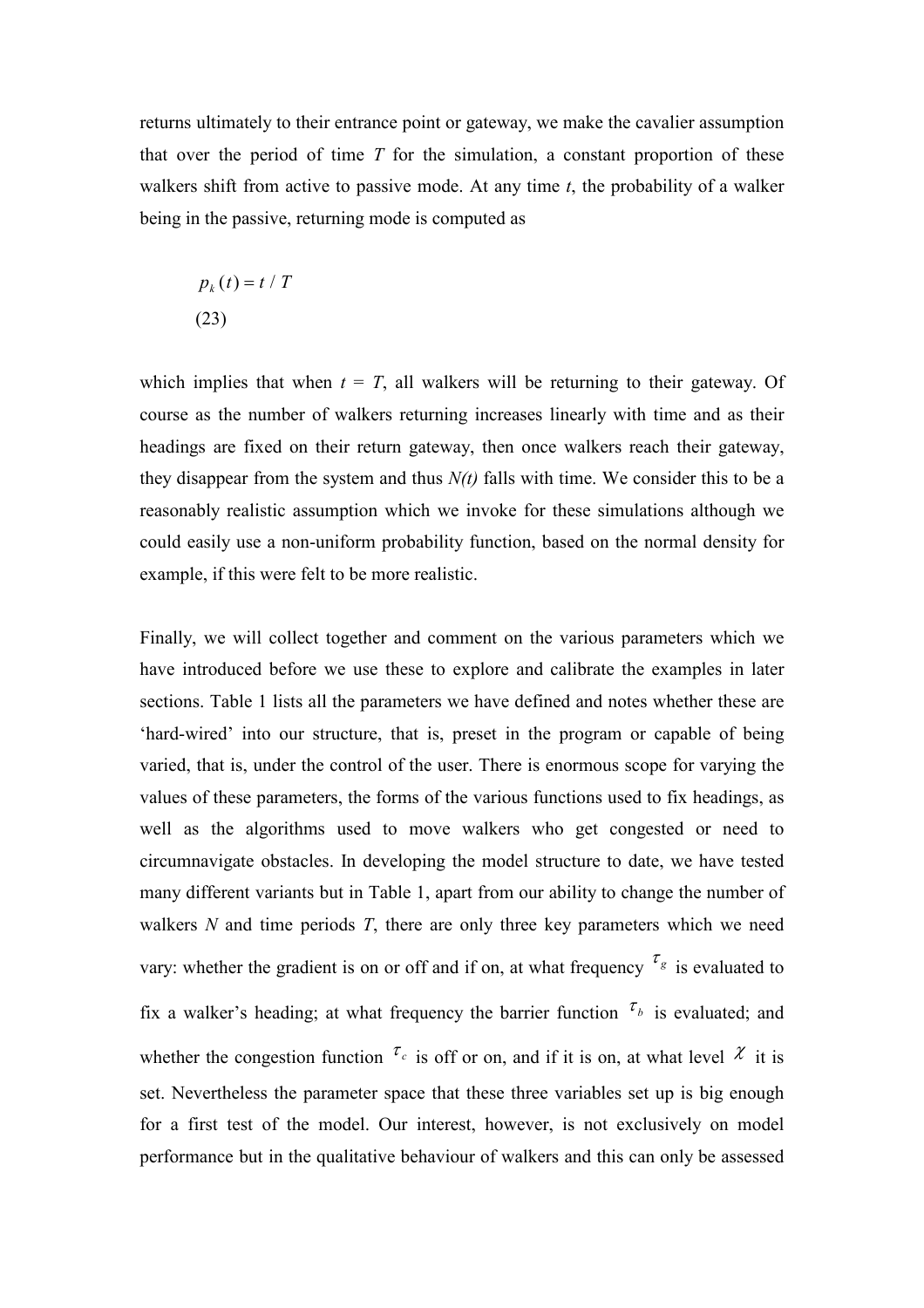by watching the progress of the walks through the animations which illustrate how the simulation is proceeding.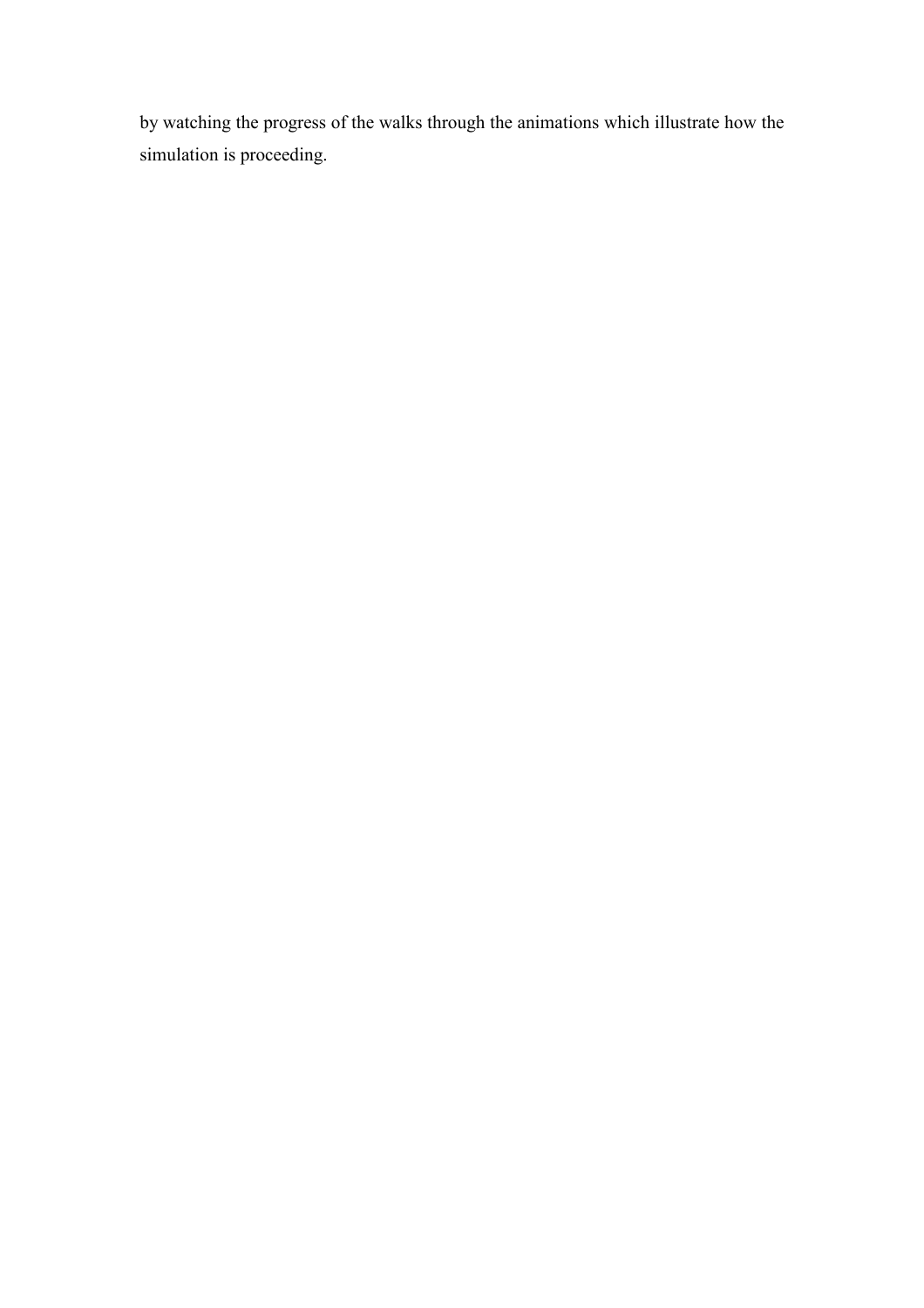| Table 1: Preset and Variable Model Parameters |
|-----------------------------------------------|
|-----------------------------------------------|

| <b>Parameter Type</b>         | <b>Variable</b>                 | Preset but can be |       |
|-------------------------------|---------------------------------|-------------------|-------|
| varied if re-programmed       |                                 |                   |       |
| <b>Number of Agents</b>       | N(l, , 16K)                     |                   |       |
| <b>Number of Time Periods</b> | T(l, , 16K)                     | $p_k(t) = t / T$  |       |
| Gradient                      | [on $\tau_g$ = [period 1 to 99] |                   | [off] |

| <b>Direction</b>                               |                                                             | $\tau_d =$ [on  |  |  |
|------------------------------------------------|-------------------------------------------------------------|-----------------|--|--|
| $\Delta\theta = \pm \{\pi / \, random(100)\}\$ |                                                             |                 |  |  |
| <b>Barrier</b>                                 | $\tau_b$ = [period 1 to 99]                                 | $\Lambda = 0.2$ |  |  |
| Congestion                                     | $\int$ on $\tau_c$ = $\int$                                 | [off level]     |  |  |
|                                                | $Z_{xy}$ set as single points x-y in the runs reported here |                 |  |  |
|                                                |                                                             |                 |  |  |

polynomial coefficients  $\beta_1$ ,  $\beta_2$   $\Omega_{xy}$  the attraction switch  $\tau_a$  is set as off in the runs reported here

Attraction [on  $\tau_a$  = [period 1 to 99 [off]

# Experiment 1: Movement in an Idealised Shopping Mall

Our first example is characteristic of a planned shopping mall of the kind that developers are locating on the edges of urban areas, particularly in North America. The mall is square and symmetric; at each corner, there is a car park or gateway from which shoppers enter. These gateways are connected by outer pedestrian ways which in turn connect to the central cross routes which converge on the centre of the mall assumed to be the prime retail pitch. Shops and other facilities are located along the routeways. The level of spatial resolution is rather coarse based on a 51 x 51 square grid of pixels but this was chosen to optimise speed of running the model in its development stage. Just over half the mall is given over to pedestrian routeways: of the 2601 pixels comprising the mall, 1305 are routeways while 1296 are retail areas and car parks (gateways). This relatively simple geometry is shown in Figure 3(a) although the CA software like most, treats the screen as though it is mapped onto a torus; this means that walkers who walk off the screen in any direction appear on the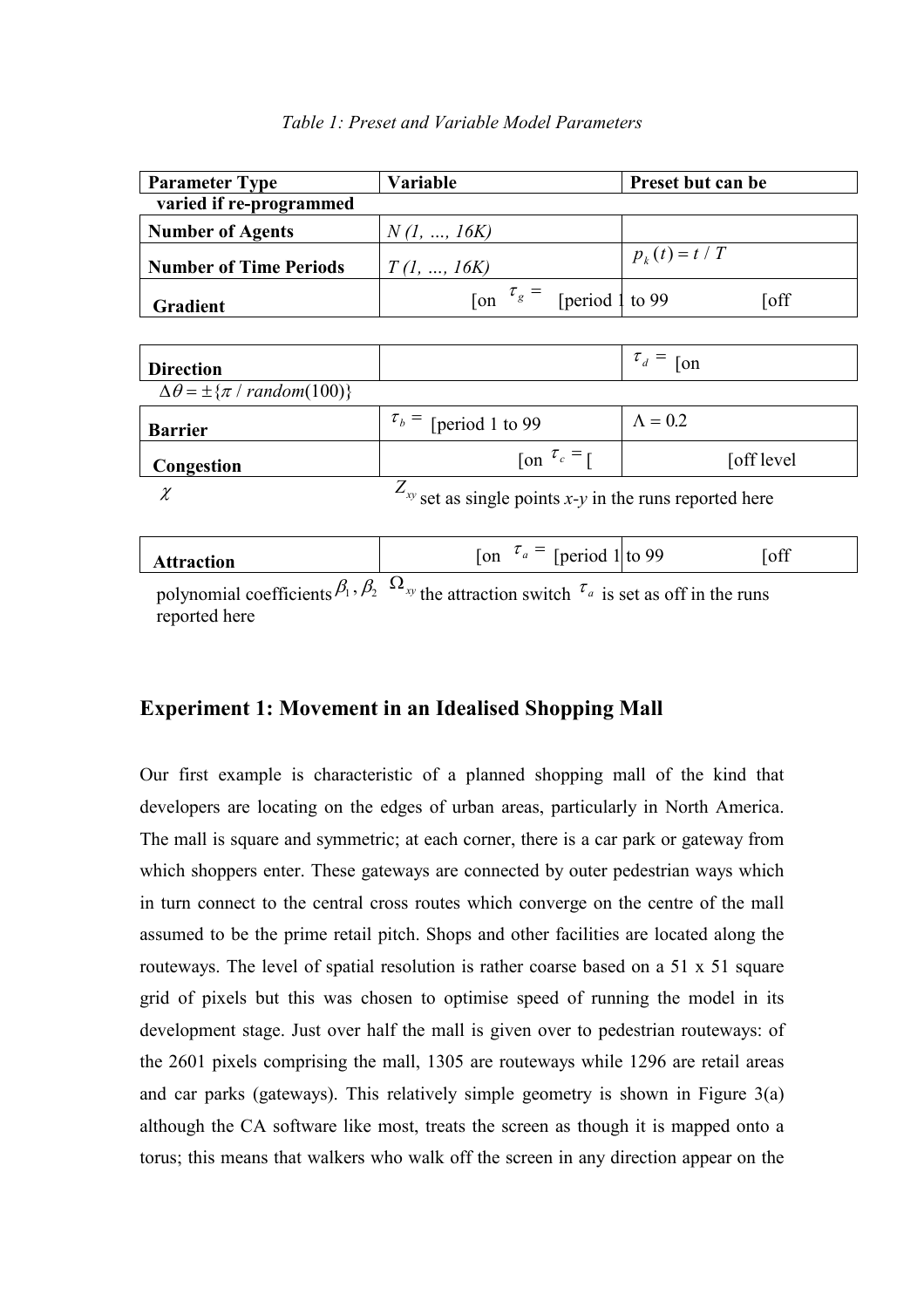opposite side and are never lost to the system. The screen wraps and in terms of this example, there is, strictly speaking, only one pedestrian gateway for the four corners of the screen join as one on the torus. We can remove this wrap-around feature quite easily but we have not yet done so.

The local geometry in Figure 3(a) is complemented by a global attraction surface  $\{S_{xy}\}\)$  based on the relative linear accessibility to the central cell  $\{x_0, y_0\}$  measured by crow-fly distance. Then

$$
\mathcal{G}_{xy} = \Phi - \sqrt{[(x - x_0)^2 + (y - y_0)^2]}
$$
\n(24)

where  $\Phi$  is a constant ensuring that the central location  $\{x_0, y_0\}$  is a positive value and the most attractive position in the system. This is shown in Figure 3(b) where it is immediately clear that the gradient  $\{ \nabla \mathcal{G}_{xy} \}$  is directly proportional to this unimodal surface. Figures  $3(a)$  and  $3(b)$  are the two key inputs to the model; the number of pedestrians for all these experiments has been set at 300 which is appropriate given the scale of the example and these are randomly allocated to the four gateways prior to the model being run. It is hard in a text to provide a real sense of the animation which occurs as the model runs but this is important as we shall see for the paths that walkers take are an important diagnostic to developing the model as well as important to the realism that we seek to generate. In Figures 3(c) and (d), we show two stages in a typical simulation; in Figure 3(c), we show a picture of walkers leaving their gateways just after a run of the model has begun (at time  $t = 20$ ) while in Figure 3(d), we show walkers converging on the central focus which is the kind of steady state that is typical when the gradient exercises a stronger effect than the local geometry. Note also that in Figure 3(d), the background geometry has been switched off. The program is so configured that either the local geometry, the attraction surface, outputs such as the density of walking so far, and the paths of walkers can be switched on or off, or the screen cleared while the animation takes place.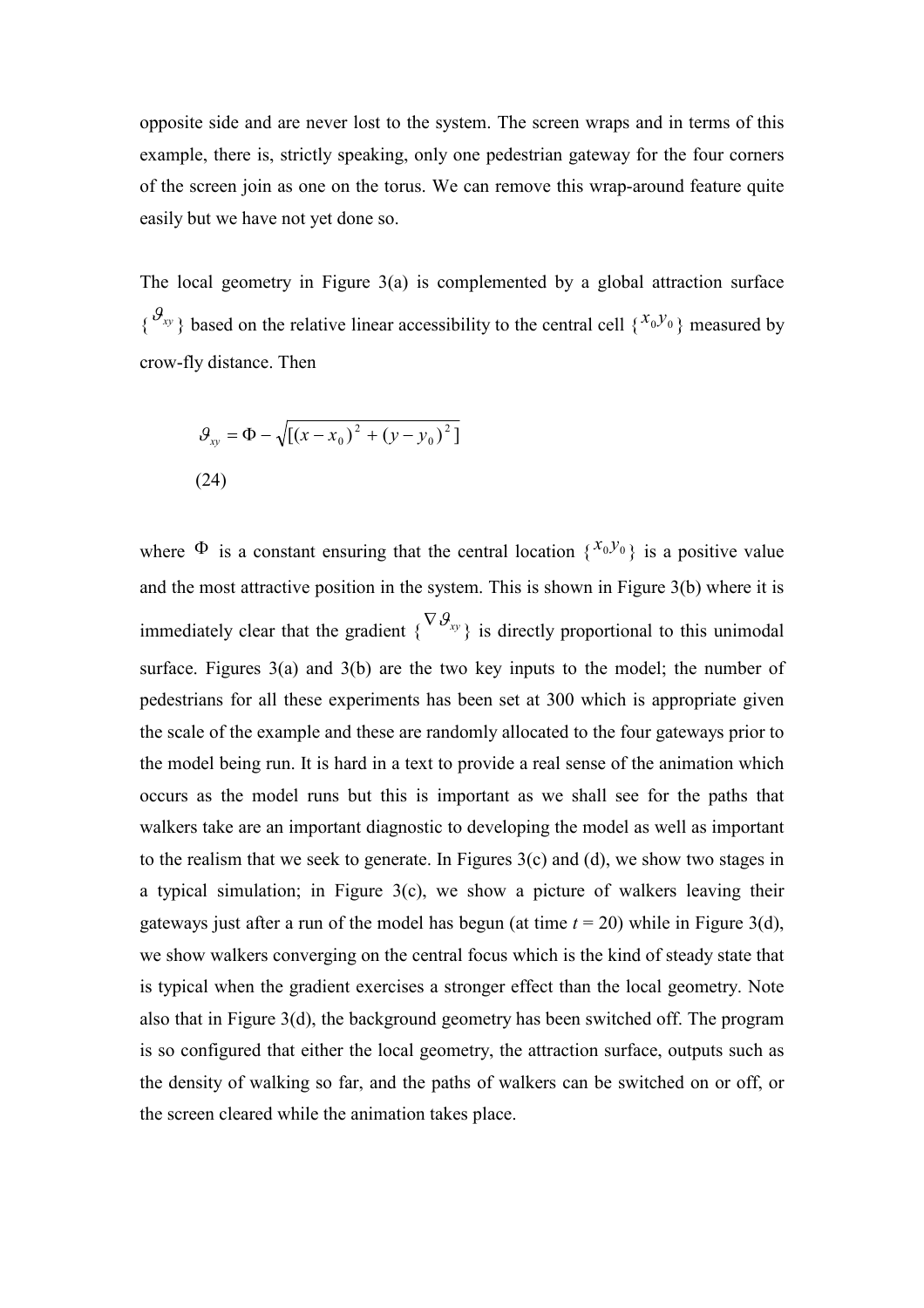





c Distribution of Pedestrians at  $t=20$ 







Figure 3: Local Geometry, Global Attraction and Walking in the Idealised Mall

We defined various outputs from the model in the previous section where we noted paths, densities and distance variables. In Figure 4(a), we show an example of the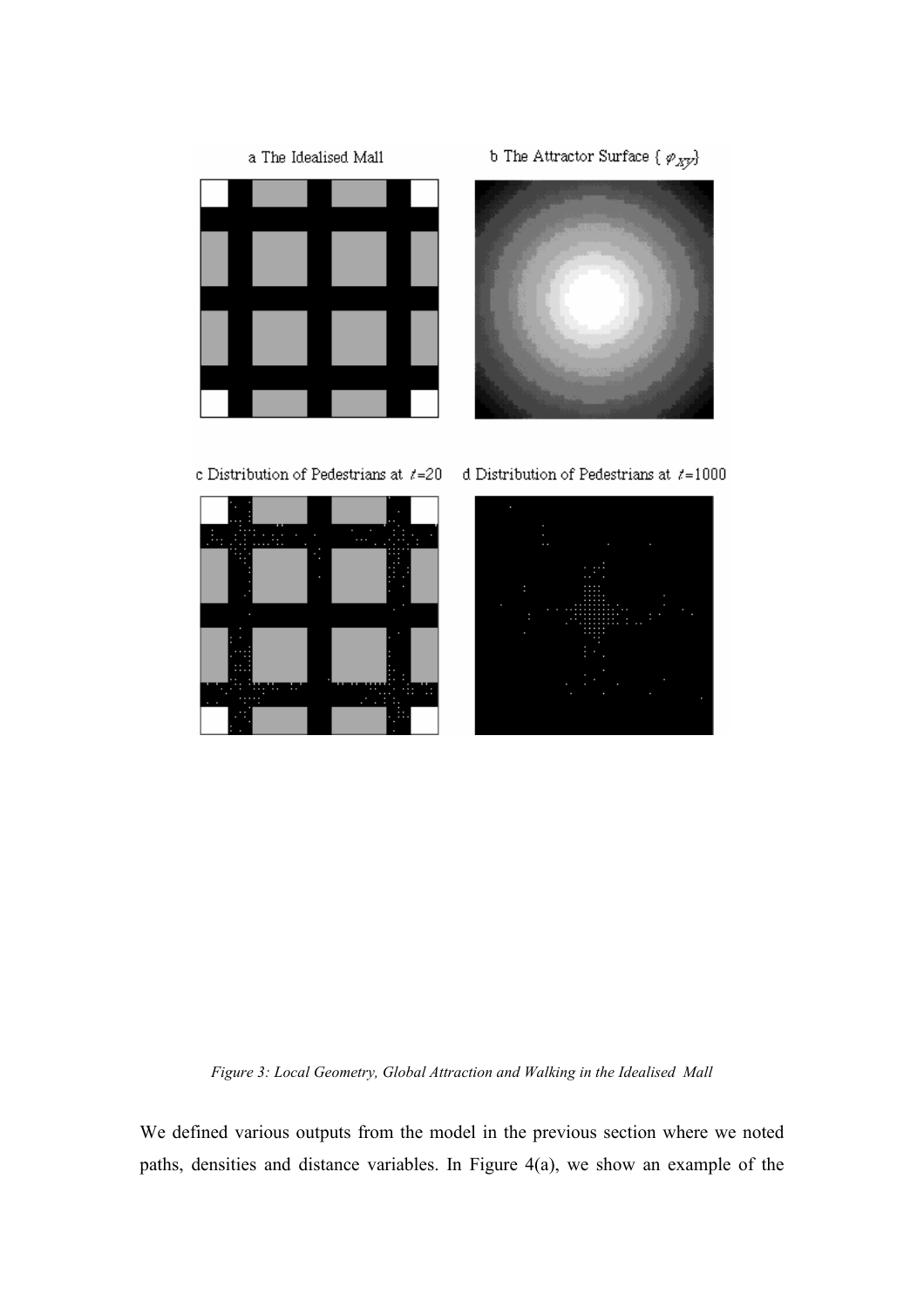flow density surface based on  $\{P_{xyt}\}\$  in equation (20) where the lighter tones show higher densities and the darker lower. This is in effect a key output from the model as it records the pattern of movement so far. In Figure 4(b), we show the path of a typical walker in the system where the parameters have been set to make the walker move towards the prime retail pitch which is clearly sensitive to local movement in terms of the local geometry. At this level of resolution, we can only show a single walker but once again, this is a useful diagnostic in showing the effect of various parameters on the behaviour of typical walkers. In Figures 4(c) and (d) we also show another feature of the software. Attributes associated with any agent or any location in the environment can be examined at any point in the simulation. In Figure 4(c), we show the key characteristics of the point  $x = 0$ ,  $y = 2$  while in 4(d) we show the attributes of the single agent (turtle 0) in the system. This can be done for any agent, any location, and at any time in the simulation. It is a useful way of checking that variables are within bounds.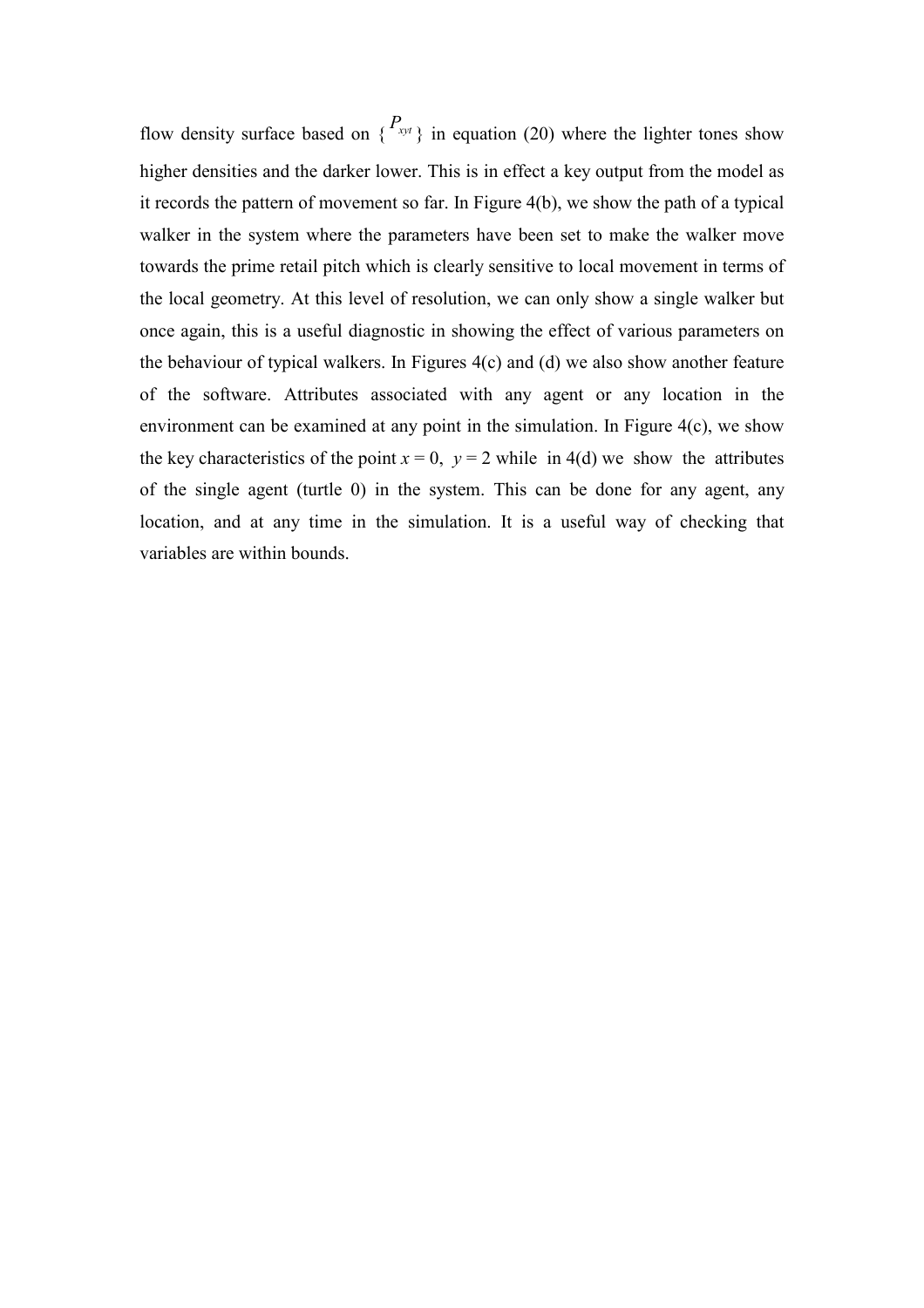





c Attributes of Walker at  $x=0$ ,  $y=2$ 

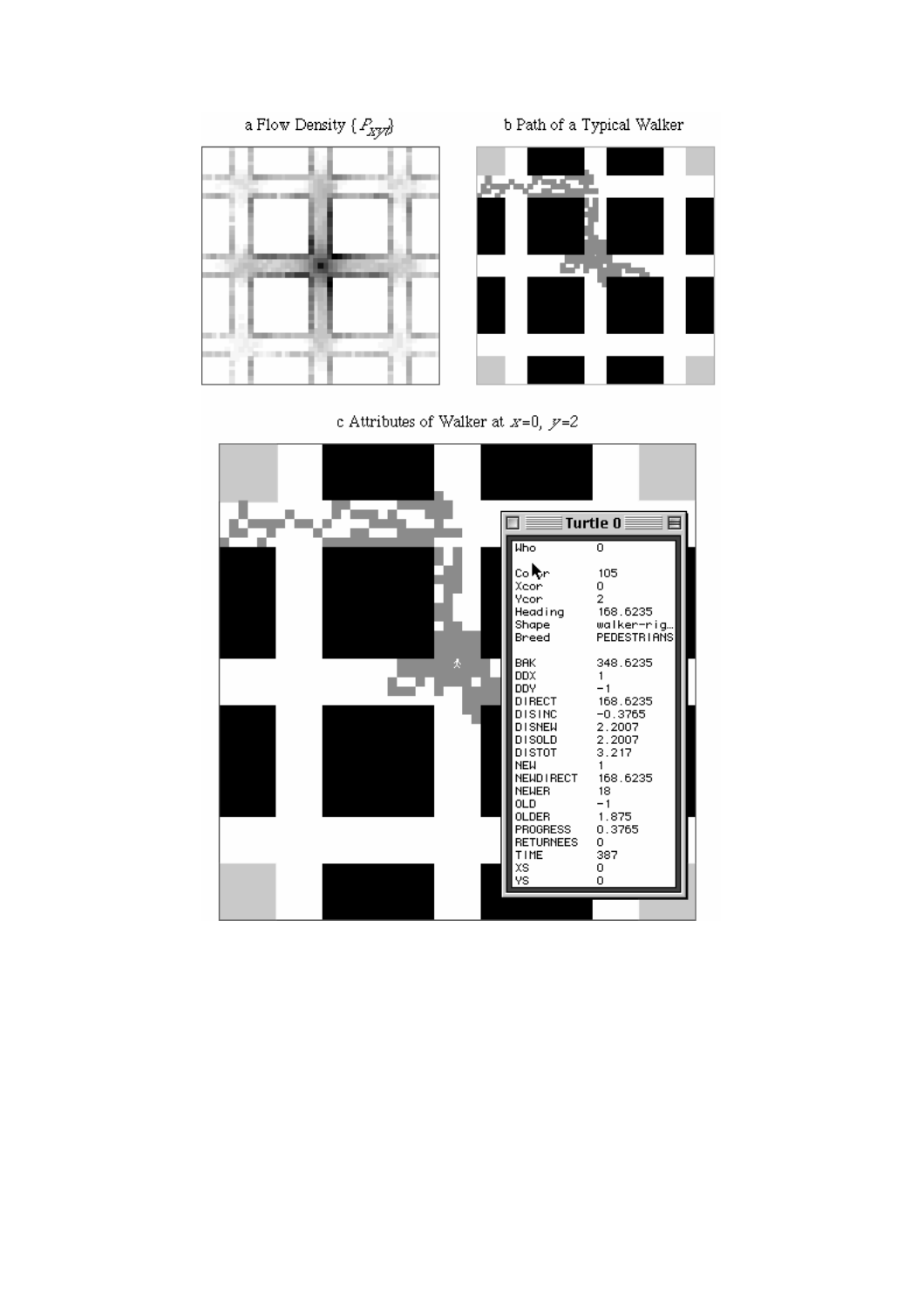

d Attributes of Point  $x=0$ ,  $y=2$ 



Our first tests of the model involve assessing the key feature of this framework - the extent to which local geometry and the global attraction interact in producing reasonable and realistic walking behaviour. To explore this, we vary the two parameters controlling these effects - the barrier and the gradient switches  $\tau_b$  and  $\tau_g$ , with the congestion parameter  $\tau_c$  switched off. When we examine the behaviour of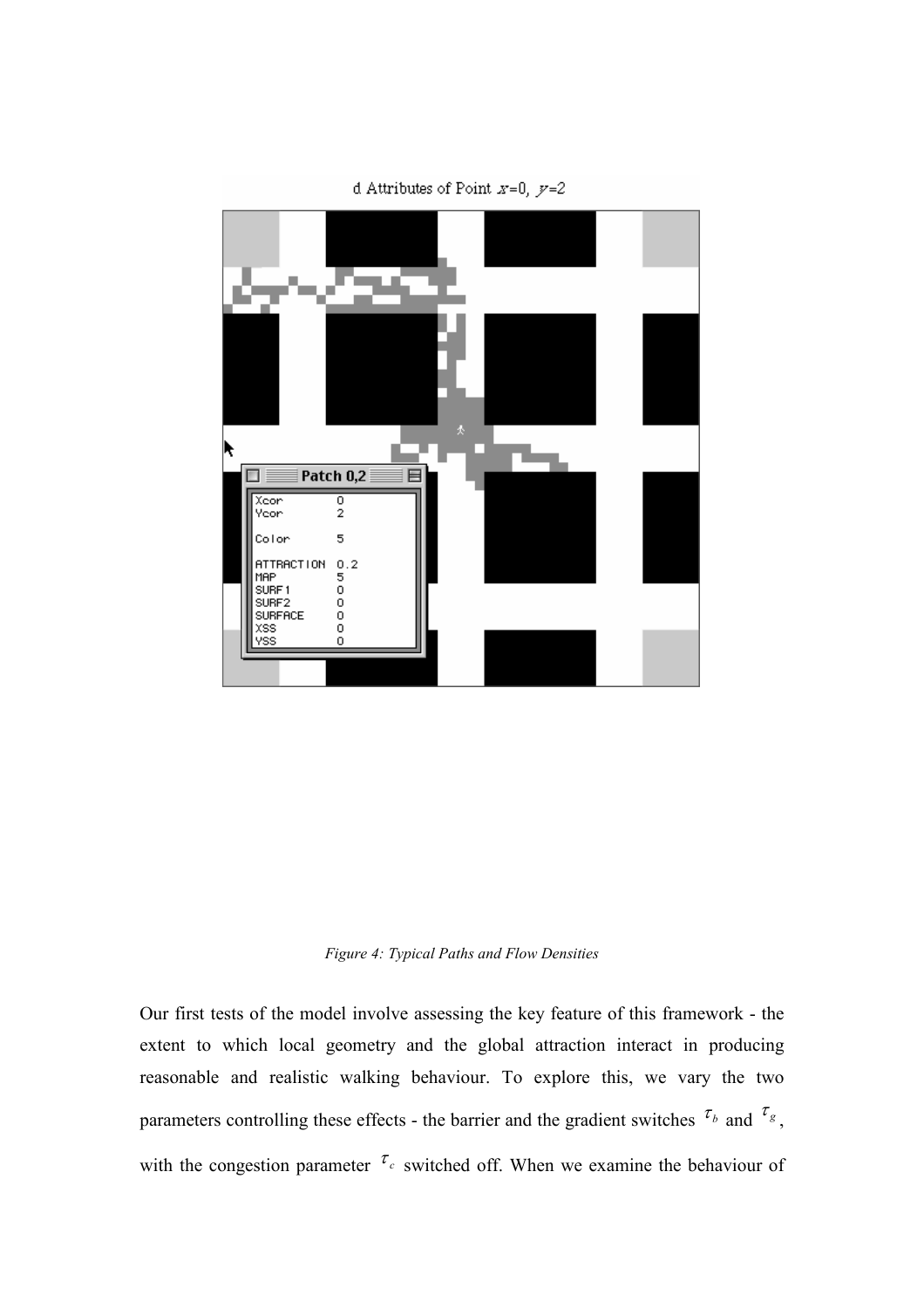the model, we must always generate the steady state associated with each pair of parameters  $\tau_b$  and  $\tau_s$  and this means we must negate the returning walker effect and any constraints on time spent in the system. In each case, we therefore examine the patterns of movement for 300 walkers who have spent 1000 time periods in the system. This is enough time for the steady state associated with any set of parameter values to have emerged. The range of parameter values is shown in Figure 5 where the combination of values used in runs of the model are indicated by the bold dots. These values are the times when any local geometric obstacles or barriers are dealt with and when the gradient surface is evaluated. These two effects do not cancel each other out when applied at the same time period as the barrier effect only applies when no progress has been made in previous time intervals. In 1000 time periods, with the highest value for  $\tau_{b} = 100$ , the barrier function is only invoked 10 times while with the largest value for  $\tau_{\rm g} = 250$ , the gradient is evaluated only 4 times; at these extremes, these values have hardly any effect on the simulation.

Figure 5 shows two sets of nested designs, the first involving the area bounded by  $1 \le \tau_b \le 100$  and  $1 \le \tau_g \le 250$ , the second by  $1 \le \tau_b \le 20$  and  $1 \le \tau_g \le 20$ . We have crudely explored the larger area first. In fact, it is instructive to start with the values  $({}^{\tau}b=1, {}^{\tau}s=1)$ , to increment  ${}^{\tau}b$  to 100, then  ${}^{\tau}s$  to 250, then to decrement  ${}^{\tau}b$  back to 1, and then  $\tau_g$  back to 1; this is a trace around the parameter space from the bottom left-hand corner of the grid in Figure 5 in clockwise direction. To an extent, we can guess what is likely to happen to the walkers as we do this. At the point ( $\tau_{b} = 1$ ,  $\tau_{g} =$ 1), walkers are always perturbed as soon as they get stuck, and they continuously set their heading, assuming they are not stuck, in the direction of the global attraction. As expected, walkers leave their gateways, quickly moving into the outer routeways, and thence focusing on the central cross mall. There is, however, sufficient perturbation in this model to make walkers who are always converging on the central point of the mall, to move off this point. Thus although the centralising effect of these parameters is strong, there is some circling movement around the point of central attraction. As we increase the value of  $\tau_{b}$ , obstacles posed by the local geometry become more and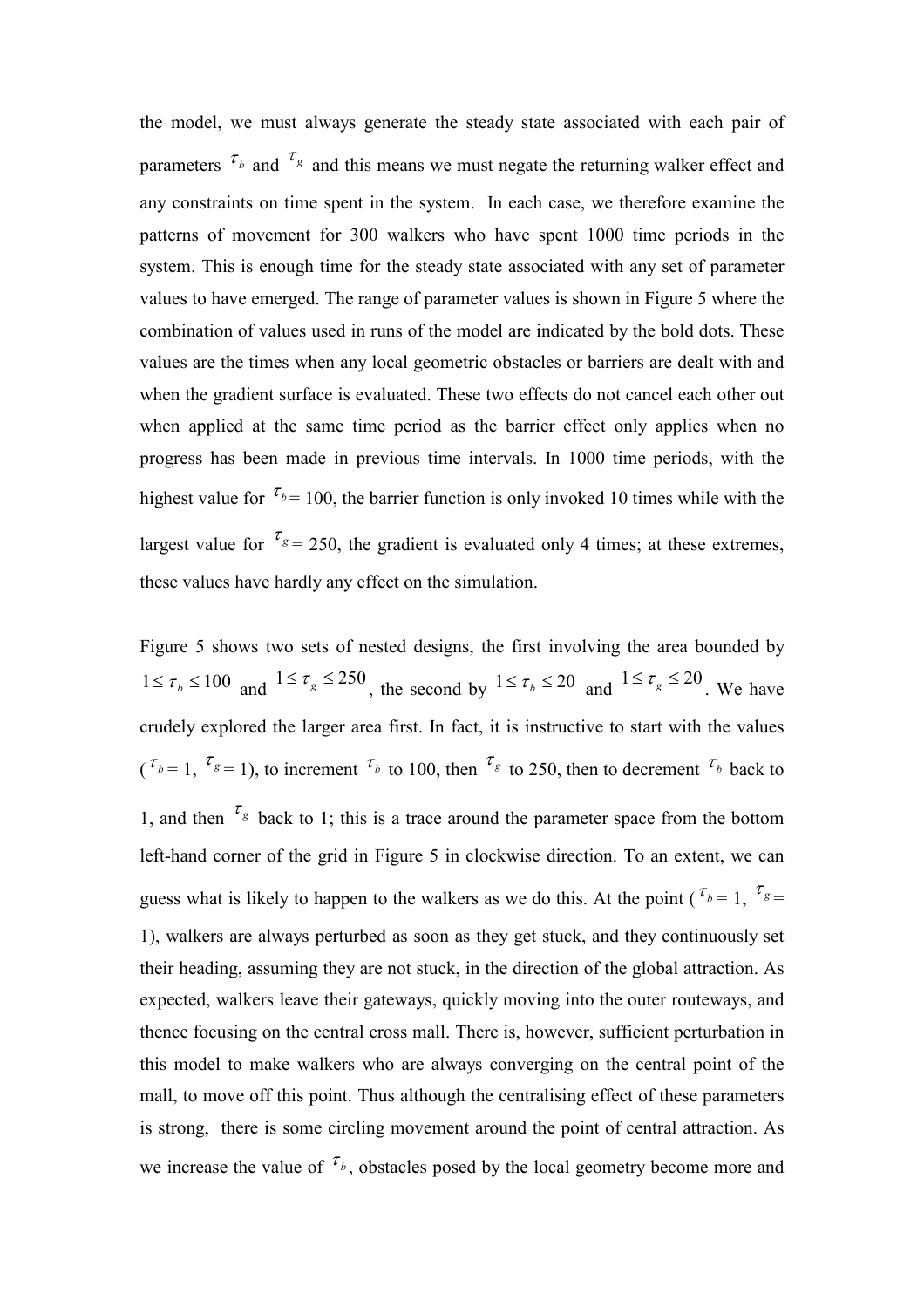more significant. What happens is that walkers leave their gateways but then in their quest to move to the centre, cling to the walls. The barrier effect is not evaluated frequently enough to move walkers fast towards the centre. When  $\tau_b = 100$ , walkers literally creep around the walls on their way to the centre but all reach the centre within 1000 time periods. In effect once the walkers reach the centre, they have no incentive to move away from this and the polarisation is extremely strong. This contains an interesting almost 'literal' demonstration of the idea of path dependence (Arthur, 1988) in that although the walkers always reach the centre of the mall in the steady state, the particular position of walkers prior to this state being reached is very sensitive to the paths they have already taken which are determined almost entirely by local randomness combining with local geometry.

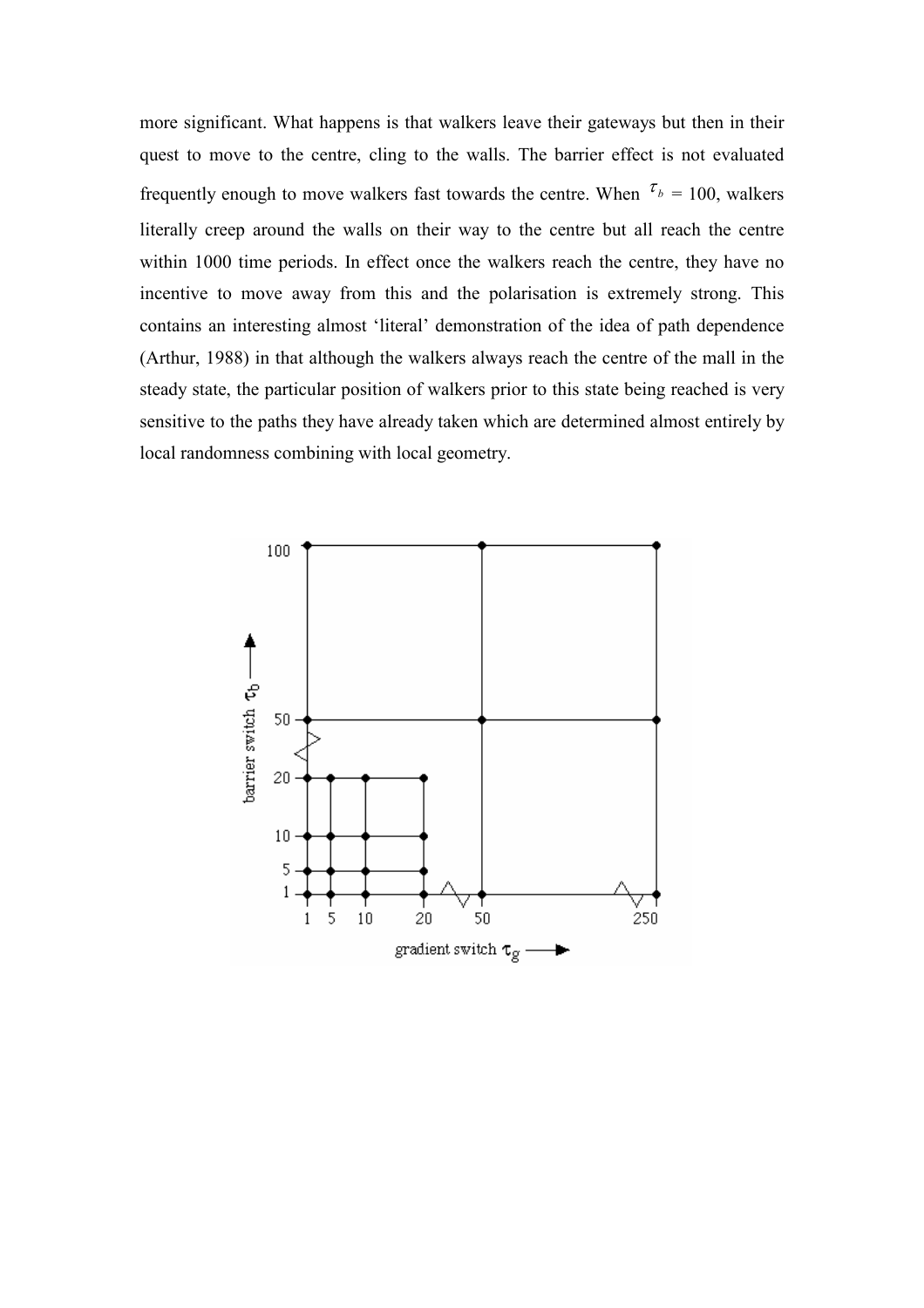With the effect of local geometry effectively ignored, and as we loosen the effect of global attraction by increasing  $\tau_g$ , then less numbers of walkers focus on the centre and many simply cling to the walls. When  $\tau_g$  is completely relaxed and there is no effect of local geometry ( $\tau_{b} = 100$ ,  $\tau_{g} = 250$ ), walkers move randomly in the system although there is a noticeable effect here of walking along walls within a generally random pattern of movement. As the effect of local geometry is increased, this emphasis on walking along walls or edges decreases and a much more random pattern emerges as  $\tau_b \to 1$ . Finally as we reduce  $\tau_g \to 1$ , the randomness decreases as the central focus begins to reassert itself. What is interesting and useful is that this kind of variation can be achieved in one model run by adjusting the parameters and letting the steady state emerge before making further adjustments in similar fashion.

Quantitative and visual outputs from these runs support these conclusions. Overall the average density of occupance of each pixel does not change much as the parameters are varied. Walkers have to be located somewhere and with 300 walkers given 1305 pixels to walk in over 1000 time periods, each pixel would, on average, be visited around 230 times. In fact, because walkers are not counted if they remain stationary, the average density of pixels varies from around 205 where local geometry effects are discounted entirely to around 222 where movement is largely random. However very significant changes are seen if the flow patterns  $\{P_{xy1000}\}$  are examined. The patterns over the range  $1 \le \tau_b \le 100$  with  $\tau_g = 1$  are very highly polarised around the point  $x_0 y_0$ . As the gradient effect is relaxed, then the effect of walking along edges and walls becomes much more significant with the patterns around  $\tau_b = 100$  and  $\tau_g = 50$ being dominated by the edges of the blocks defining the routeways. As  $\tau_b \rightarrow 1$  with  $\tau_g$  = 50, then the pattern becomes much more random with the local geometry effect being almost non-existent and the centralising effect beginning to take over. We will show some of these patterns below when we have concluded this analysis. The last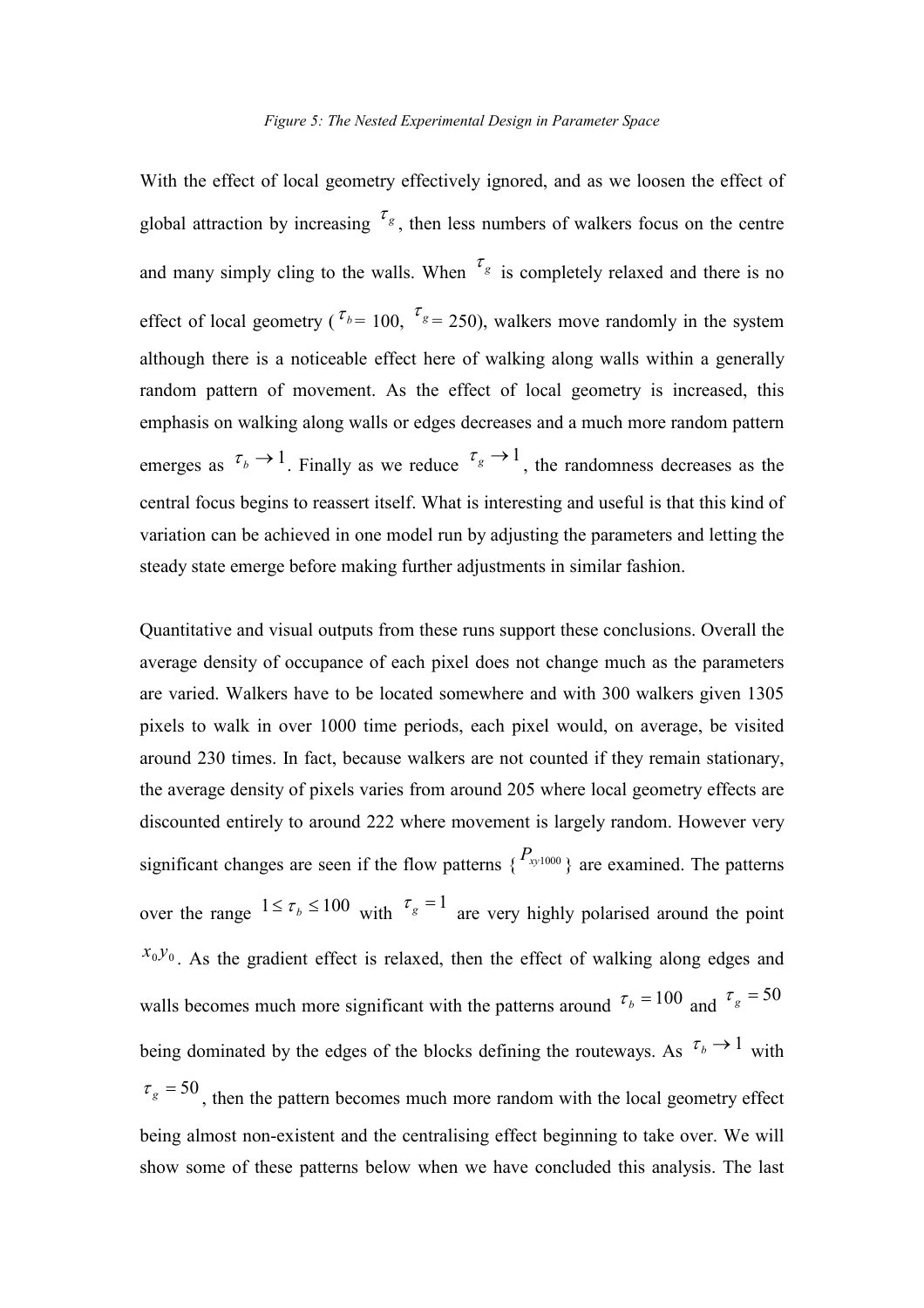feature worth noting is that the average distance travelled by walkers in the system dramatically decreases as the effect of local geometry becomes more and more significant. When barriers to movement are continually assessed, then the average distance travelled by a walker is nearly four times that when barriers are rarely if ever assessed. Finally average distance increases a little when there is a mild centralisation effect, when  $\tau_g \sim 50$ . These statistics and those for the finer scale experimental design are presented in Table 2.

| $\tau_{_g}$ |            |     |            |     |            |            |
|-------------|------------|-----|------------|-----|------------|------------|
| $\tau_{b}$  | 1          | 5   | 10         | 20  | 50         | <i>250</i> |
| 100         | <u>191</u> |     |            |     | <u>282</u> | <u>219</u> |
|             | 206        |     |            |     | 222        | 221        |
| 50          | 201        |     |            |     | 284        | <u>228</u> |
|             | 206        |     |            |     | 223        | 223        |
| 20          | 216        | 659 | <u>681</u> | 404 |            |            |
|             | 204        | 226 | 255        | 229 |            |            |
| 10          | 281        | 700 | 625        | 442 |            |            |
|             | 221        | 231 | 230        | 229 |            |            |
| 5           | 353        | 725 | 604        | 522 |            |            |
|             | 225        | 232 | 223        | 227 |            |            |
| 1           | 786        | 825 | 806        | 804 | 789        | 785        |
|             | 223        | 221 | 222        | 224 | 220        | 222        |

Table 2: Average Distance and Densities under Varying Parameter Regimes

The bold numbers are the average distance travelled  $D(1000)$ <sub>;</sub> The numbers below are the average flow density per pixel/location

The finer scale exploration based on the ranges  $1 \le \tau_b \le 20$  and  $1 \le \tau_g \le 20$  mirrors to a large extent the coarser scale effects. With the gradient evaluated at each time period, that is  $\tau_g = 1$ , the effect of increasing the impact of the local geometry (which is the same as increasing the difficulty of walkers circumnavigating local obstacles) by increasing  $\tau_{b}$ , is to tighten the focus on the central point of attraction but make it more difficult for walkers to get there quickly. This means that walkers hit the edges of the routeways more frequently for there is less chance of their being bounced off. Walkers begin to crawl along the edges on their way to the centre. As these barriers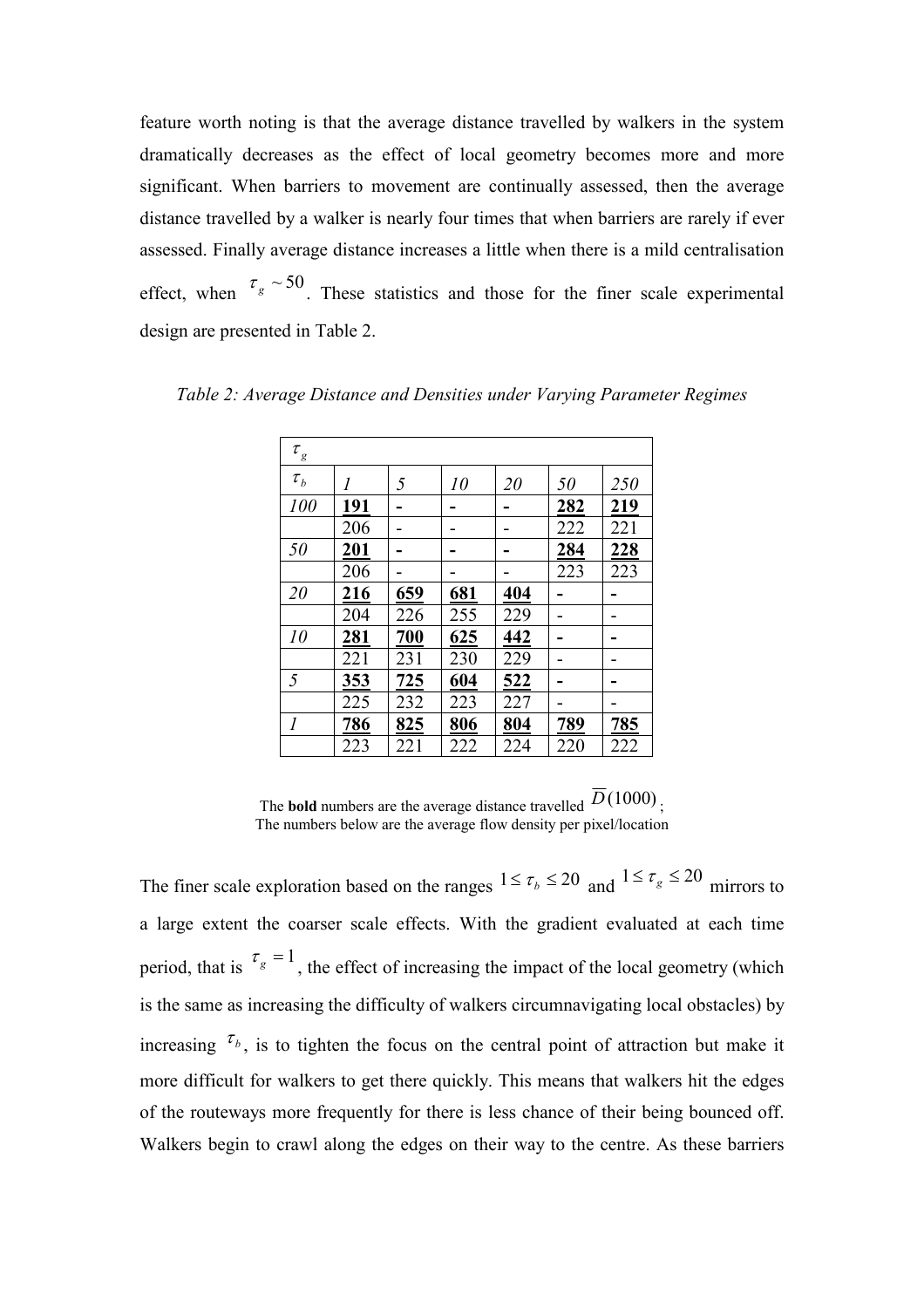are assessed less frequently, whenever they are assessed, it is easy to spot significant pulses of activity as walkers spin off only to correct their headings back to the centre immediately after. This pattern of pulsing with a degree of cycling around back onto the main heading, is maintained even as the effect of the gradient is relaxed, when  $\tau_g$ increases.

When  $\tau_g$  = 10, then there is still a strong focus on the central point of attraction but there is more dispersion around this point in the immediately adjacent pixels and there is even movement as far away as the outer routeways when the steady state has been reached. However, this is a little deceptive in that although there is quite a spread of walkers, most walkers are still focussed on the blocks of pixels within a few of units of distance from the central focus. When we relax  $\tau_g$  to 20, there is much more randomness notwithstanding the fact that the central focus is still evident. In fact with these parameters set at  $\tau_b = \tau_g = 20$ , there is fairly random movement everywhere. Whenever the barrier is evaluated, there is wave of activity which is most evident in the central mall and the effect is almost to throw walkers out of the random pattern against the walls of the routeways and thence to bounce them back into the random pattern until the next major perturbation takes place 20 units of time later. The trace of these effects is best seen in the density flow maps. In Figure 6, we show four very different pictures of what the model can generate. First in Figure 6(a), we show a strong central focus where the flows are all concentrated on the central cross at the centre of attraction under conditions where barriers are evaluated frequently  $\tau_{b} = 5$ , and the gradient is still strong  $\tau_{g} = 10$ . This is perhaps as realistic a pattern as we might hope for in this kind of idealised geometry. At an extreme, when the gradient is evaluated every time period and when the barrier effect only operates every 100'th period ( $\tau_{s=1}$ ,  $\tau_{b=100}$ ), then the pattern is one in which there is rapid movement away from the gateways to the edge of the outer routeways and thence a slow crawl to the central focus which repeatedly gets reinforced in the steady state. This gives a somewhat stylistic density flow pattern reminiscent of a carpet design which we show in Figure 6(b). At another extreme, when we keep the effect of the local geometry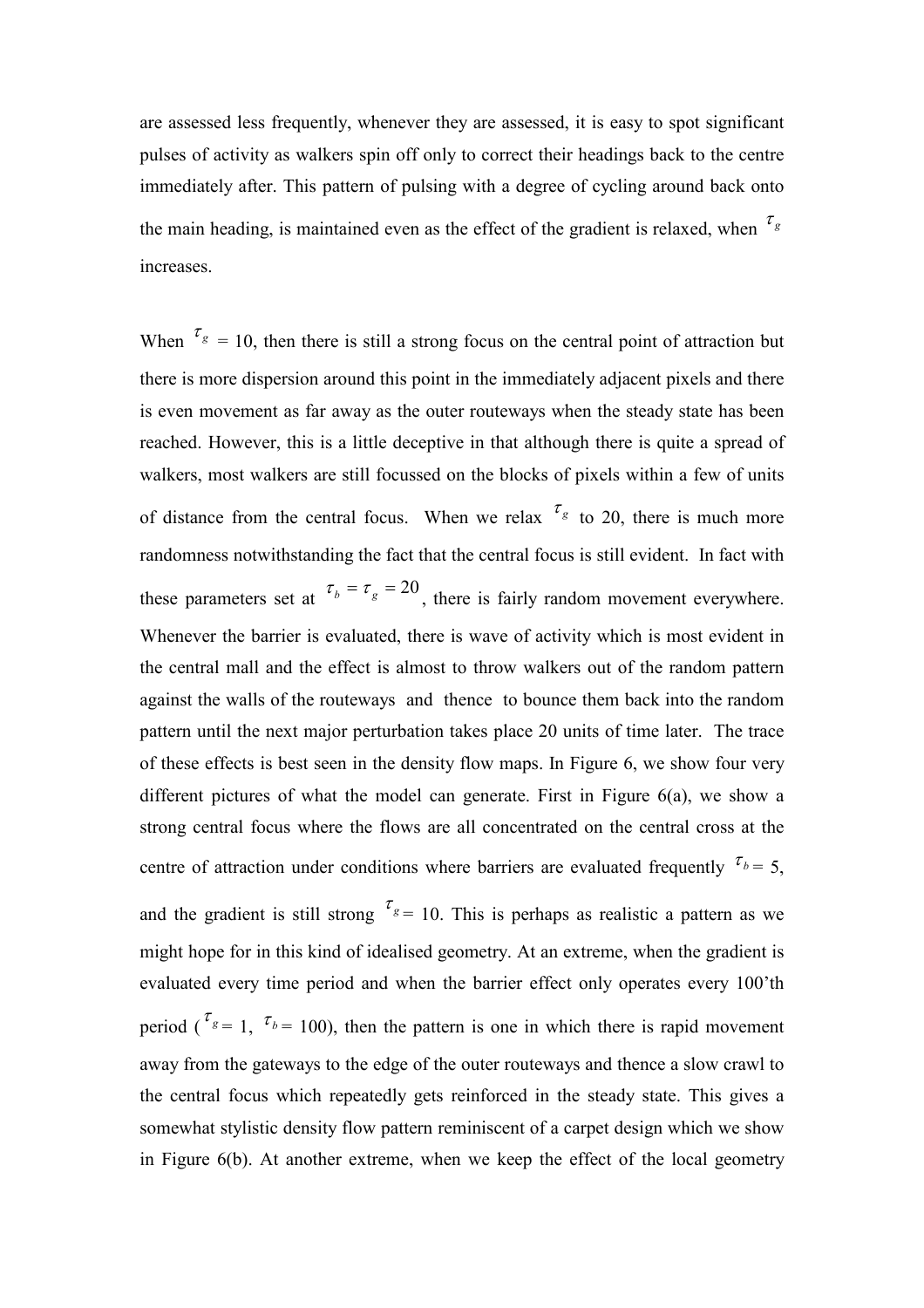very tight but relax the gradient ( $\tau_g = 250$ ,  $\tau_b = 100$ ), we get the pattern illustrated in Figure 6(c) which is quite random but with edge effects strongly emphasised. Finally in Figure 6(d), when we consider the barrier effect every time period  $\tau_b = 1$  but relax the gradient effect to  $\tau_g = 250$ , we get as random a pattern as we are likely to get. Even then, there is a mild lowering of densities in the central routeways between the crossing points which have slightly higher densities.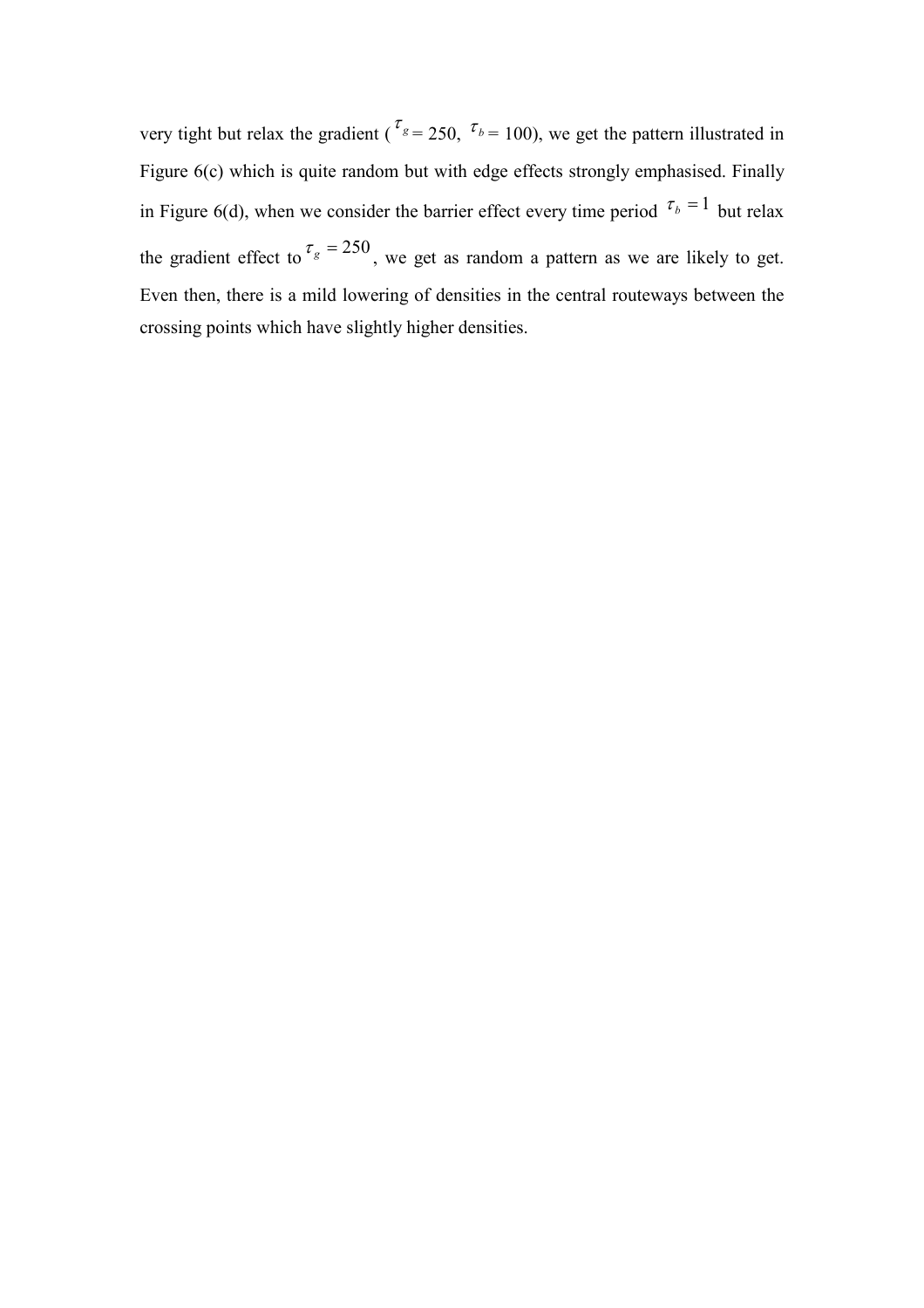

Figure 6: Variation in Flow Densities

The result of all these experiments is to show that the model is extremely sensitive to these parameter values which is most encouraging. It is quite likely that in realistic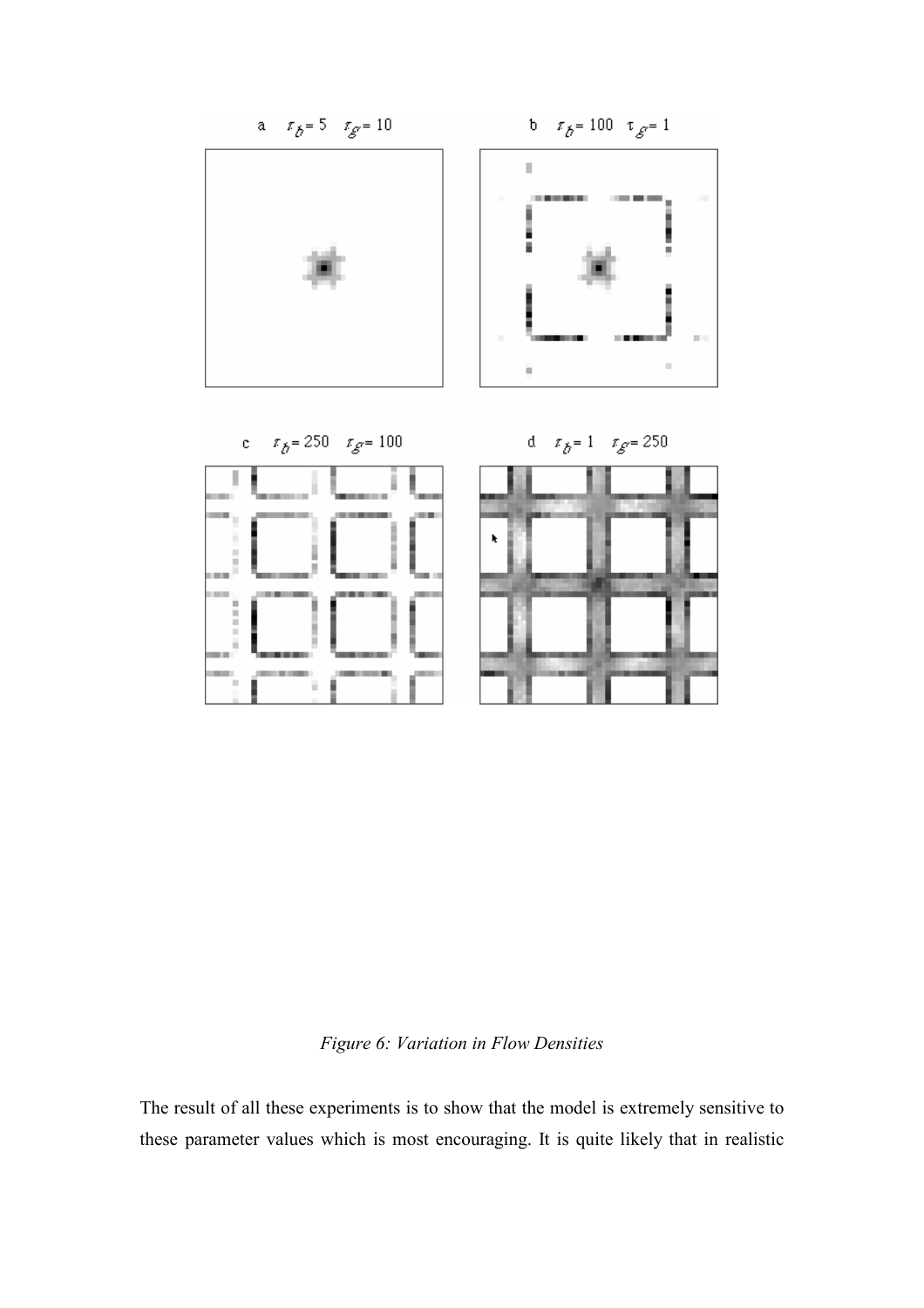situations based on this kind of idealised mall, then the gradient switch  $\tau_g$  should be between 10 and 50, with the barrier switch  $\tau_b$  being evaluated much more frequently, at something like a frequency between 1 and 5. These are good portents for the further development of this approach to simulating local movement. It might be argued that if the model is designed to be sensitive to such parameters, then it is somewhat trivial to find that it is but those who know the problems of designing complex simulation models will be well aware that effects such as these cannot be assured in advance. The effect of local geometry, the level of resolution, the way time periods are structured and in this case the parallelism that the software imposes can all act together in an uncertain fashion. The experiments of this section however give us considerable confidence that the model will be useful for more realistic situations, and it is to these that we now turn.

## Experiment 2: Walking Through a Medium-Sized Town Centre

In this paper, we will not develop any fully-fledged simulations of real systems. Our purpose is to develop the generic model and to explore its implications for spatial systems which imply very different kinds of local movement. Yet to do this, we must use examples which are realistic and accordingly our first foray into the real world is based on simulating walking behaviour in a medium-sized town centre. We have developed the model for the centre of Wolverhampton, a very well-defined town centre in the British Midlands which is loosely bounded by a complete ring road, and has a partly pedestrianised central shopping area focused on a covered mall. The urban area which this centre serves has around 244K population, and the total employment within the centre bounded by the ring road is 24659 of whom 4766 work in retailing. The retail turnover of the centre is around £229 million per annum which in UK terms suggests a lower than average turnover per retail employee, notwithstanding the fact that Wolverhampton has thriving entertainment and leisure facilities within its centre drawing population from a wide hinterland. The centre is basically circular, about 1 km in diameter and is largely non-residential with less than 30 people living there. Most movement is generated by persons visiting the centre for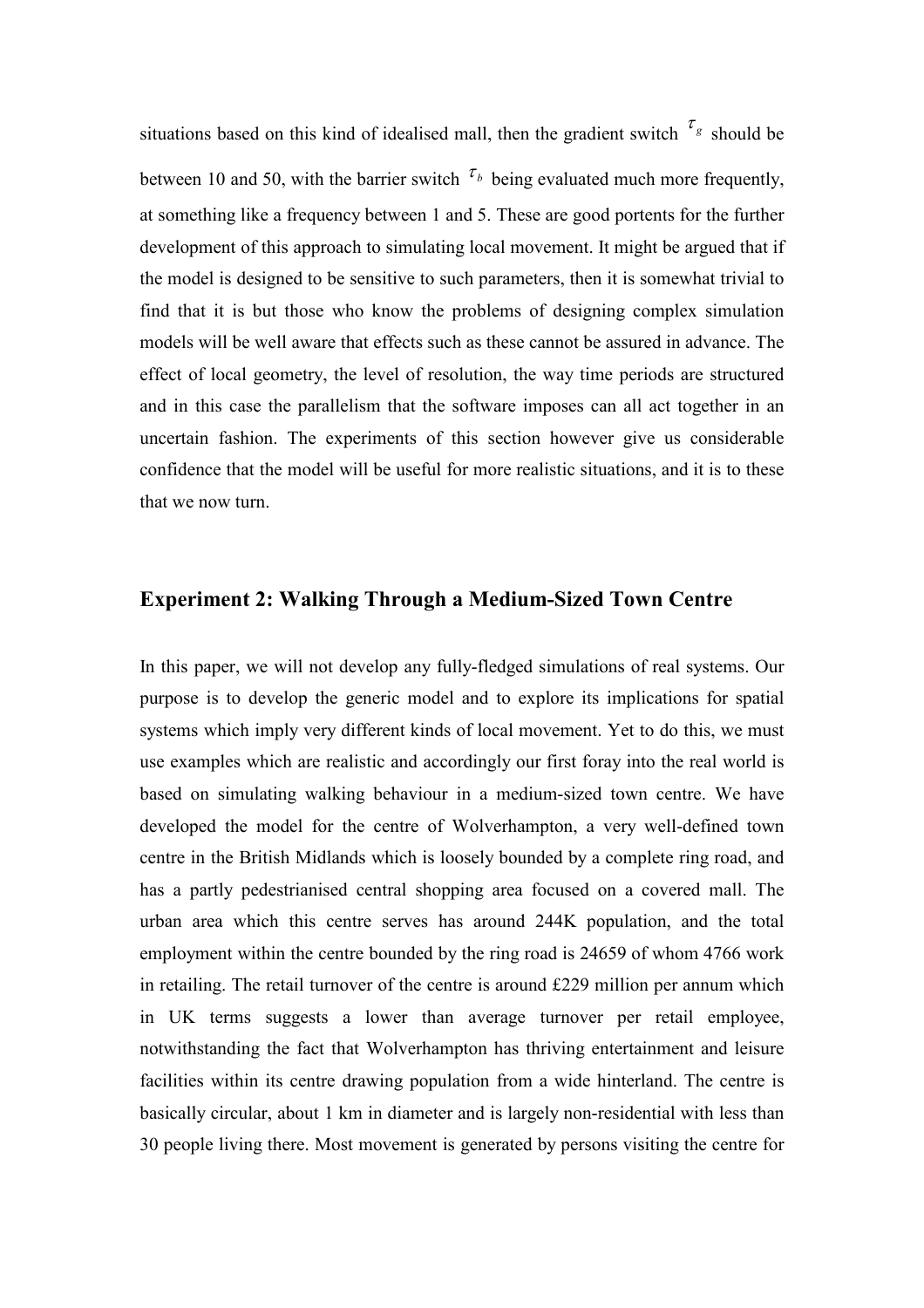work, shopping or entertainment and thus the gateways which 'discharge' pedestrians into the centre from cars, buses and trains are especially important as the origins of local movement. The number of on-street parking spaces by comparison is very small.

We have excellent data for this town centre including a comprehensive set of surveys on pedestrian movement. However all we will be concerned with here is demonstrating the problems that emerge when the model is applied to the kinds of convoluted local geometries that characterise many town centres of which Wolverhampton is typical. We will in fact develop a fully-fledged simulation of pedestrian movement in Wolverhampton's town centre in a later paper. The Ordnance Survey 1:1250 digital streetline and building plot data has been used to produce a generalised local geometry which is consistent with developing this application at a scale with enough streets and pedestrian ways for detecting the significant pattern of local movement. This geometry is shown in Figure 7(a) where the 20 gateways from which all walkers emanate, are also identified. These gateways are largely car parks but the bus station and rail station gateways are included. To date, we have not taken account of on-street parking, nor have we addressed the problem of those who walk into the town centre across the ring road. These are easy enough to handle using various kinds of dummy gateway but at present, such additions are too refined for these applications.

The global attraction surface is particularly well-developed for this example. As part of a wider project involving the definition of town centre boundaries for statistical purposes (DETR, 1998), we have computed a composite retail attraction surface based on several layers of employment, turnover, floorspace, and rental value data which is available at around 100 meter resolution level. This data has been smoothed using the kernel density estimating function within the Spatial Analyst module of the GIS package ArcView. The surface for Wolverhampton town centre is shown as a contour map in Figure 7(b) as an overlay to the digital map data. This surface is fairly simple in that it is unimodal and has similar properties to that used in the idealised shopping mall example in the previous section. We have positioned the local geometry in such a way that it is centred at the point of maximum retail attraction in the centre (the Mander centre). At this stage however, we have not used the surface shown in Figure 7(b) but have computed our own circular surface based on the same centre but using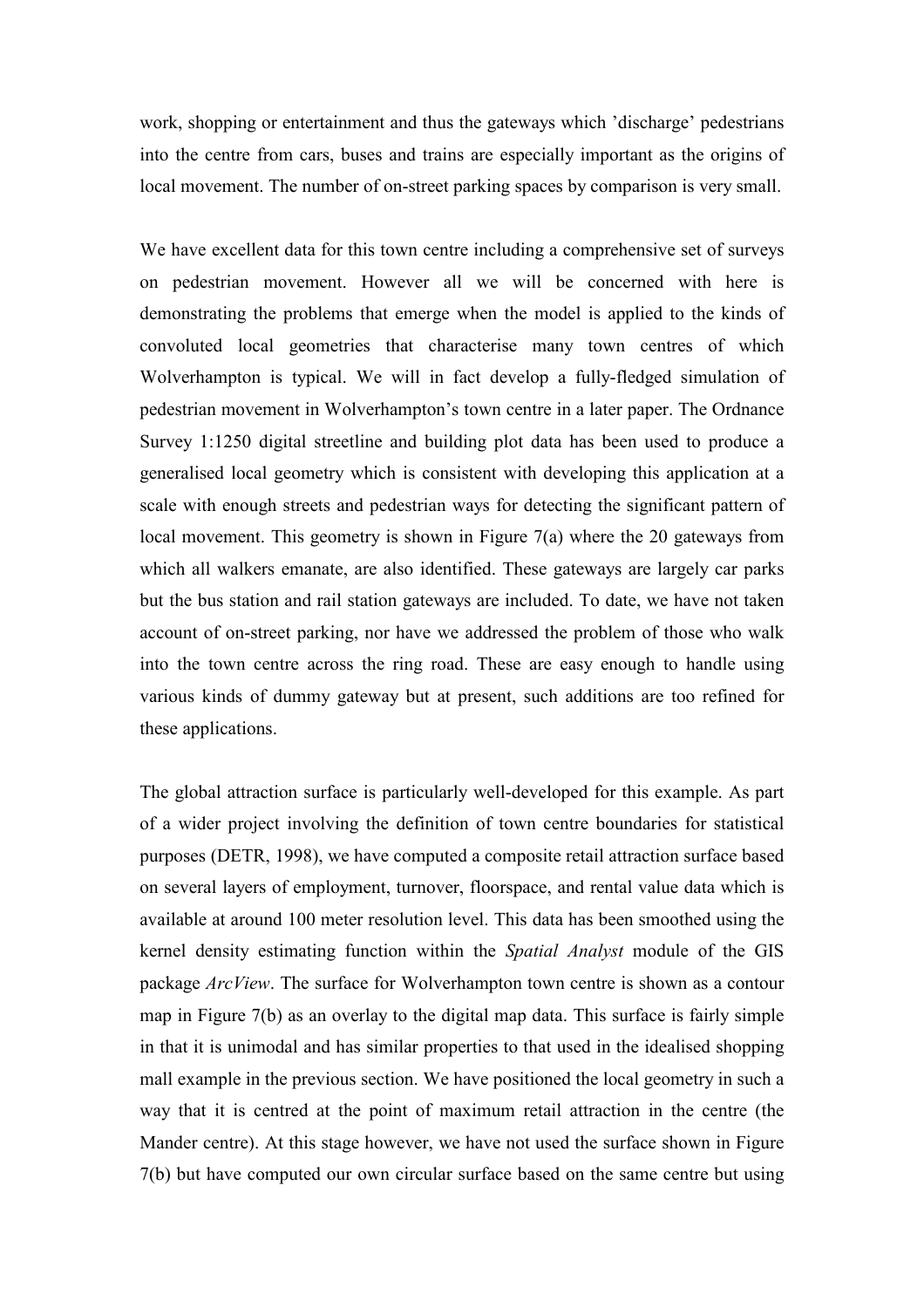the logic previously introduced and based on equation (24); we show this in Figure 7 (c). At present, we consider that we should change as few parameters as possible as we make the model more realistic and thus we will not use the real surface until we complete the fully-fledged test that we are currently working on and which we will report in a later paper.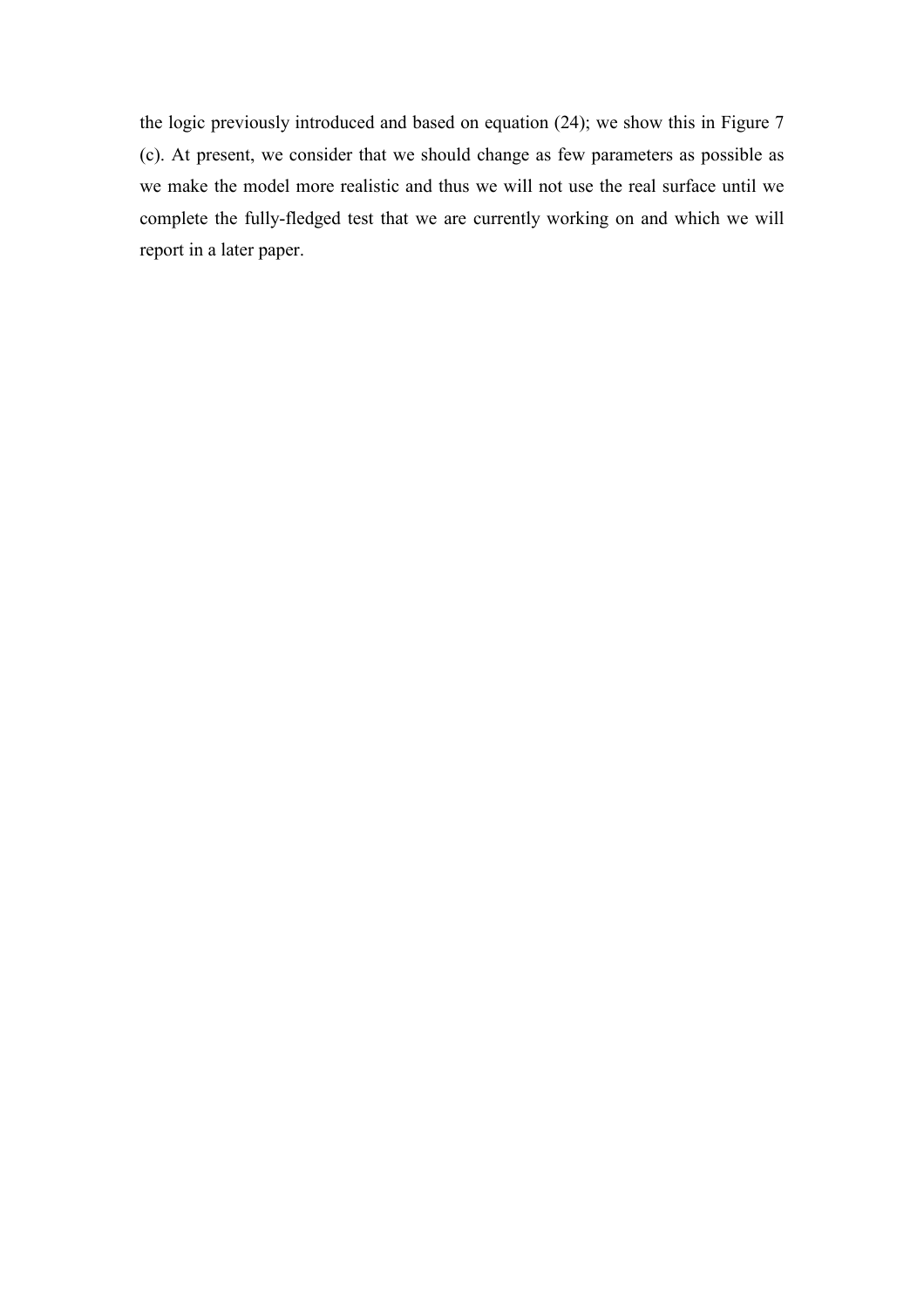

b Actual Global Attraction Surface based on Spatially Averaged Retail Employment

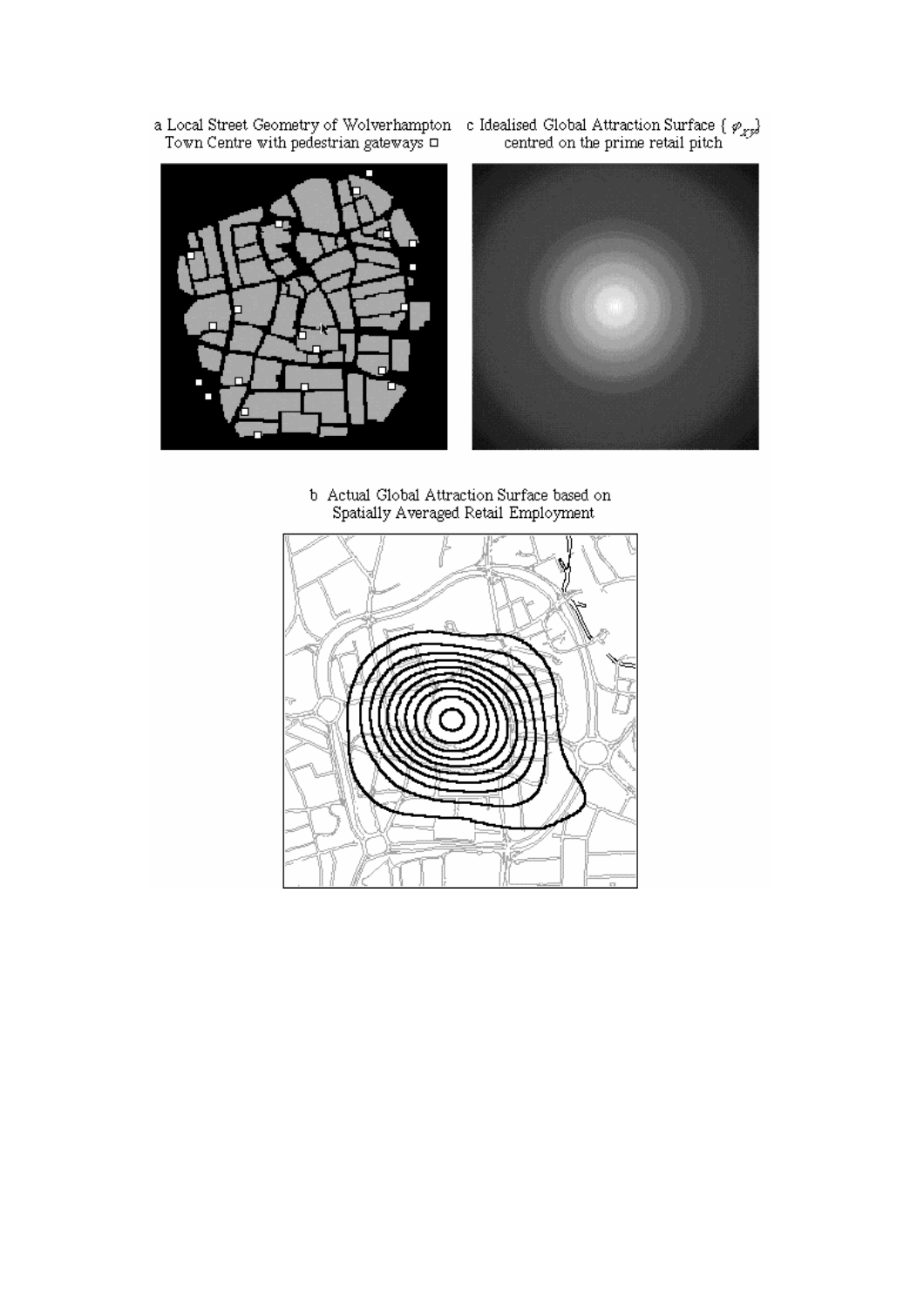## Figure 7: Wolverhampton Town Centre: Local Geometry and Retail Attraction

The critical issue that we will address in these experiments involves the extent to which the behaviour of the model developed for an idealised geometry is transferable to the more complex, realistic geometry of Wolverhampton. The practice of building models that blend local and global factors in various ways is not well developed and from our casual explorations of these models, we know that the effect of local geometry can be very problematic. Walkers can get stuck in the most unlikely places where local and global forces act to keep agents "in stasis" so to speak. We will thus begin to test this model by examining the paths traced out in the system by single walkers, so that we can quickly gauge the extent to which realistic behaviour can be simulated. In all our tests on Wolverhampton, we have used the same variant on the generic model that we applied to the idealised mall, that is we have not considered congestion, switching off the parameter  $\tau_c$ . We begin by exploring what happens when we let single walkers wander through the system with the barrier and gradient parameters set at  $\tau_b = 1$  and  $\tau_g = 10$ , those that gave us the most realistic walker behaviour in the idealised mall.

In Figure 8(a), we show the streets and other pathways within the town centre which act as the containers for the local movements emanating from the 20 gateways which are also shown. The resolution of the system is based on a  $187 \times 187$  grid and of these 34969 pixels, some 6390 or 18 percent are taken up as streets and thus available for walking. This ratio is far smaller than the previous idealised mall example where the ratio was close to 50 percent. Thus we might expect the local geometry to exercise a much greater constraining effect on walk behaviour in Wolverhampton, making it more difficult to move around the entire centre. We let each walker roam the system for 10000 time periods. If a walker made a positive increment of distance each step, the distance travelled would be 10000 units and thus when we compare this with the actual distance travelled, this gives us an idea of how much time the walker is stationary. In the idealised mall examples, although this ratio varied as the parameters varied, then for the optimal parameters set at  $\tau_b = 1$  and  $\tau_g = 10$ , this was around 80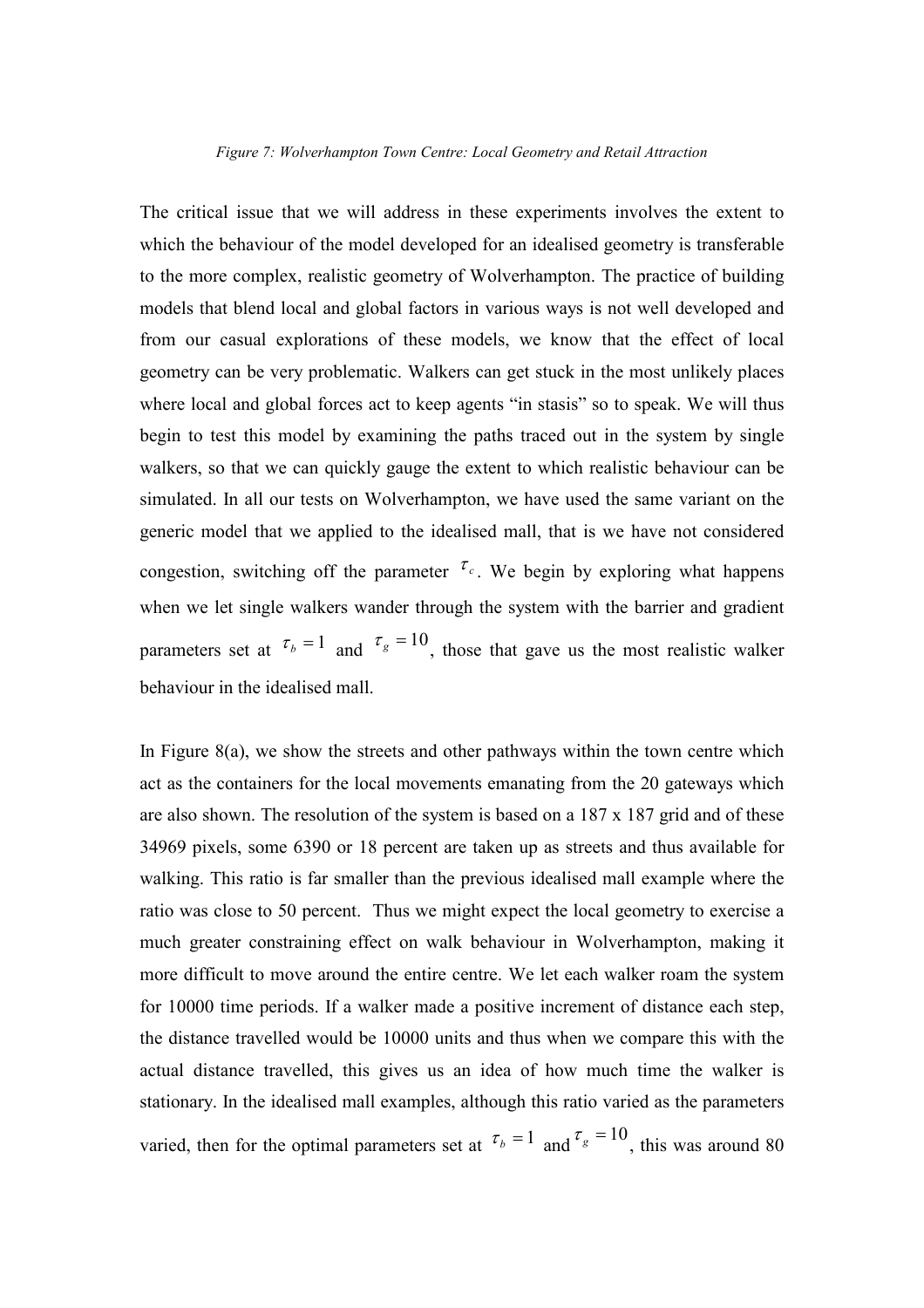percent (see Table 2). In short, in the idealised mall example, most of time was spent walking, revealing that the geometry had little effect on keeping walkers still.

In Figure 8(b), using these parameter values which were optimal for the idealised mall, we show the path of a typical walker who, in this case leaves, a gateway in the north of the centre and begins to walk. Every time period, progress is assessed and if stuck, the walker is bounced in the manner described above. Every 10'th time period, the walker's heading is set to the gradient. This we might imagine would move the walker fairly rapidly to the most attractive point in the town centre which is the physical centre of the map. Not so. The walker takes a circuitous walk around the centre, entering the prime retail pitch at one point but then leaving it. The path traced after 10000 time periods is shown in Figure 8(b) and the average distance travelled  $\overline{D}(10000)$  - the total distance too for one walker - is 3292. This means that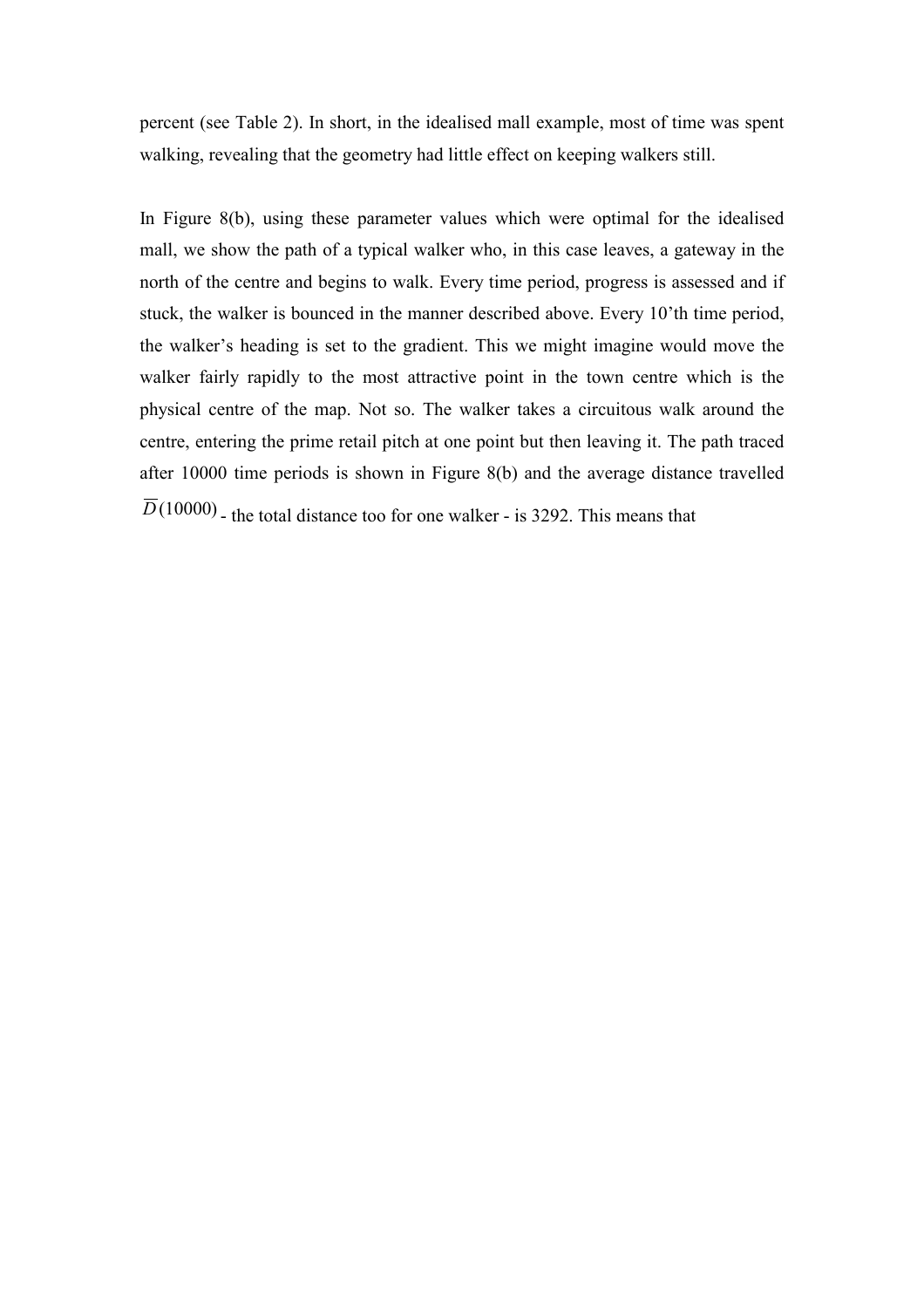a Streets and Paths



c Path of the Same Walker as in b above but starting from the centre

b Path of a Single Walker with  $r_{\tilde{G}}{=}$  1 and  $\;r_{\tilde{G}}{=}$  10 at time  $\;t{=}$  10000



% d Path of a Single Walker with  $r_{\tilde{g}}=2$  and  $\;r_{g^{\prime \prime }}=1$  at time  $\;t=10000$ 



Figure 8: Exploring Paths of Single Walkers

nearly 70 percent of the time the walker is stationary, which is simply another illustration of the highly constraining effect of the local geometry. It also means that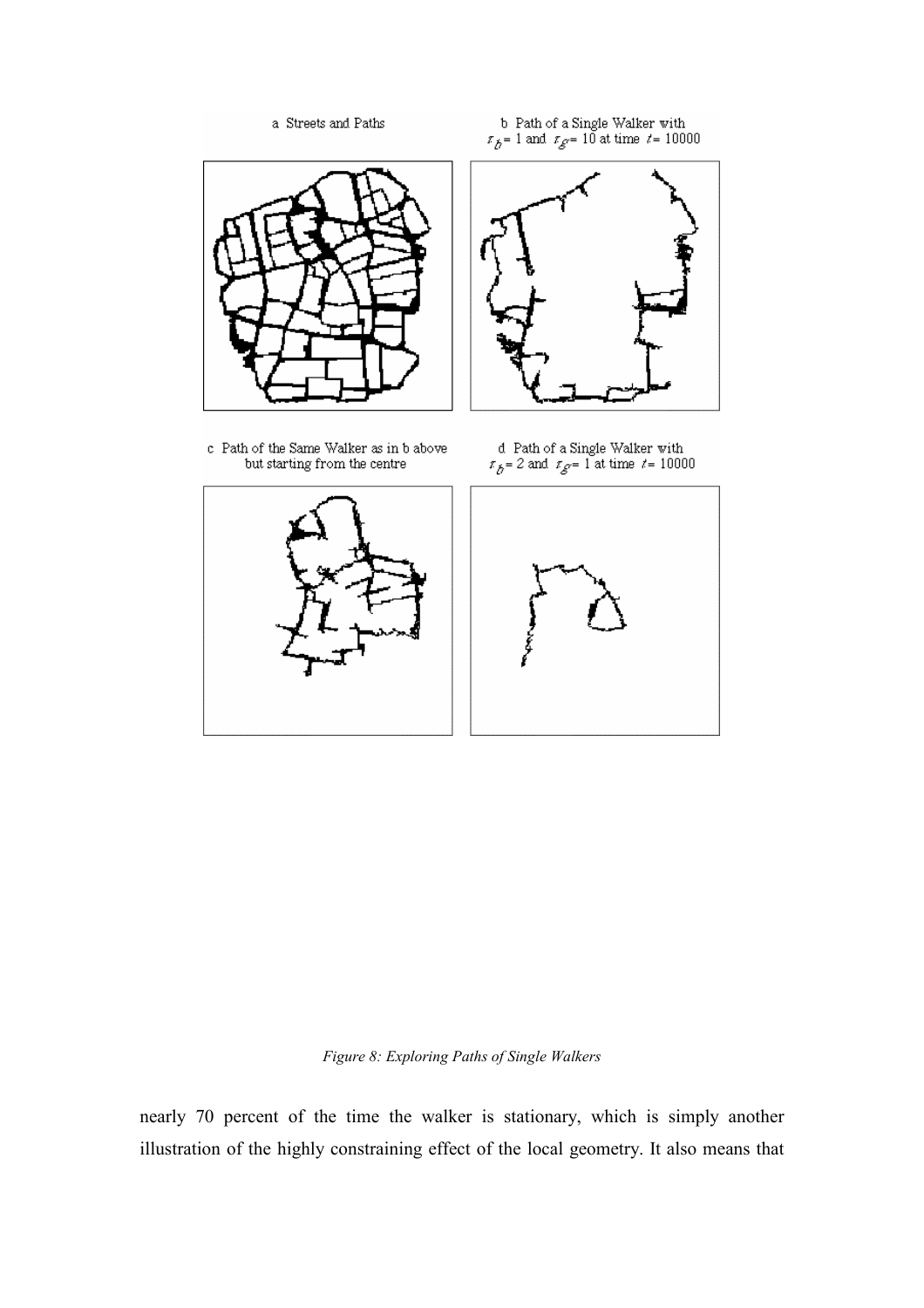the walker has walked the length and breadth of the system nearly 18 times in comparison with the 54 times that could have been achieved had the walker not been obstructed. We have experimented with placing the walker at different points in the system and the same kind of circuitous paths result. To demonstrate this finally, we have placed the walker, very close to the central point of attraction and even in this position, the local geometry combined with the effect of frequent bouncing pushes the walker away from the most attractive point, thus generating in this case almost a spiral walk around the centre. We might consider this kind of behaviour to be one in which the walker is forever trying to get back to the centre but the local geometry continually frustrates this quest. This walk is shown in Figure 8(c) and these experiments suggest to us that the gradient is not being reinforced strongly enough. Reluctantly because the model takes quite while to run in this mode, we must explore further variations in the parameter values which hopefully might generate somewhat better behaved walks, enabling walkers to travel further and faster in search of the most attractive locations.

What we have done is to start the walker at the central point of attraction with parameters  $\tau_b = 1$  and  $\tau_g = 10$ , systematically increasing the frequency of the gradient switch  $\tau_g$  (i.e. decreasing its value to 1) and examining the walk. We do not reduce the circuity of the walk much this way. It appears that the barrier parameter acts to keep the walker in stasis much of the time in that if the walker is in a street whose direction is against the attraction gradient, frequent bouncing which will occur in this context will simply stop the walker from walking in the 'wrong' direction to the point where they can 'correct' their direction. Thus somewhat ironically, frequent evaluation of the barrier factor stops rather than enhances movement. However when we increase  $\tau_b$  to 2, this problem begins to disappear. We therefore suggest that a 'better' set of parameter values which generate more realistic local movement are  $\tau_b = 2$  and  $\tau_g = 1$ . Using these values, we show the path generated by a walker (placed in the system in the south west corner) in Figure 8(d). It takes the walker some 200 time periods to reach the central point of attraction, but from then on, there is not much further change in general location although considerable movement occurs in and around the central point. In fact, 48 percent of the time  $\overline{D}$ (10000) = 48521, the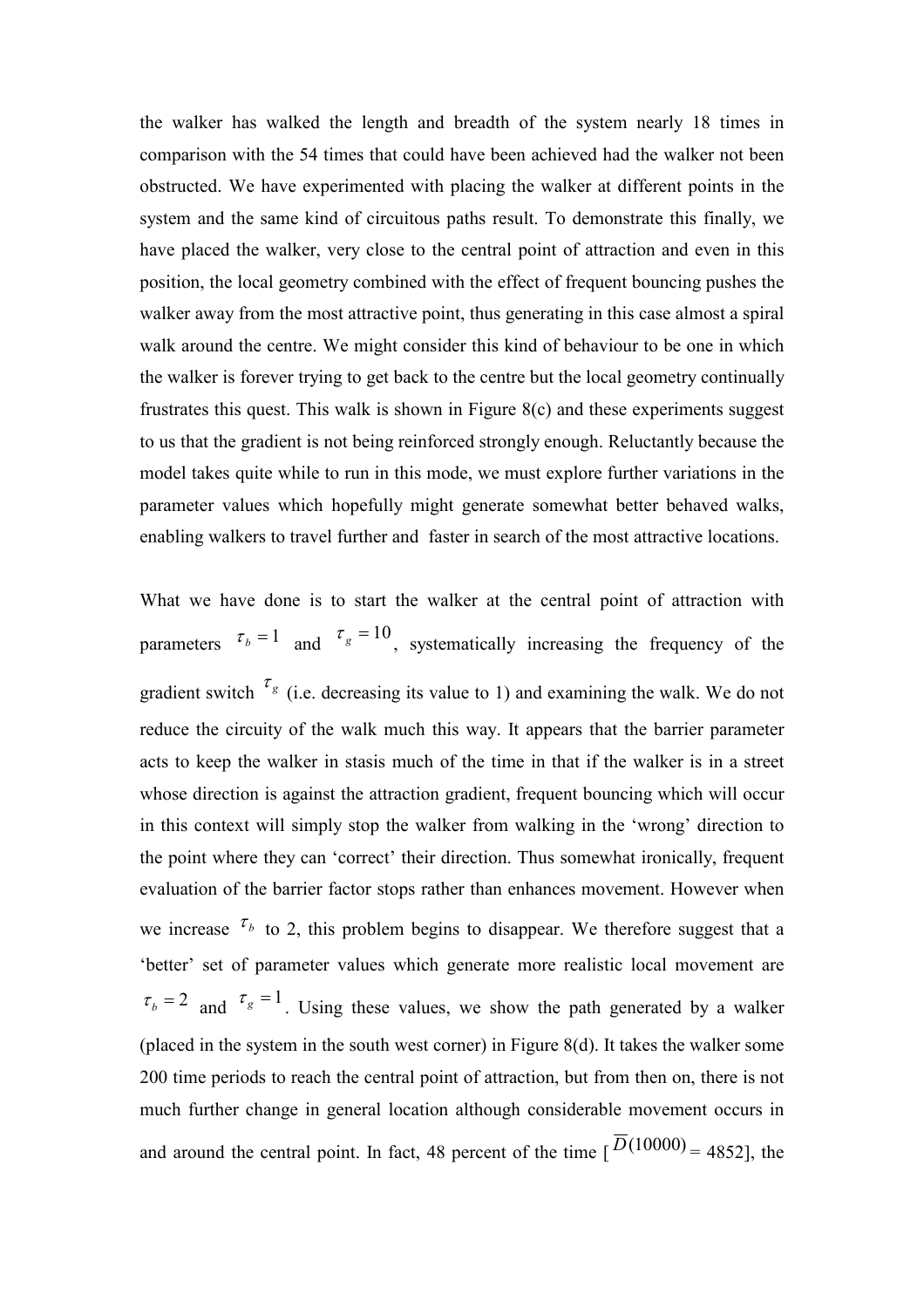walker is moving and this is much more akin to the kinds of levels that were observed for realistic movement in the idealised mall. It is also clear that when  $\tau_g > \tau_b$ , walkers find it increasingly hard to maintain their focus on the point of global attraction and thus it appears that this application is highly sensitive, too sensitive in fact, to the parameter values. Future experiments with the model will explore this further.

Using these parameter values, we can now simulate the full system. We randomly allocated 2500 walkers to the 20 gateways. By time period 1000, it becomes clear that walkers are beginning to converge on the central point but it takes many iterations for most walkers to reach the locations in the neighbourhood of this centre of global attraction. By  $t = 10000$ , 95 percent of all walkers are in this position; at the actual centre, there are 1096 walkers. To the east of this pixel, there are barriers for this is the side of a street and the pixel below the centre is also barred. Immediately to the west there are 268 walkers while north and south of this there are 51 and 52 walkers respectively. These five pixels account for half the walkers in the system with most of the others in neighbouring locations. In Figures 9(a) and (b), we show the animation at  $t = 1000$  and  $t = 10000$  respectively while in Figure 9(c) we provide a trace of all the paths made in the system which shows that although most walkers end up at the centre, most of the available walking space in the system is traversed at one time or another during this simulation. Finally in Figure 9(d), we show the final cumulative density at  $t = 500$  with the flows represented by their logarithm. In this example, we must clearly invoke the congestion threshold for it is quite unreasonable to let over 1000 walkers occupy one location, one pixel which is some 5 meters x 5 meters. In the fully-fledged application to Wolverhampton which is under construction, these kinds of details will obviously be resolved.

There are two analogies which are helpful in thinking about the model. First, if the available space is considered to be a liquid where the current is proportional to gradient of global attraction, then the path of a walker is like placing a drop of die in the stream and watching it diffuse through the system. In this sense, we can examine the sensitivity of the system to changes in the behavioural rules. In the same way, if we think of the algorithm for bouncing walkers at regular frequencies if they get stuck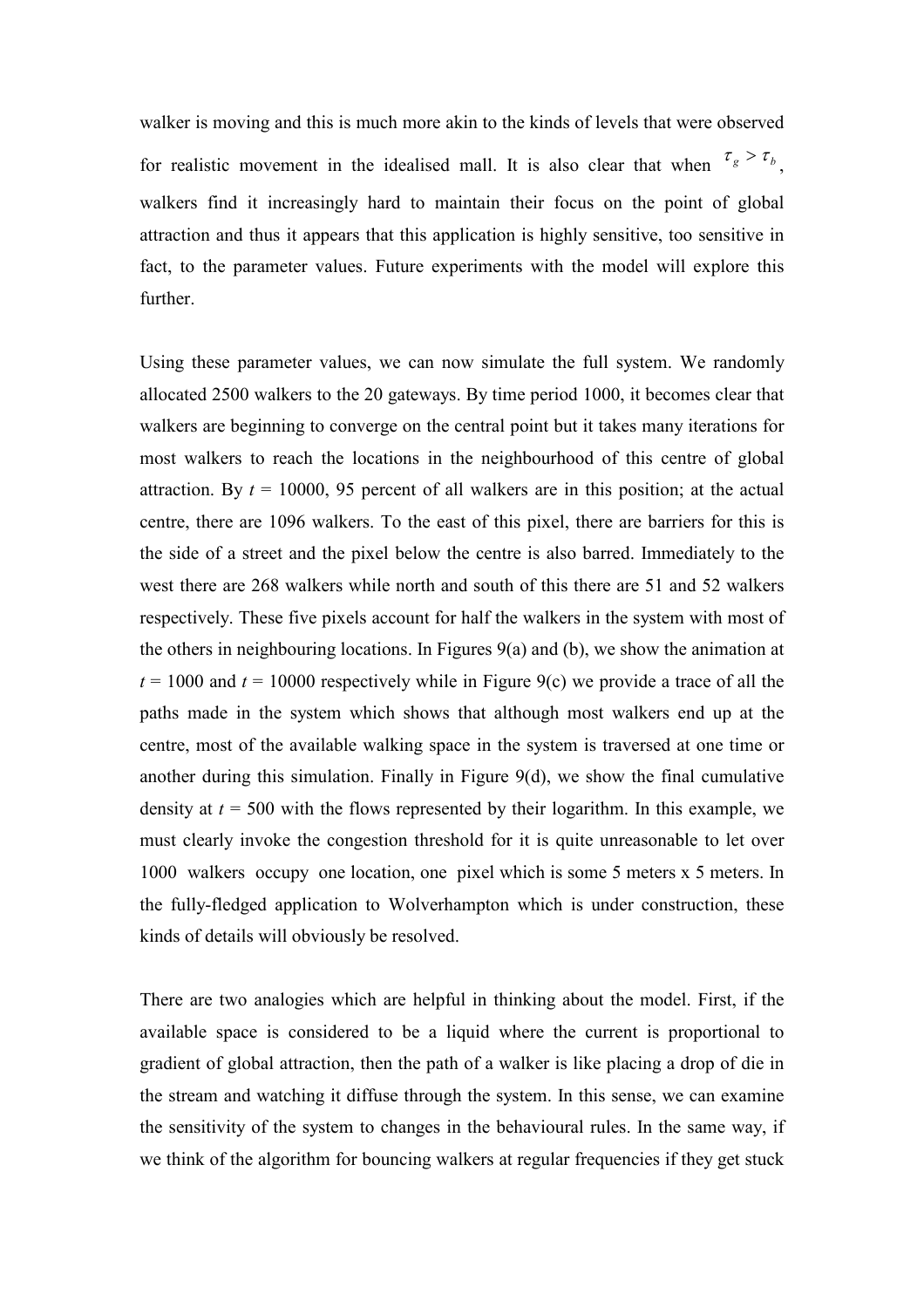in the local geometry as a method for shaking the system locally, then you can see quite clearly that if we shake the system differentially at different times and in different places, then the global repercussions are hard to disentangle. For example, imagine a walker gets stuck in a narrow street. If we keep shaking the walker every time period, then we never give the walker a chance to move in any direction for long enough to move away from the local problem and re-evaluate its position. If we shook the walker less, then we have more chance of it finding a good direction. In the same way if we fail to shake the walker enough, then it may never find the best position for it never gets enough opportunities to explore its local environment. The problem is that under a given set of parameter values, dependent upon where the walker is, both situations can exist. This makes it impossible to find a single set of parameter values which resolve both difficulties. We clearly need to explore this problem further. We have not yet considered walks which start and then end at the same gateway for it is possible that the time spent in the system makes an important difference to the flow patterns that are generated. This we will consider in future papers.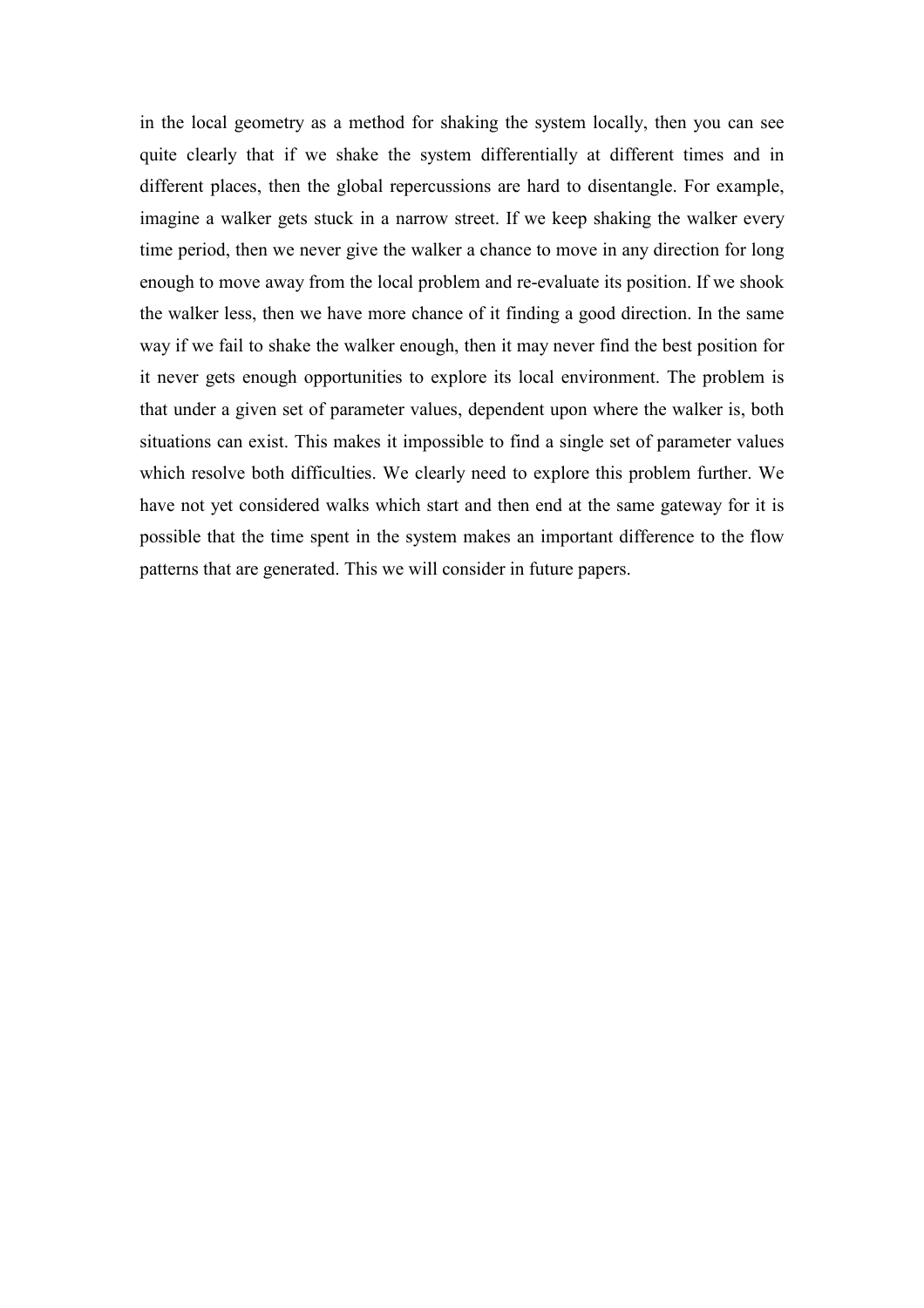

d Flow Density  $\{P_{\!\mathit{XY\!d}}\}$  at  $\sqrt{t}=500$ 

% c Paths of All 2500 Walkers after  $\it \ell \rm = 10000$  time periods

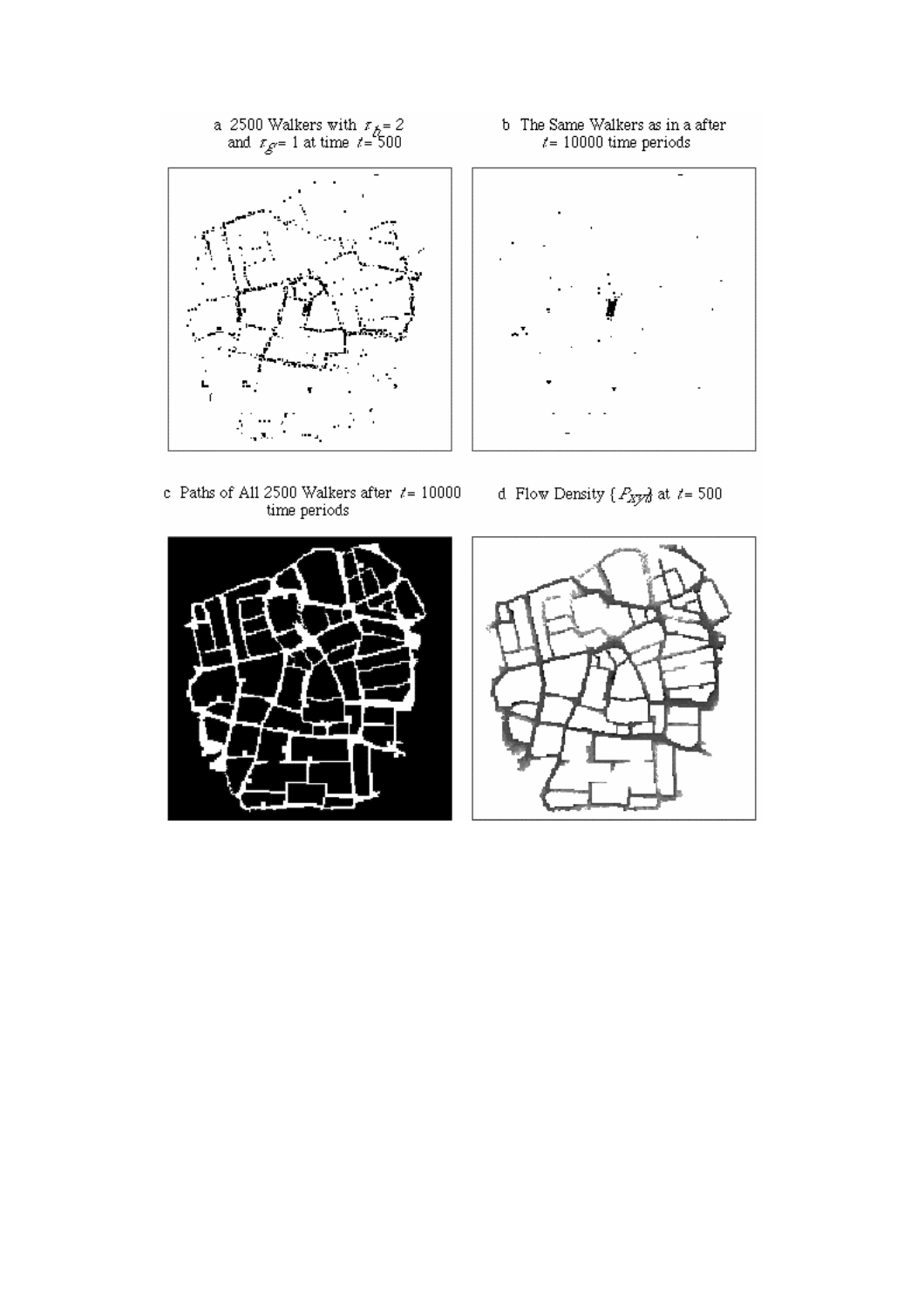## Experiment 3: Viewing Exhibits in a Gallery Complex

Our last application is very different from the previous two, in that it is essentially a closed building complex whose linear features are connectors between a series of 41 rooms which act as the foci of movement. This is the Tate Gallery which is an internationally prominent art museum in Central London. We have excellent data concerning pedestrian movement, originally collected by the Unit for Architectural Studies in August, 1995 (UAS, 1996) and this enables us to model the main part of the Gallery, excluding the smaller Clore annex. Without the Clore, there is one gateway, the main entrance through which 97 percent of visitors enter the Gallery. The 41 rooms had an average occupancy of some 13.4 persons per hour during the 12 hours over which visitors were observed. The geometry of the main gallery is shown in Figure  $10(a)$  and the frequency of room visits in Figure  $10(b)$  where the actual rates of occupancy per hour are indicated. From the survey, we deduce that during any hour there are around 550 visitors in the gallery and this is consistent with viewing rates at the peak period of the year when the survey was carried out. 93 pedestrians were also tracked individually in this survey although we have not made use of this data as yet.

It is important to establish the geometric dimensions of the problem to get some idea of the potential densities and distances which are likely to be encountered in these experiments. The modelled system is based on a 187 x 187 grid of pixels giving some 34969 cells in all of which 17831 constitute the gallery itself. Of this subset, some 8239 pixels are occupied by the geometric construction of the complex, mainly walls and associated abutments but also rooms and other areas closed to the public. The remaining space within which visitors might walk thus comprises 9592 pixels which is some 54 percent of the entire space, a little higher than the idealised mall in experiment 1 which was 50 percent but much higher than Wolverhampton town centre in experiment 2 which was only 18 percent. It is obvious that a typical visitor would not walk on most of the space. Each pixel is about 1 meter  $x$  1 meter in size and if it were assumed that a walker were to 'hop, step and jump' across the gallery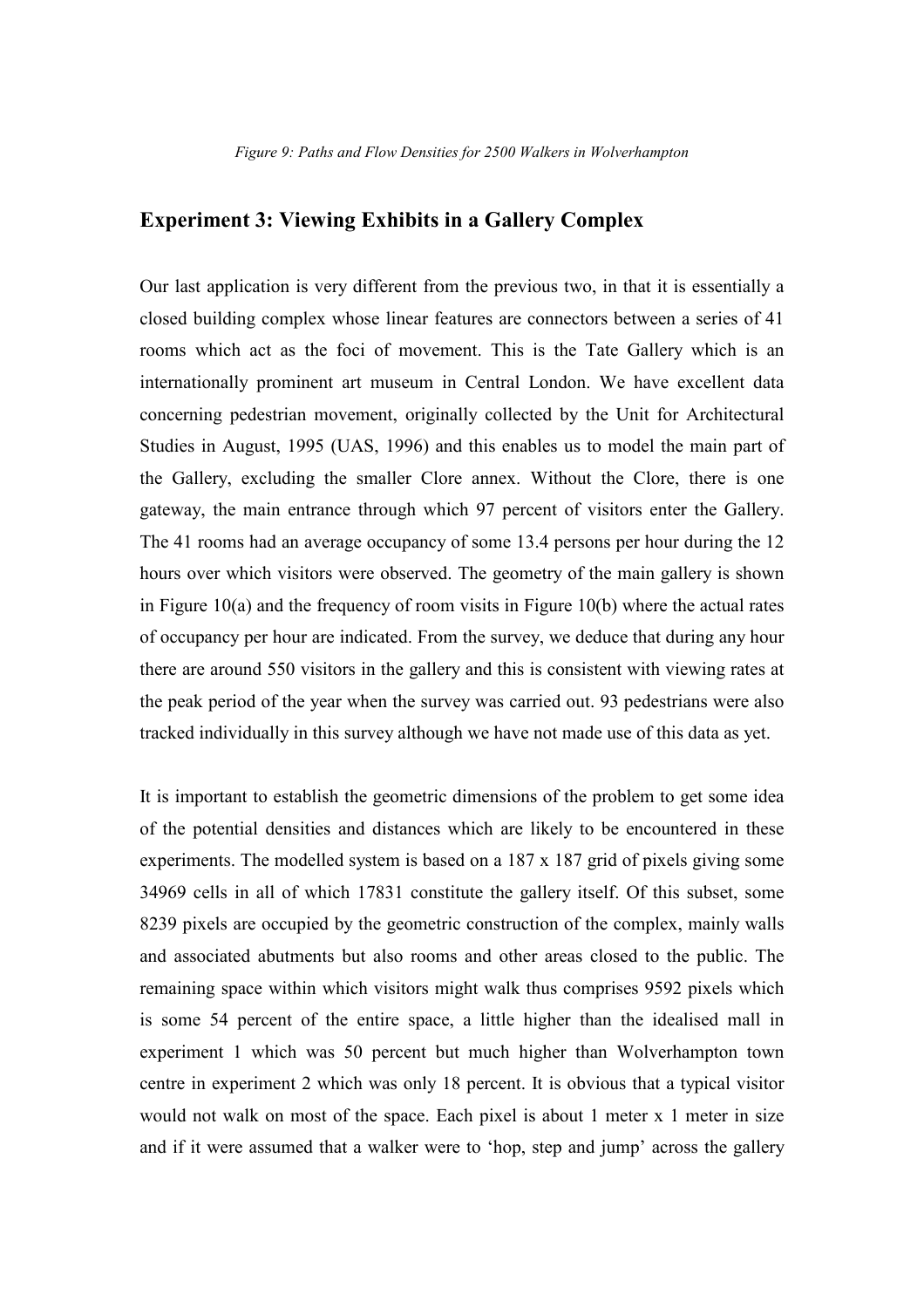attempting to land on each square and that each adjacent move took 2 seconds, then it would take over 5 hours to accomplish. In fact, this notion of walking in the gallery is not very useful; visitors pause, sit, reflect, browse, rather than walk per se. The notion of walking density which in the previous examples was computed for each pixel is not relevant here but rather density per room is the measure that should be examined. The other feature which did arise in the previous two experiments but was not dealt with there involves congestion. With the size of pixel used, no more than one pixel can be occupied at any one time and in fact, for comfortable viewing which embraces the idea of a personal space around each person into which another would not trespass, the density should be at least one person for every 4 pixels. In the very first runs, we have not invoked this congestion threshold but in all subsequent runs, we will set the size of the space  $Z_{xy}$  as a single pixel and the congestion threshold as  $\chi = 1$ .

In Figure 10(a), all 550 visitors enter from the gateway which is located at the centre of the building at the bottom of the plan which is clearly marked. As in all our previous experiments, we will launch all 550 visitors at once for our purpose at this stage is to examine where a body of walkers end up in the steady state. Most of our experiments have not invoked the returnee stage of the walk for it is important to let the walkers flood into the system and then to track where they end up. We have not yet examined what occurs when we launch these walkers randomly - teleporting them into various rooms say - and letting them begin their walks, but in later experiments this will be necessary because undoubtedly there is considerable path dependence in terms of the ultimate steady states which result when walkers are launched from only one gateway. A comment must be made on the observed patterns of room occupancy which we show in Figure 10(b). There is a clear bias to more frequent movements within the left-hand side of the gallery and the work which has been developed by UAS (1996) suggests that this might be due to the fact that this side of the gallery is more intelligible, more connected to the main focus than the right-hand side, However we must be careful. If we first normalise the observed occupancies by area of each room, the asymmetry is less marked. If we then consider the number of rooms on each side of the gallery, then it is clear that it takes longer to penetrate the complex on the right-hand side as these rooms are smaller, there are more of them, and they are more remote from the main axis of the gallery, hence they are probably harder to get to.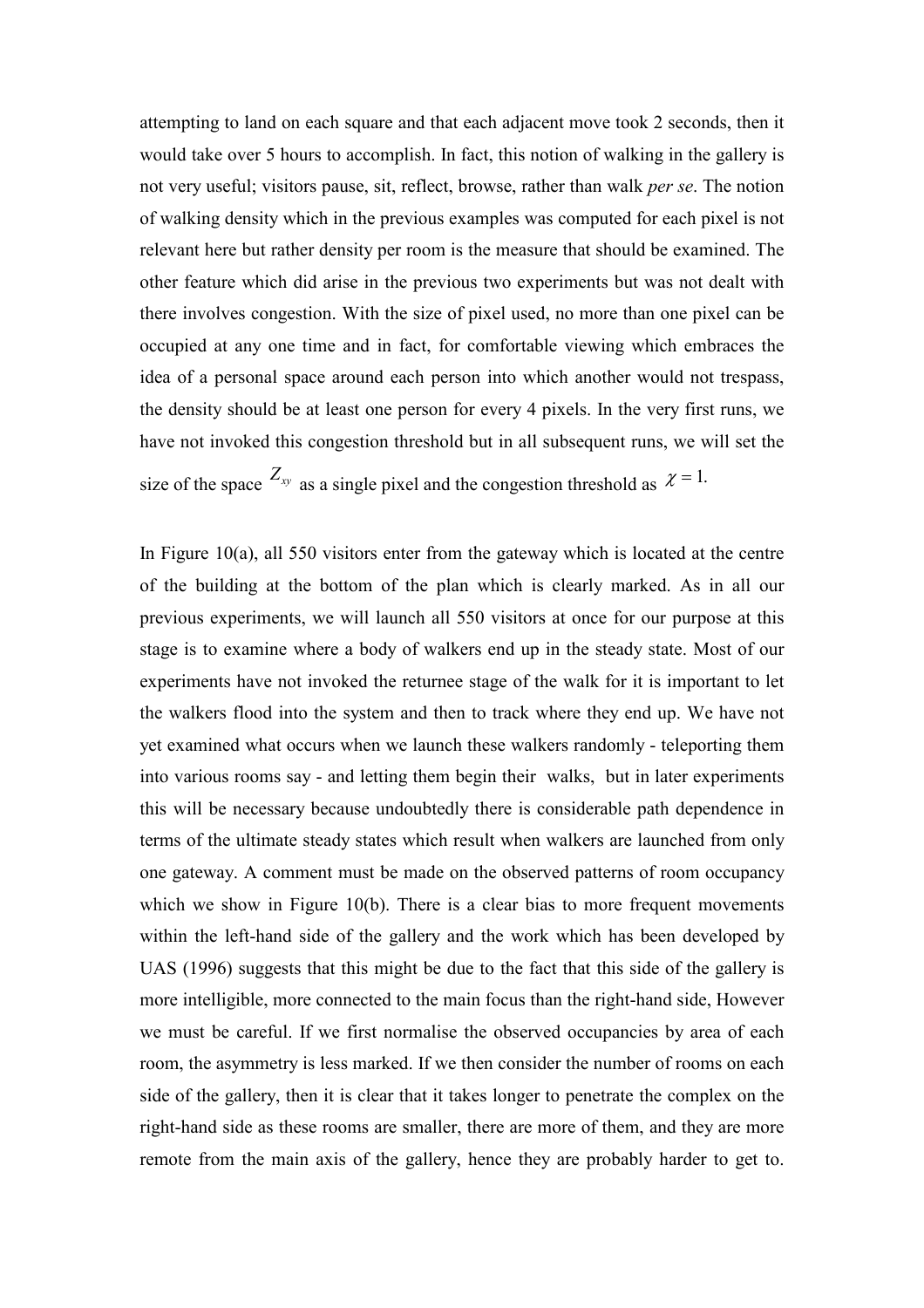Then there is the question of the left-handedness of the signage and various customs associated with moving in the gallery. Symmetry might be broken by visitors having to enter on the left-hand side, to avoid others by using the British custom of walking on the left.

In developing the model, we have begun with the same form as that developed in the previous section for Wolverhampton. In principle, what we require is an attraction surface  $\{^{\mathcal{G}_{xy}}\}$  which reflects the actual attraction of each room to visitors, likely to be based on the quality of the pictures and other exhibits. However, when the survey was taken, this information was not explicitly recorded and thus we are left with having to use the observed occupancy rates as attractions, in the same way for example retail modellers often have to use some measure of existing patronage in models which are designed to predict this same patronage. Defining the occupancy  $P$  of each room  $J$  as

$$
P_J = \sum_{xy \in J} P_{xy}
$$
\n(25)

where  $P_{xy}$  is the hourly average number of walkers that frequent pixel xy, then we have computed the attraction surface  $\{ \mathcal{S}_w \}$  as a spatially averaged function of  $P_J$ where the averaging assigns the room value for J back to each cell  $xy \in J$ . {  $\mathcal{S}_{xy}$ } is computed from

.

$$
\mathcal{G}_{xy} = \text{spatial average } \{P_J | xy \in J\}
$$
\n(26)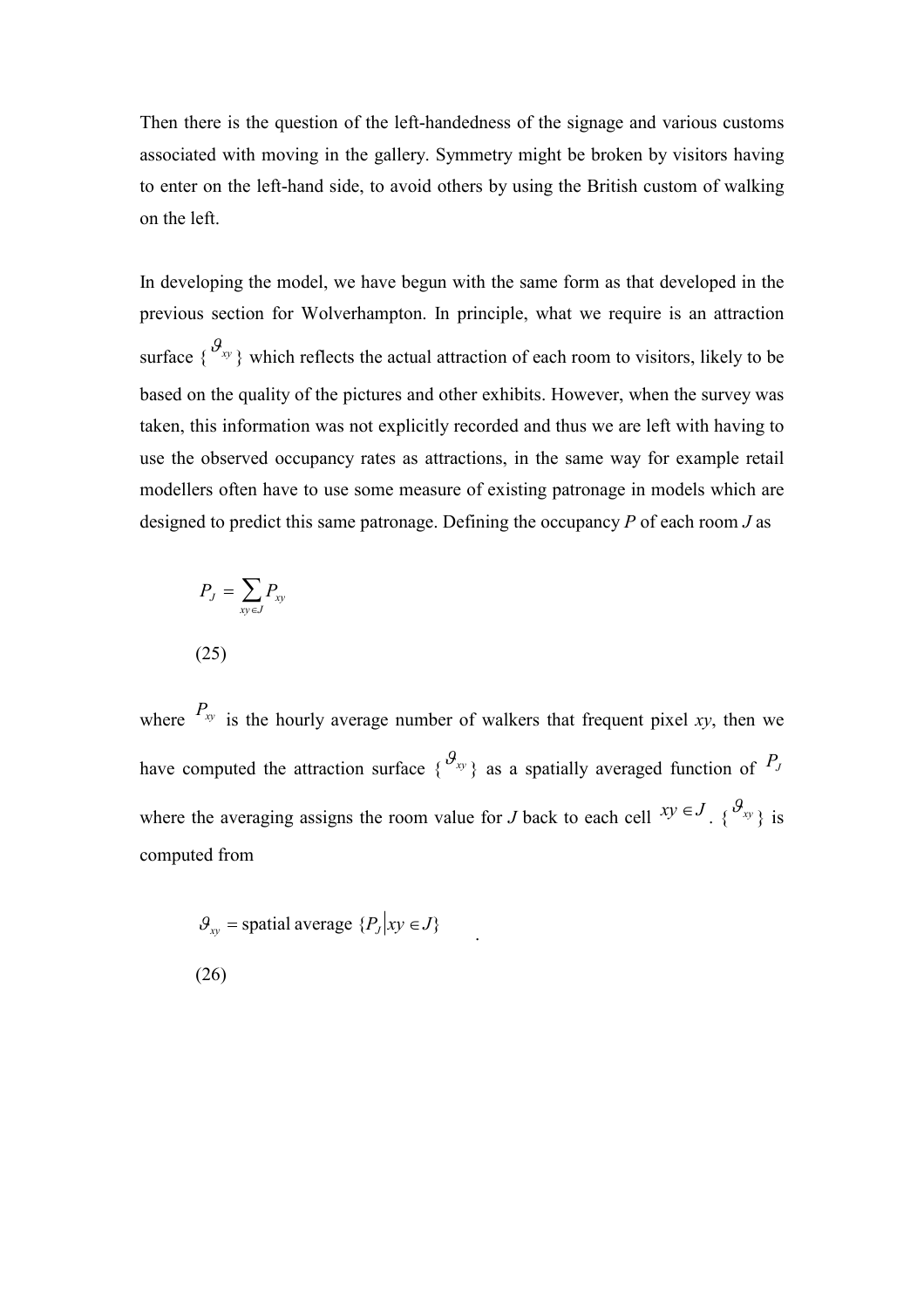

Figure 10: Room Geometry and Occupancy in the Tate Gallery, Millbank, London

This surface is shown in Figure 11. It clearly reflects the recorded pattern of room occupancy in Figure 10(b) with this pattern having been put through a filter based on diffusing 0.75 of the level of  $P_J$  to adjacent cells each of 8 times, thus establishing a sharp gradient between rooms. With the congestion factor  $\tau_c$  switched off, we have run the model until a steady state emerges using the best parameter values of  $\tau_b$  and  $\tau_g$  for the idealised mall ( $\tau_b = 1$  and  $\tau_g = 10$ ) and town centre examples ( $\tau_b = 2$  and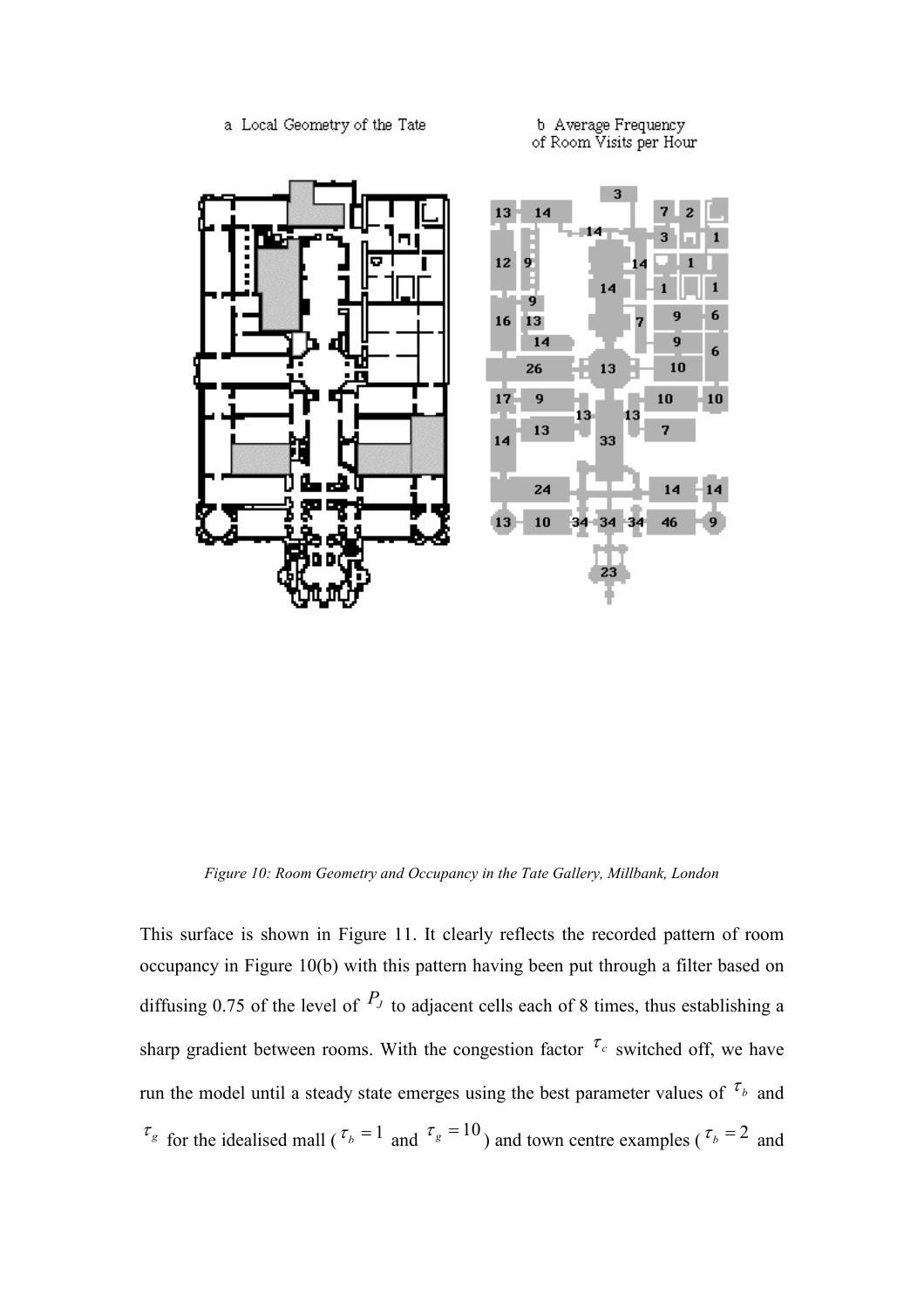$\tau_g = 1$ ) respectively. What these effectively show is that the model in its current form is quite unsuitable for simulating walking in a gallery complex such as this. The basic problem is twofold. First, the walkers take many time periods to move out of the gateway area into the rest of the complex. This is because, there is no incentive other than through random movement to move anywhere other than the locally optimal attraction - the room they are within - and although if the model is run long enough a gradual diffusion takes place, it is clear that the absence of any function to spread walkers around the mall is a major limitation. Second, there are problems over local obstacles. Walkers easily get trapped and continual bouncing simple moves them around within a local area. This is even more problematic when the returnee function is switched on. When a walker decides it is time to return to the origin - the single gateway - the local geometry is so convoluted, that walkers make little progress in that they continually bounce around, searching blindly for narrow entrances and exits to rooms that might speed their way towards the origin. Even if they do manage to find such exits, these are often in the wrong direction in terms of the gateway and this then frustrates such progress instead of aiding it. To address this issue, we need much more structured paths through the gallery for returnees. This needs to be incorporated into the model as well.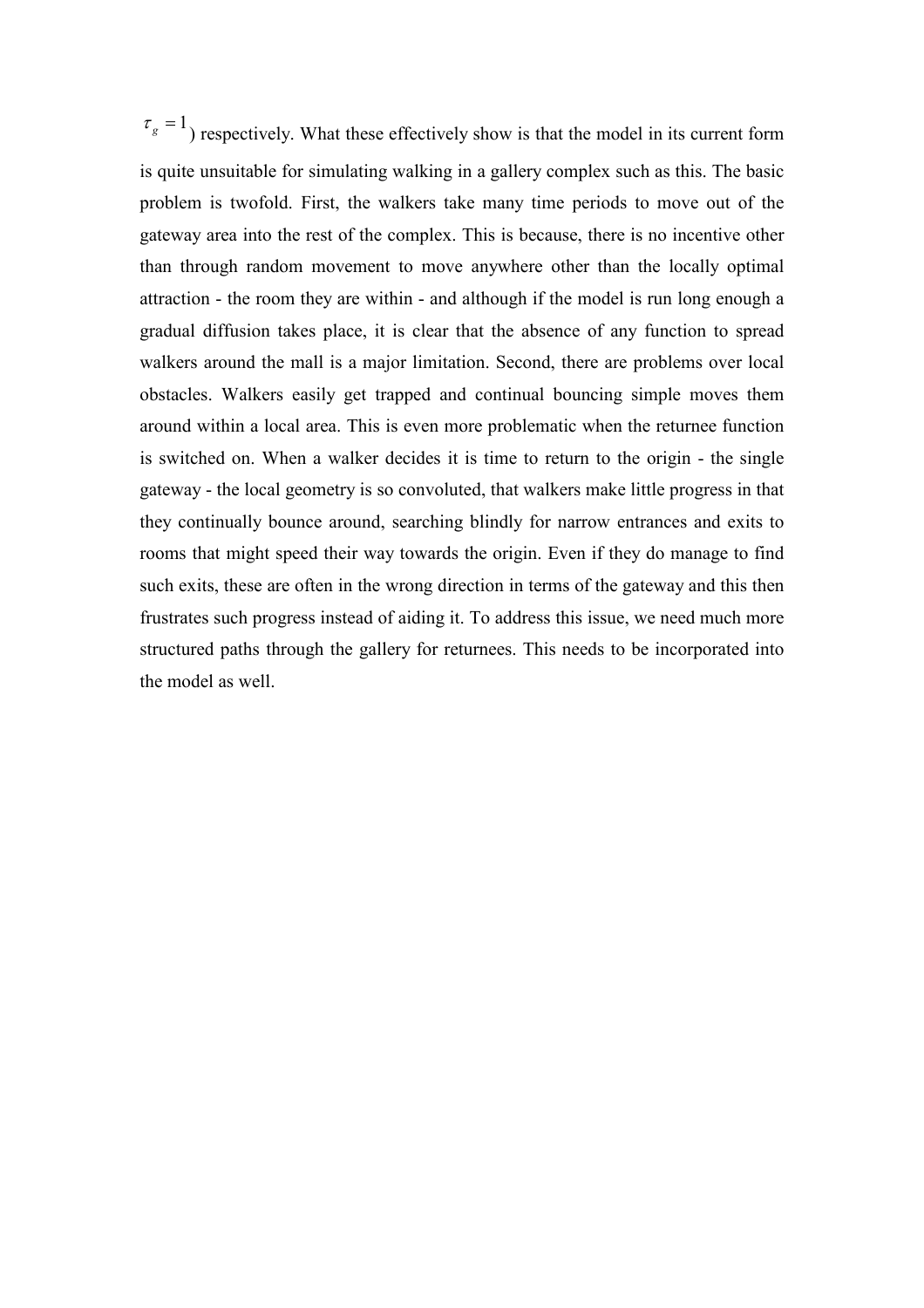

Figure 11: The Local (Room) Attraction Surface {  $\mathcal{S}_{xy}$  }

To extend the model to meet these problems, we must first consider breaking the attraction surface into two components, one dealing with room attraction as we have specified it already through equations (25) and (26), the other with a more global basis for attraction. In short we must partition the function  $\tau_g f_g$  into

.

$$
\tau_g f_g = \tau_{local} f_{local} + \tau_{global} f_{global}
$$
\n(27)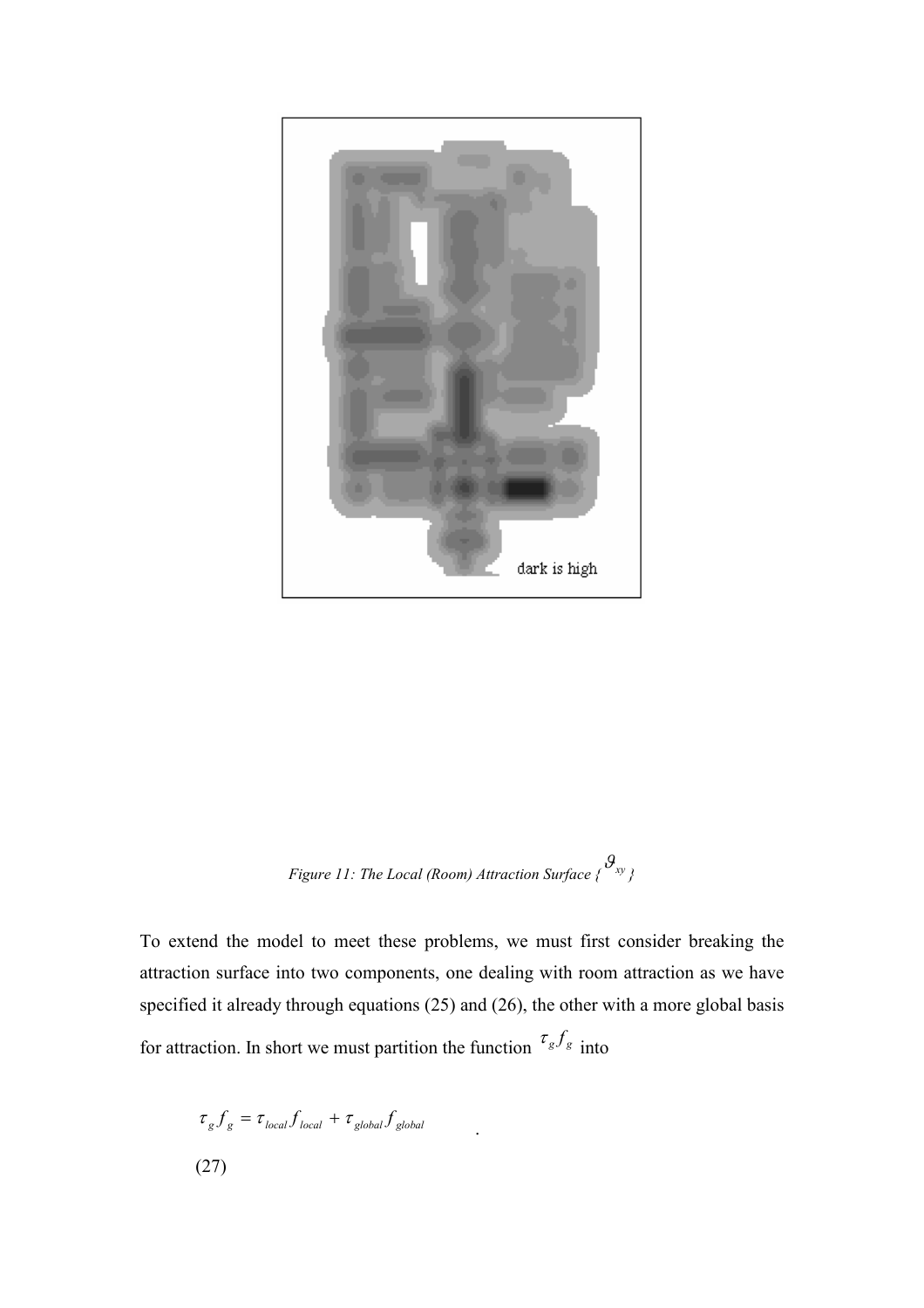Now we set  $\tau_{local} f_{local}$  as illustrated in Figure 11 but we define a new function for  $\tau_{global} f_{global}$  based on a surface  $\chi$ <sup>y</sup> which enables walkers to be drawn to the extremities of the building once they enter. As the gateway is at the bottom centre of the building, we define three points of attraction at the mid-west, mid-east and midnorth points of the rectangular complex, measuring a composite accessibility to these three points from the gateway defined as  $x_g y_g$ . The new surface is

$$
\gamma_{xy} = \Gamma - \sqrt{\left[ (x_g - x_0)^2 + (y_g - y_{86})^2 \right]} - \sqrt{\left[ (x_g - x_{-86})^2 + (y_g - y_0)^2 \right]}
$$
  
-  $\sqrt{\left[ (x_g - x_{86})^2 + (y_g - y_0)^2 \right]}$   
(28)

where  $\Gamma$  is a constant which ensures that all values of  $\gamma_{xy}$  are positive, and the subscripts xy give the grid reference points of the system, the central screen pixel being  $x_0 y_0$ . This surface is shown in Figure 12(a). Now to ensure that walkers return to the gateway from any point in the system, we note the gallery can be represented as a graph with the gateway as the root node. It is easy to construct a maximal spanning tree to all the rooms, each room being given nodes, usually at entrances and doorways which connect it directly to its neighbouring rooms. The maximal spanning tree from such a graph of connections between these nodes gives direct connections between rooms which provide the shortest ways of returning to the gateway. This graph is shown in Figure 12(b). When a walker is put into return mode, then the walker heading is always taken with respect to the node next nearest the root node, and the walker heads in this direction. Once it reaches this node, the next nearest node is taken and in this way the walker gets back to the gateway in the quickest way. The way this is handled is obvious from Figure 12(b).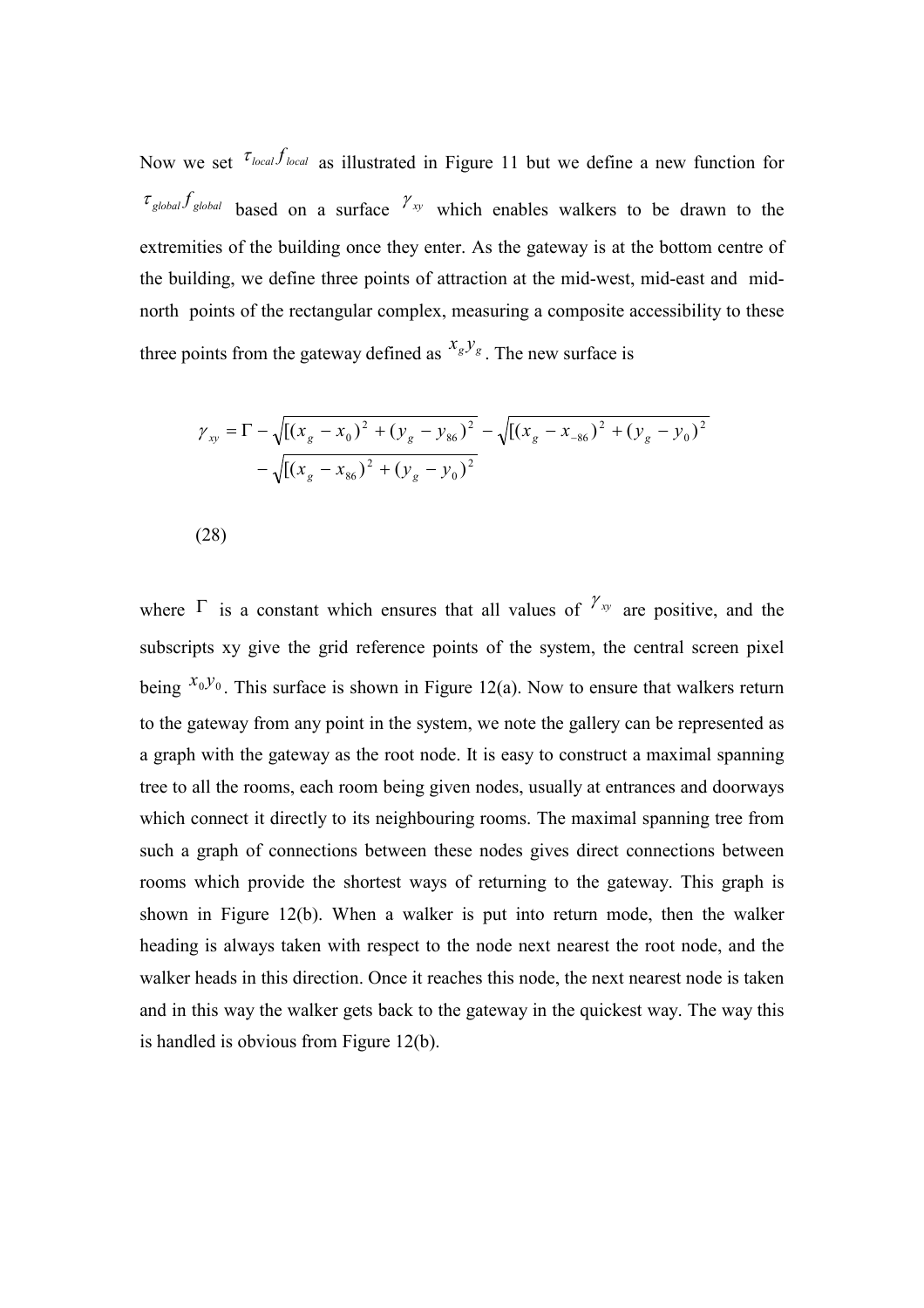

Figure 12: The Global (Orientation) Attraction Surface {  $\gamma_{xy}$  } and the Depth Tree

Our first set of experiments involve calibrating the key model parameters  $^{\tau_{b}}$ ,  $^{\tau_{local}}$ , and  $\tau_{global}$  with the congestion factor  $\tau_{c=1}$  and its level set at  $\chi=1$ . Note that there is no attraction force, that is  $f_a = 0$  and that the forward movement parameter is evaluated at every time period, that is  $\tau_d = 1$ . With 550 walkers launched simultaneously, each simulation is run for 10000 time periods by which time we consider the steady state for the frequency of room visits has been reached. At the end of each run, apart from the various visual outputs such as the distribution walkers, flow densities, and walker paths, we have computed two statistics, namely the average distance travelled  $\overline{D}$ (10000) defined above in equation (22), and the predicted occupancy  $P'_J$  for each room J. This is defined as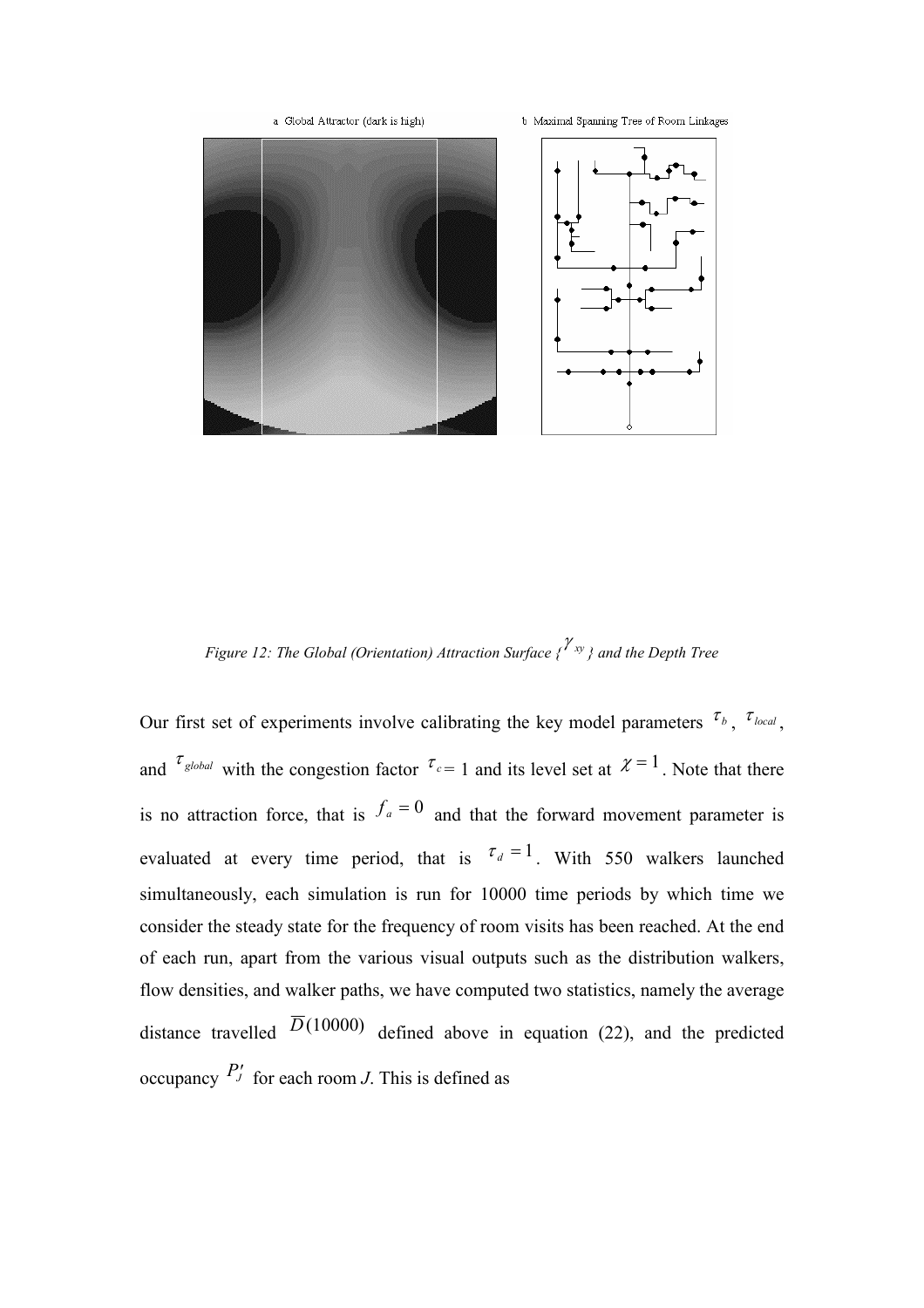$$
P'_{J} = \sum_{xy \in J} \overline{P}_{xy10000}
$$
\n
$$
(29)
$$

where  $\overline{P}_{xy10000}$  is the total flow density at point xy less the number of walkers at xy who move there to avoid obstacles. Note the difference between  $\overline{P}_{xy10000}$  and  $P_{xy10000}$  in equation (20) is accounted for by those walkers who visit a location purely to avoid obstacles in their path rather than to make forward progress.  $\overline{D}(t)$  is also computed in such a way that movements back and forth around the same point to avoid obstacles cancel one another out and this variable thus measures direct progress.

The distribution of walkers is extremely sensitive to the variation in the values of the parameters  $\tau_{b}$ ,  $\tau_{local}$ , and  $\tau_{global}$  which we henceforth will refer to as the barrier, local (room) gradient attractor, and global (orientation) attractor. Simple exploration of the model reveals certain key effects of these parameters which we can easily anticipate. Ceteris paribus, when  $\tau_b$  is evaluated every time period, that is when  $\tau_b = 1$ , walkers are continuously subjected to being bounced around to avoid obstacles where and when these occur. As this switch is applied less frequently (as  $\tau_b$  increases in value), it becomes ever more difficult for walkers to move away from barriers. They begin to cluster and cling to walls, the pattern that is then etched out beginning to define the edges of the rooms themselves. In contrast when  $\tau_{local} = 1$ , the local attractor forces walkers to orient themselves to the central points of rooms which reflect the highest points in the local surface shown in Figure 11. As  $\tau_{local}$  increases and the local gradient is evaluated less frequently, much more random movement takes place. In the case where  $\tau_{global} = 1$ , walkers move rapidly to the edges of the gallery on the west (left-hand) and east (right-hand) walls as well as to the saddle point of the global attractor surface which is located at the top of the axis hall of the gallery (see Figures (10(a) and 12(a)). As  $\tau_{global}$  increases, the global attractor exercises less and less effect and eventually the walks dissolve into random motion.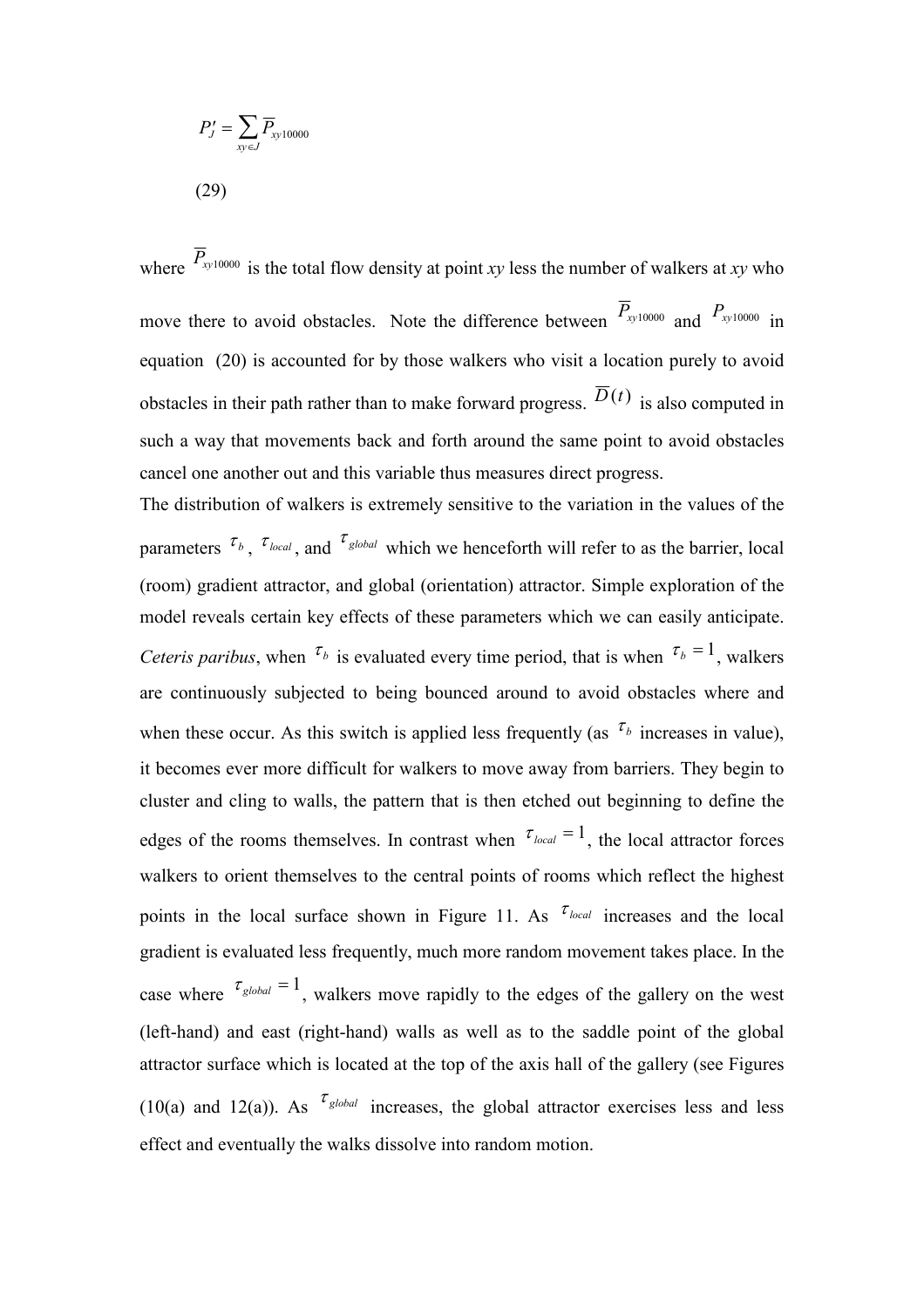Although we cannot demonstrate this here, one very interesting feature of the model is its ability to provide possibilities for exploration of the sensitivity of parameter values on-the-fly. If the model is run with  $\tau_b = 1$ ,  $\tau_{local} = 100$ , and  $\tau_{global} = 100$ , then a fairly random pattern results, in fact perhaps the most random pattern that can be generated by the model where randomness through avoiding obstacles is the only force operating. With a distribution of walkers in the steady state posed by this combination of parameter values, we can alter each parameter in turn to illustrate the effects we have described above. Decreasing the local gradient parameter  $\tau_{local} \rightarrow 0$  leads to a concentration of walkers on the central point in each space although there is still rapid circling around such points due to the fact that the barrier function is still effective. When  $\tau_{global} \rightarrow 0$ , the global attractor asserts itself and walkers will move to the extreme points of attraction; as they are randomly distributed within the various rooms, they will drift to the edge of each room trying continually to escape north, east, or west. When  $\tau_b \rightarrow 100$ , randomness associated with the model decreases; if walkers are clustering around the local attractors, these points become focal while if walkers are escaping to the nether regions of global attraction, then they become strongly clustered along the room edges. Further concentration of these patterns occurs when the congestion switch is switched off, thus negating the last randomising effect in the model. This ability to explore the model on-the-fly is invaluable in that it enables users to invoke evolutionary strategies for calibrating the model, which are akin to evolutionary strategies for 'learning' about the model. In fact, this has proved necessary here for the search space is so large that exploring its limits and then homing in on the best areas by trial and error has been the only feasible method for calibrating the model to date.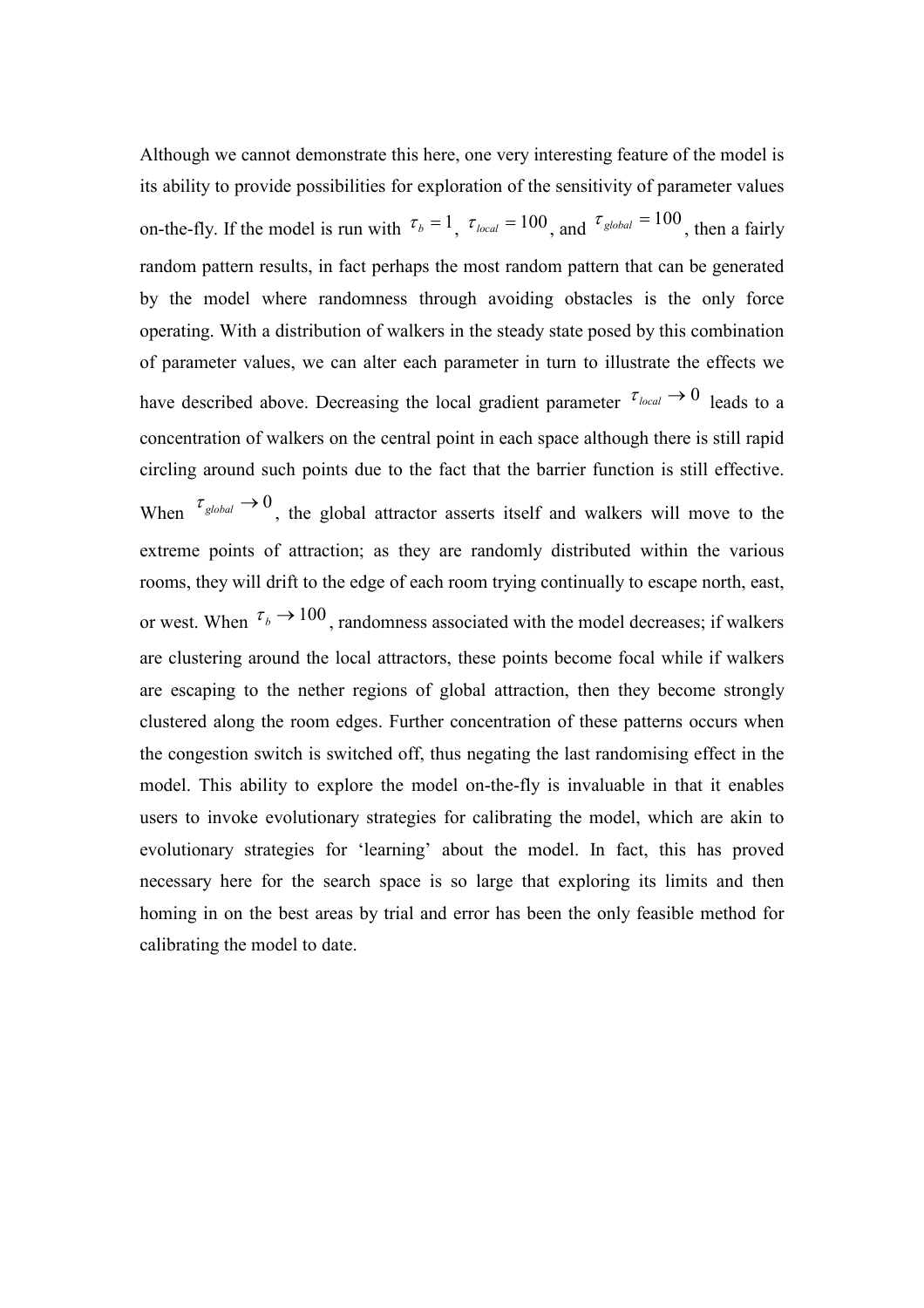

Figure 13: The Parameter Space Defined by the Barrier, Local and Global Attractors

We will however begin more conventionally by setting the limits to the parameter space as  $\tau_b \le 1$ ,  $1 \le \tau_{local} \le 100$ , and  $1 \le \tau_{global} \le 100$ , The experimental design we have used is shown in Figure 13 where it is clear that having evaluated the model at the limits of the parameter space, we have homed in on a finer area of the space wherein we consider the parameter values giving best model fits must lie. As in the case of the idealised mall model, we can begin by tracing around the limits of the parameter space for each horizontal plane. Starting with  $\tau_b = 1$ ,  $\tau_{local} = 1$ , and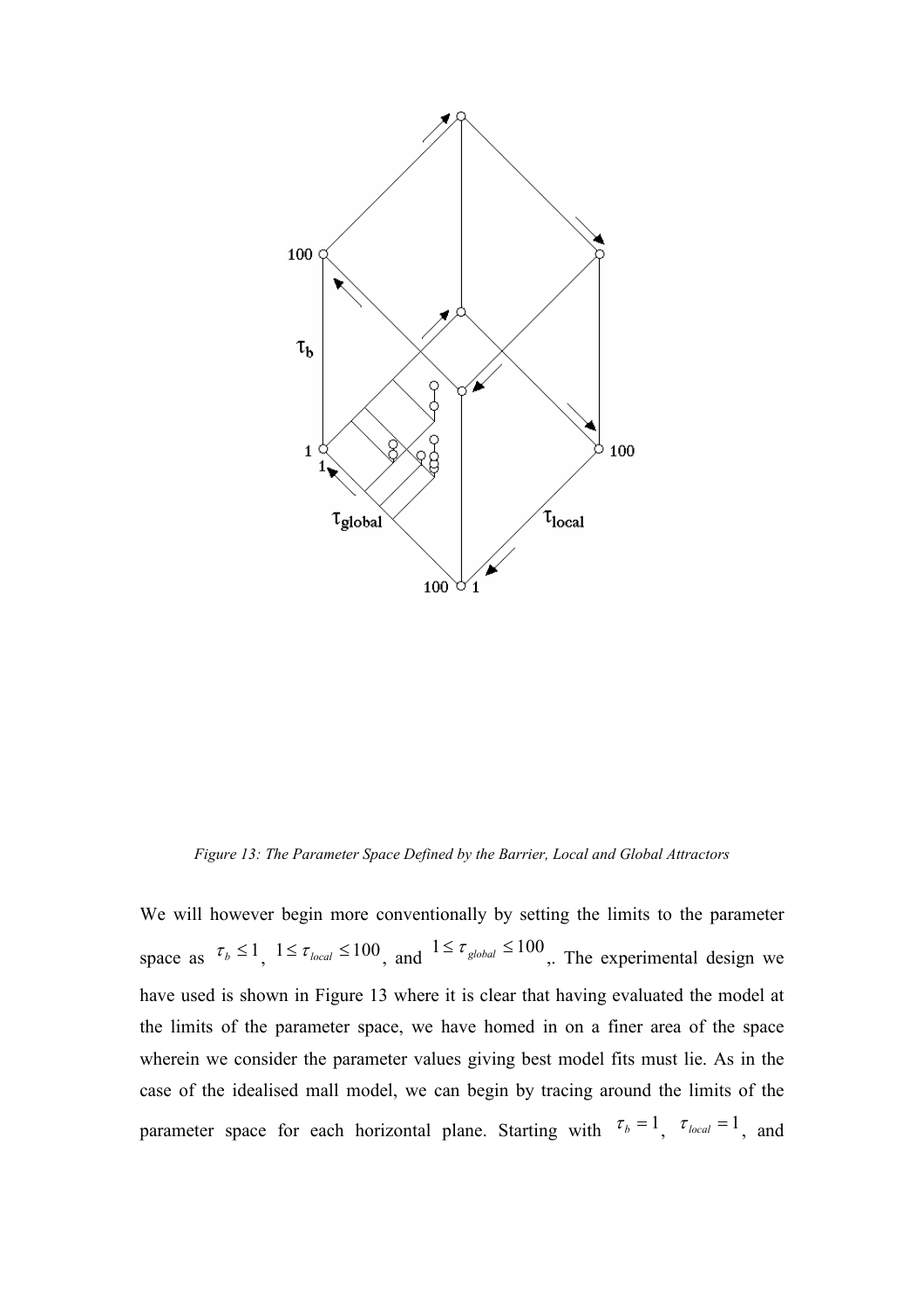$\tau_{global} = 1$ , we then increase  $\tau_{local}$  to 100, then  $\tau_{global}$  to 100, and thence  $\tau_{local}$  back to 1. This traces around the perimeter of the space as shown by the arrows in the clockwise direction in Figure 13. When  $\tau_b = 1$ ,  $\tau_{local} = 1$ , and  $\tau_{global} = 1$ , the barrier, local and global attractors affect movement in every time period. The pattern of walkers that results in the steady state is fairly clustered on the central points of each room but the distribution is not untenable and there is a very slight asymmetric effect which emphasises the left-hand side of the gallery (as observed in the UAS study). As we reduce the local attractor effect, then the global attractor becomes important and walkers are shifted to the west and to the north east of the gallery. In fact combined with the effects of local geometry, a very strange pattern emerges with all the walkers either bouncing around in the rooms to the left of the gateway, or in the far north east corner, emphasising the edges of the rooms in those vicinities. Keeping the local attractor at minimal effect and then reducing the impact of the global attractor, we reach a situation as near as random as we might envisage with  $\tau_b = 1$ ,  $\tau_{local} = 100$ , and  $\tau_{global} = 100$ . In this state, the density of walkers is very uniform but with a slight fall off in density with increasing distance into the gallery from the gateway. The only effects are of local geometry with walkers simply responding randomly to obstacles in rooms and entrances to various spaces. Finally as we increase the local gradient effect back to  $\tau_{local} = 1$ , then a pattern not dissimilar from the starting point of this exploration emerges but with more focus on the gateway and with the global attractor entirely discounted.

The upper circuit around the parameter space is navigated in the same fashion by increasing the barrier switch to  $\tau_b = 100$  and moving around in clockwise direction as is also illustrated by the upper set of arrows in Figure 13. With  $\tau_b = 100$ ,  $\tau_{local} = 1$ , and  $\tau_{global} = 1$ , the only randomness that occurs is due to the congestion switch which is on and which moves walkers when more than 1 occupy a single pixel. Walkers find it hard to escape the gateway area and there is considerable clustering there. As the local gradient is relaxed, the global attractor becomes predominant and walkers all move up to the saddle point area of the global surface. Because the congestion effect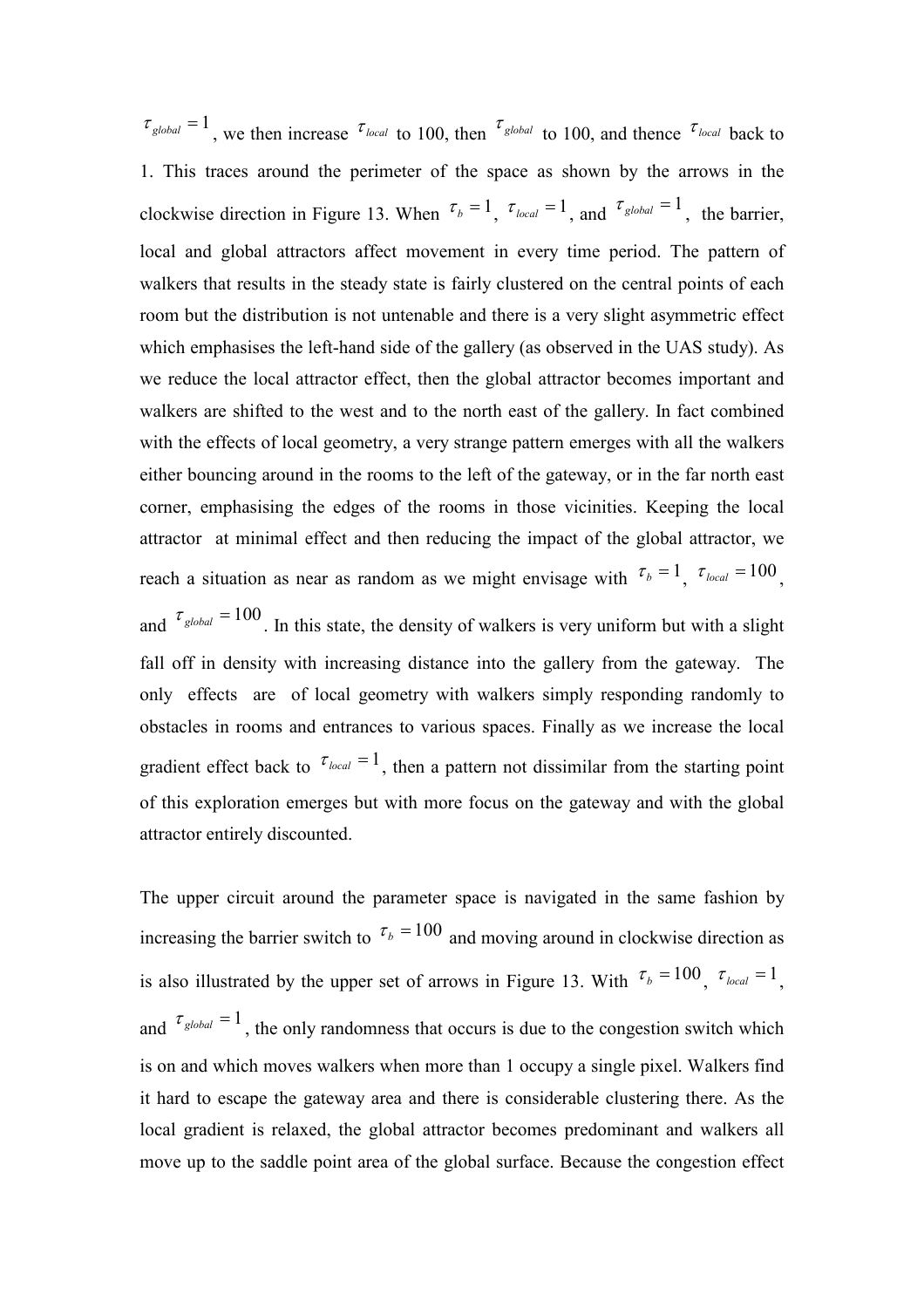is still operative, walkers begin to spill out to the right of this area, and fall through an entrance into an adjacent room and then find it hard to gravitate back to the saddle point focus. This means that a kind of sandpile builds up there; this does not occur if the congestion is switched off and then all the walkers cluster around the top of the gallery in the dead centre at the point of balance between the twin east-west maximum attraction points of the global surface (see Figure 12(a)). When we reduce the effect of this global attraction to the point where  $\tau_b = 100$ ,  $\tau_{local} = 100$ , and  $\tau_{global} = 100$ , we get a fairly random distribution but with the walkers clinging to walls because there is no mechanism to bounce them away from such obstacles. What emerges is a random spread but with the walls etched out within this. Finally when we increase the local gradient effect back to  $\tau_{local} = 1$ , walkers concentrate even more in the vicinity of the gateway for there is no process to bounce them out and the only effective heading is towards the points of maximal attraction in the rooms around the gateway. There is a cornucopia of different patterns resulting from this model, and in Figure 14, we illustrate four of these which show the very different distributions that might result from the extreme points which bound this parameter space.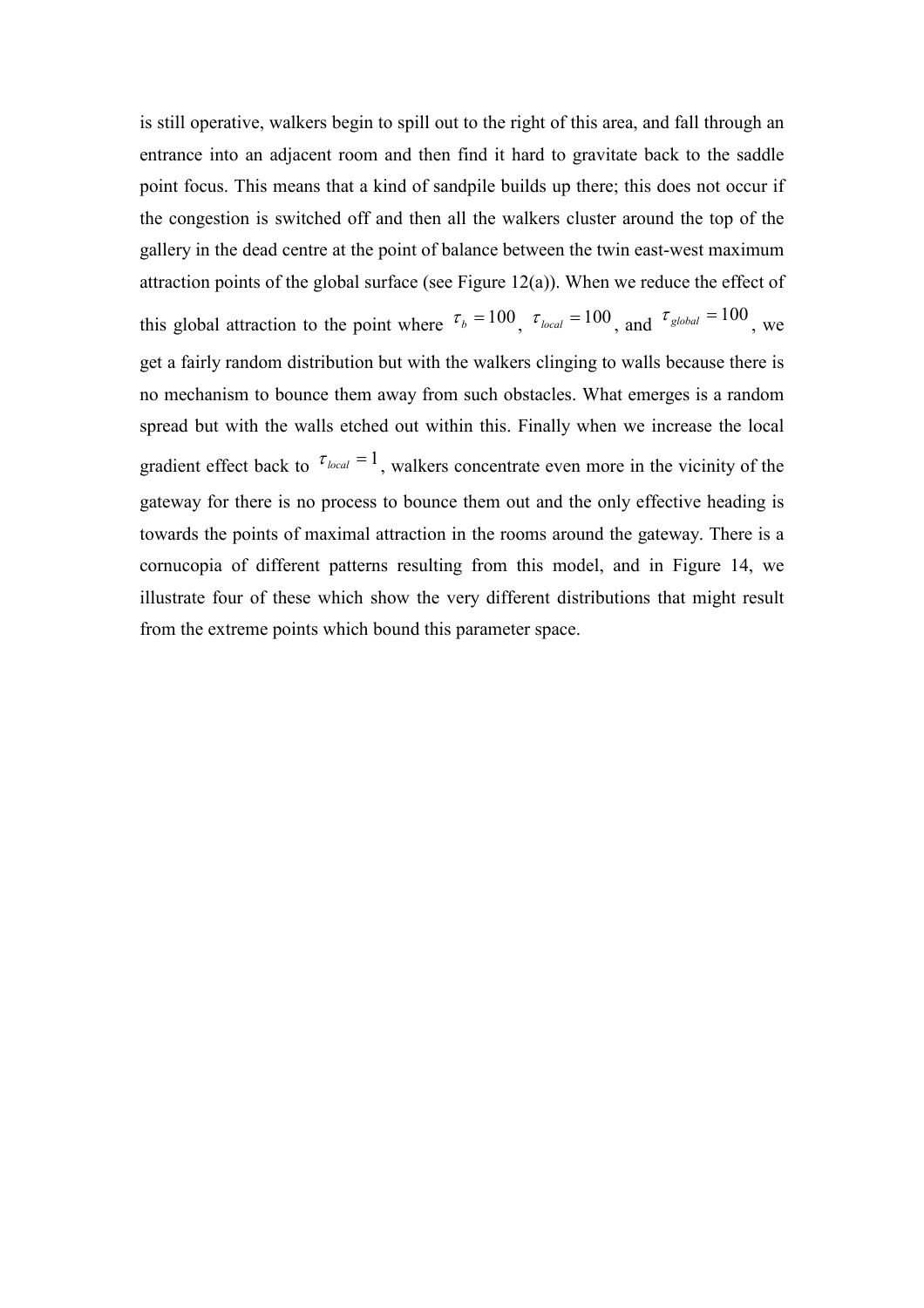| l<br>٠<br>٠ |
|-------------|
|-------------|

| ٠<br>u,                                                                                           |
|---------------------------------------------------------------------------------------------------|
| Ŋ<br><b>Re</b>                                                                                    |
| Ì<br>$\mathcal{O}(\mathbb{R}^d)$<br>$\hat{f}(\hat{x}^{(i)})$                                      |
| <b>Septe</b><br>M.<br>$\mathcal{L}_{\mathcal{A}}$<br>٠<br>$\mathcal{L}_{\mathcal{A}}$             |
| N<br>霧<br>$\mathbb{Z}^n$                                                                          |
| 鸚<br>Ŧ<br>÷,<br>$\sim$ 1<br>$\sim 10^{11}$ km s $^{-1}$<br>$\mathcal{P}^{(1)}_{\text{max}}$<br>r. |
| ý vo                                                                                              |

 $r_{\delta}$  = 1  $\;$   $r_{\text{local}}$  = 100  $\;$   $r_{\text{global}}$  = 1

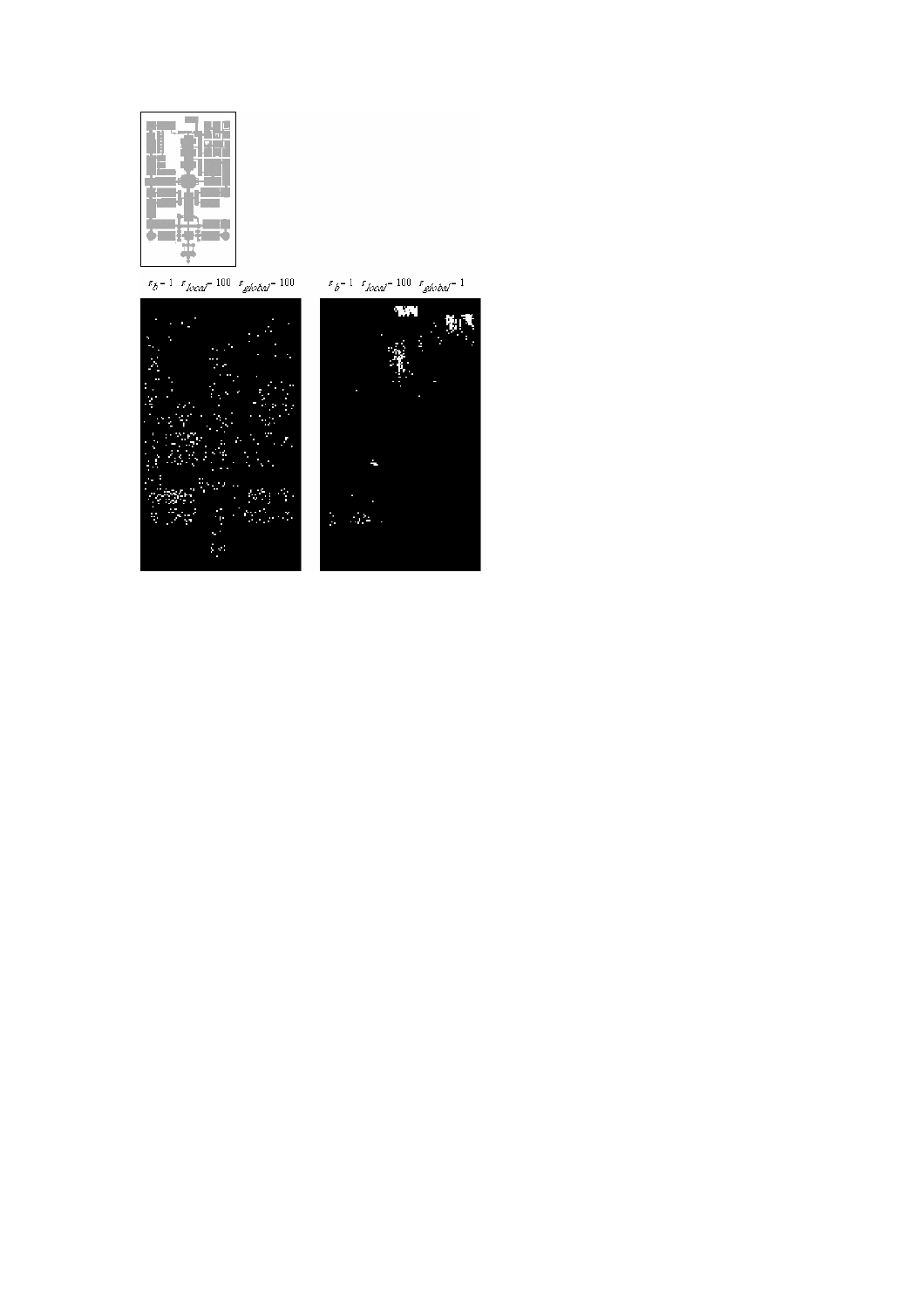

 $r_{\tilde{D}}=1-r_{f\circ c\cdot a}=-r_{g\circ c\cdot b\cdot a'}=1$ 





Figure 14: Steady State Walker Simulations Associated with Extremes in the Parameter Space

Through this process of judicious search, we have explored the performance of the model in detail in the areas where  $\tau_{b}$  is nearer 1 while  $\tau_{local}$  and  $\tau_{global}$  are an order of magnitude greater, between 30 and 50. These give much more realistic distributions although it is clear when  $\tau_{local}$  is evaluated more frequently than  $\tau_{global}$ , better distributions are simulated. When  $\tau_{global}$  is more frequent, there is a distinct tendency for walkers to move to the edges of rooms, marking out these edges. Although the model is quite sensitive to these parameters and because our explorations are in no way complete as yet, then it is entirely possible that there are other combinations of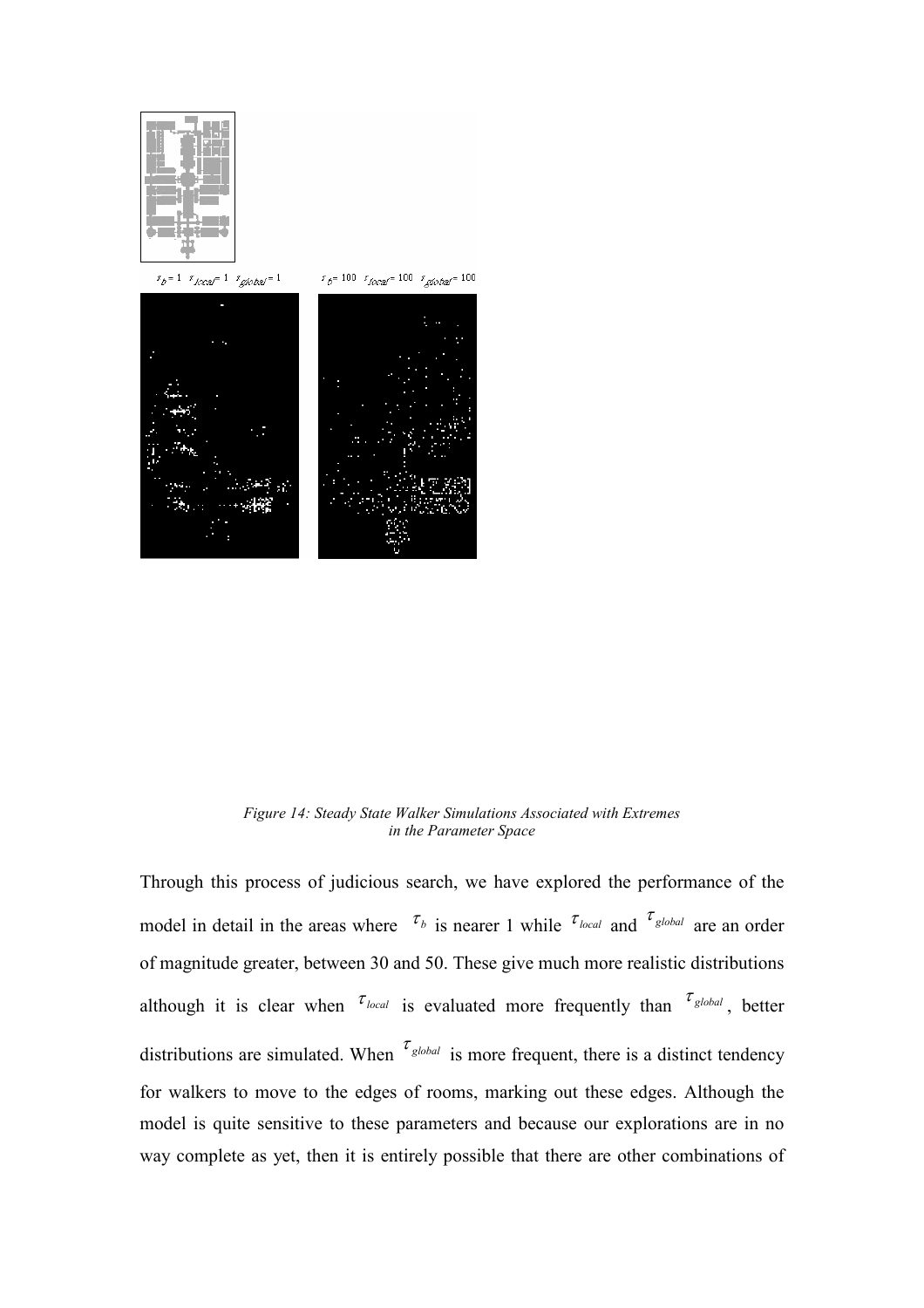values in this general area that lead to better performance and contradict these tentative conclusions. We have computed a simple measure of model performance  $\Theta$ based on the squared differences between observations  $P_J$  and predictions  $P_J$  which is defined as

$$
\Theta = \sum_{J} (P_J - P'_J)^2
$$
\n(30)

.

This measure is computed for each run of the model shown in Figure 13 and is presented in terms of the parameter space in Figure 15. Within the extreme values defined by this space, it is clear that  $\tau_b \ll \tau_{local} \ll \tau_{global}$  with the best fit occurring at  $\tau_b = 5$ ,  $\tau_{local} = 20$ , and  $\tau_{global} = 50$ . We have explored the sensitivity of the parameter values around this optimum and conclude that this is the approximate area where the best fit lies. As we have not explored the surface in complete detail however, we do not know if this surface is unimodal with a global optimum and this must await further work on this and similar applications.

However these best parameters do produce a well fitting model which we can illustrate in various ways. In Figure 16(a), we show the distribution of pedestrians in the steady state and this reveals that there is little geometric bias - walkers do not cling to walls, walkers do not remain in the gateway area, and walkers disperse throughout the gallery. There is a mild asymmetry between the left- and right-hand sides of the gallery, and the bookshop is the most frequently visited room; these bear out the observations made by UAS (1996). In Figure 16(b), we show the flow density diagram associated with 16(a) and this too confirms these interpretations. A more complete test of the model is given when observed and predicted pedestrian flows as measured by the number of visitors per room, are correlated. Figure 17 presents a scatter graph of  $P'_J$  versus  $P_J$  where it is clear that there are two major outliers - the room immediately above the bookshop and the top gallery hall along the main axis. In one sense, it is clear why these two rooms have attracted many more visitors than are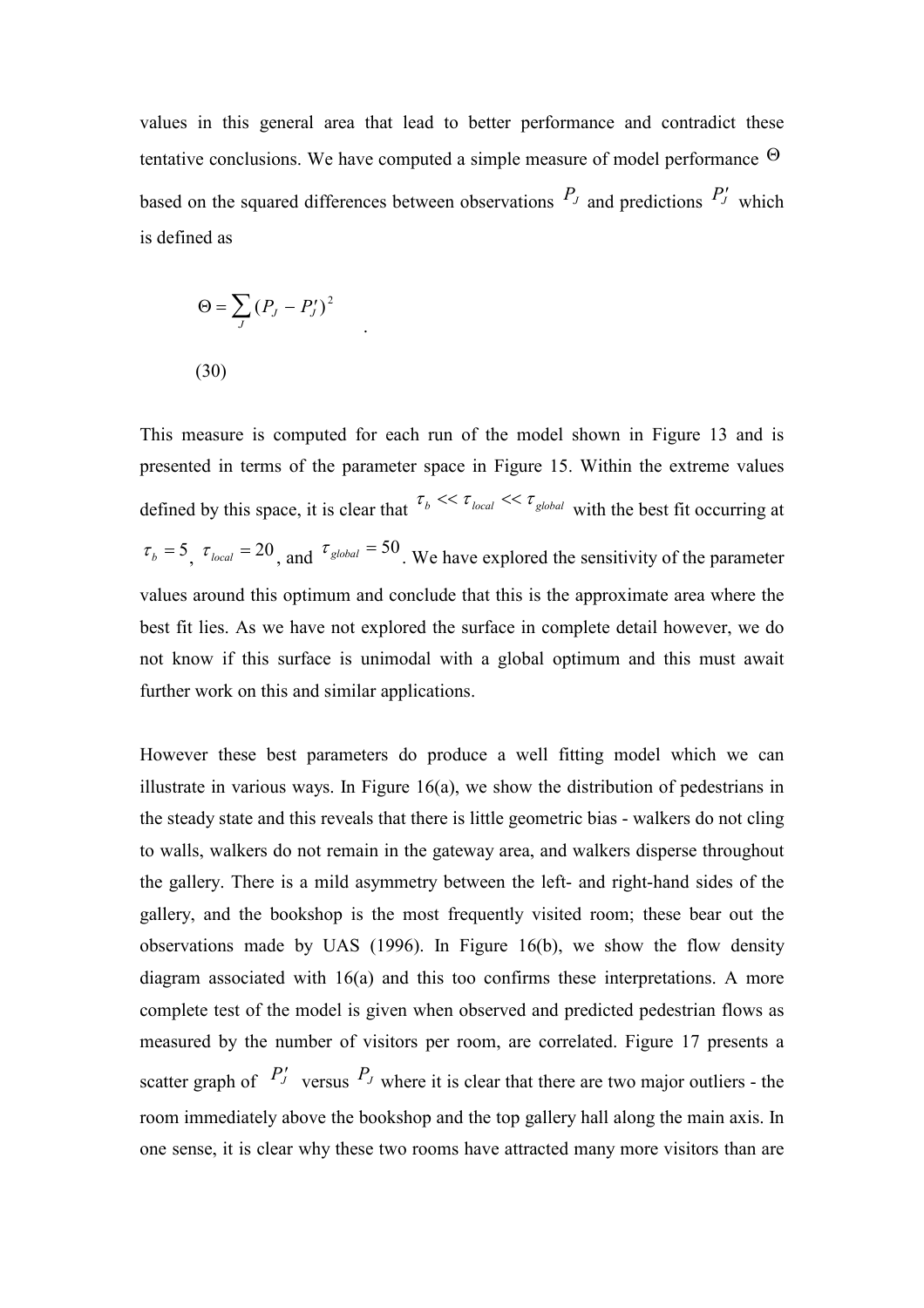observed. The room adjacent to the bookshop may live in its shadow to an extent and such an effect is hard to build into such a model. Second, the upper hall on the axis is at the focal point of the global attraction surface - at its saddle point between the rightand left-hand foci of the global attractor and we must conclude that this is given undue importance in the model. The correlation between observations and predictions is 0.736 which yields an  $r^2$  of 0.541; if the two outliers are removed, then this correlation increases to 0.844 with a consequent  $r^2$  of 0.712, which is really rather good. Combining these measures with the visual realism generated by the model suggests that this approach is more promising than we originally anticipated.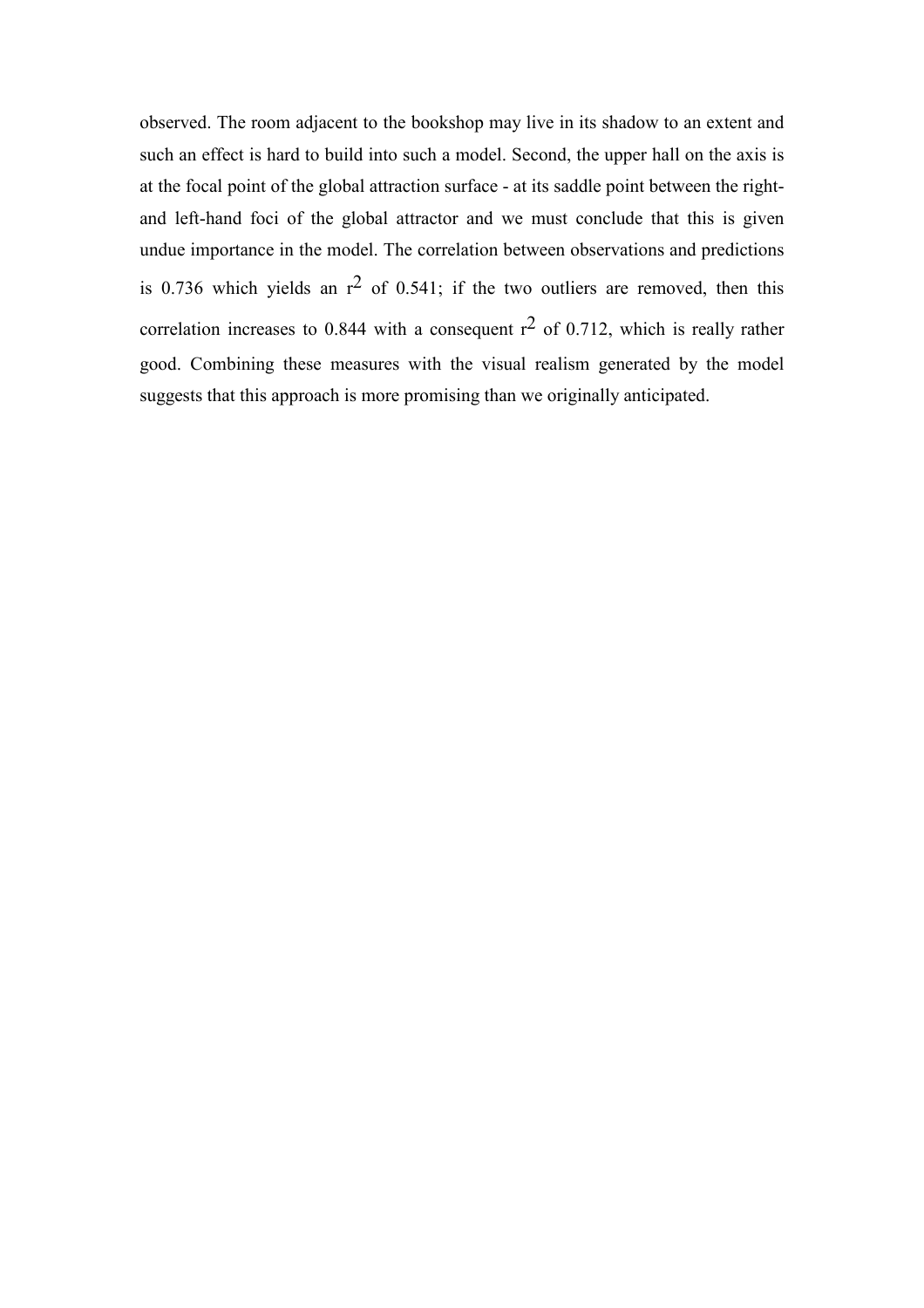

Figure 15: Performance of Various Model Runs in the Parameter Space

Our last foray into pedestrian modelling involves developing rudimentary learning capability within the model. The Tate example is the best of all our applications on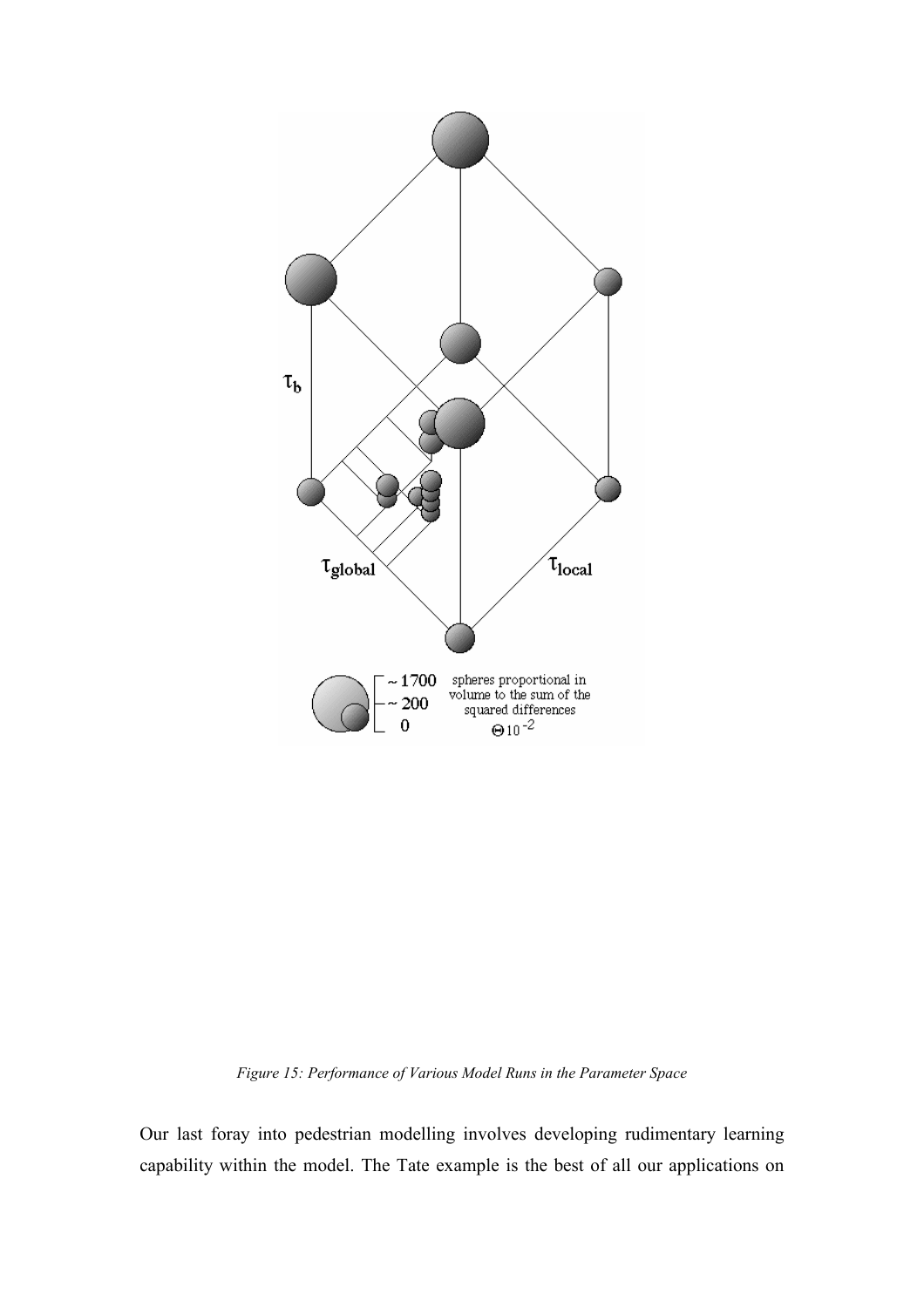which to develop this; we have greater flexibility in developing movement in this example than any other and thus we are able to explore in visual terms the extent to which agents might learn their way around the building complex. The most obvious metaphor for pedestrian systems of this kind involves comparing the way pedestrians might learn to move in a complex geometry with the way animals learn to navigate within a maze. In such situations, there must be some objective function which is successively improved through the changed behaviour which is associated with learning. It is immediately clear that such a function cannot be the same as the global performance function which we used earlier to find parameter values which optimised the motion of the collectivity of agents. Learning must take place for each individual within the model and this suggests that parameters must be set for each individual agent. As this would involve a major extension to the model, all we will do here is sketch the way such parameters might be specified and optimised as a prelude to future work.

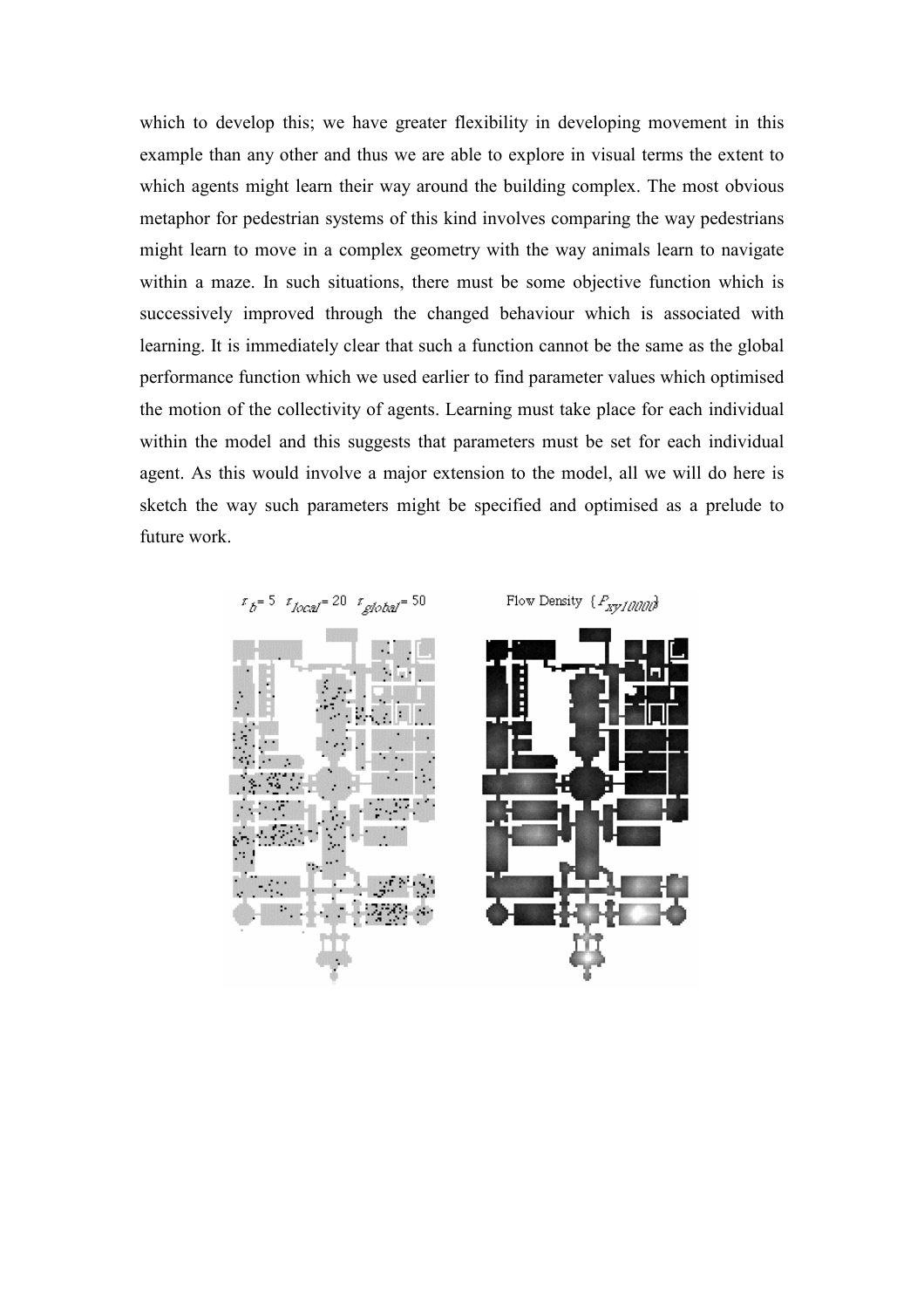## Figure 16: The Best Fitting Distribution of Walkers and their Flow Density

With the model in its current form, we are able to simulate any number of walkers (up) to 16K) and thus we can use the model to explore the behaviour of a single walker as indicated in previous sections. With one walker, the parameters at  $\tau_{b}$ ,  $\tau_{local}$ , and  $\tau_{global}$  are associated with a single individual and we can use these and the other parameters concerning motion, which are predetermined, as a basis for changing behaviour due to learning. One way of proceeding would be to simply let a single agent continually evaluate his/her performance in terms of the number of times each room in the gallery is visited, and to adjust the values of these three parameters in such a way that eventually the walk traced out is closest to that observed for many walkers. This substitution of the external calibration process for a process whereby the agent makes the changes instead of the model user is not very realistic. Model performance based on room visits is associated with many walkers, not one. In practice, a single walker would not visit each room in proportion to the number of actual visits by all walkers. A single walker would only visit a limited set of rooms for only when the number of walkers was increased to the number observed would their collective room visits be comparable to those observed.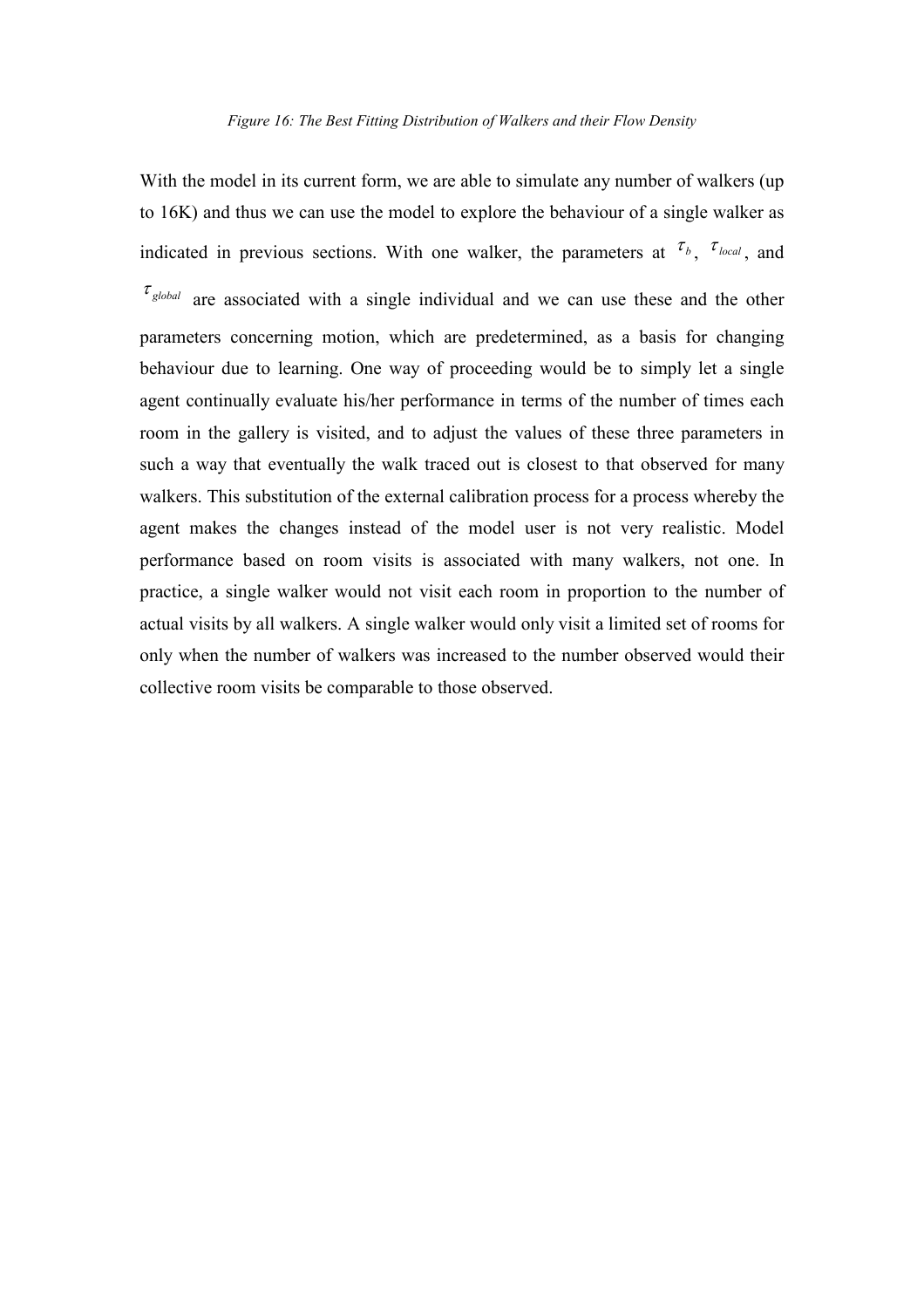

 $r^2 = 0.712$  based on •  $r^2 = 0.541$  with outliers  $\circ$  included

Figure 17: Predicted and Observed Room Occupancies based Frequencies of Visits

Secondly, it is unlikely that walkers would adjust their behaviour to optimise so abstract a function as the number of rooms visited; it is much more likely that behaviour would be modified through learning about how to navigate the local geometry successfully. It is this that we consider to be the most promising feature for endowing such learning capabilities within the model. At present, every time t an obstacle is encountered, a progress function  $\lambda_{kt}$  is evaluated and if this is below some threshold  $\Lambda$ , then a procedure is invoked which moves the walker k around the obstacle. Currently this procedure consists of: moving the walker back to the previous position where the obstacle was not encountered; incrementing the heading by  $\pi/2$ , moving one step forward, and if encountering an obstacle, moving one step back. This sequence is repeated six times. The progress threshold  $\Lambda$  is fixed in advance and in all the runs to date, this has been set at 0.2 units of distance. If the goal of the walker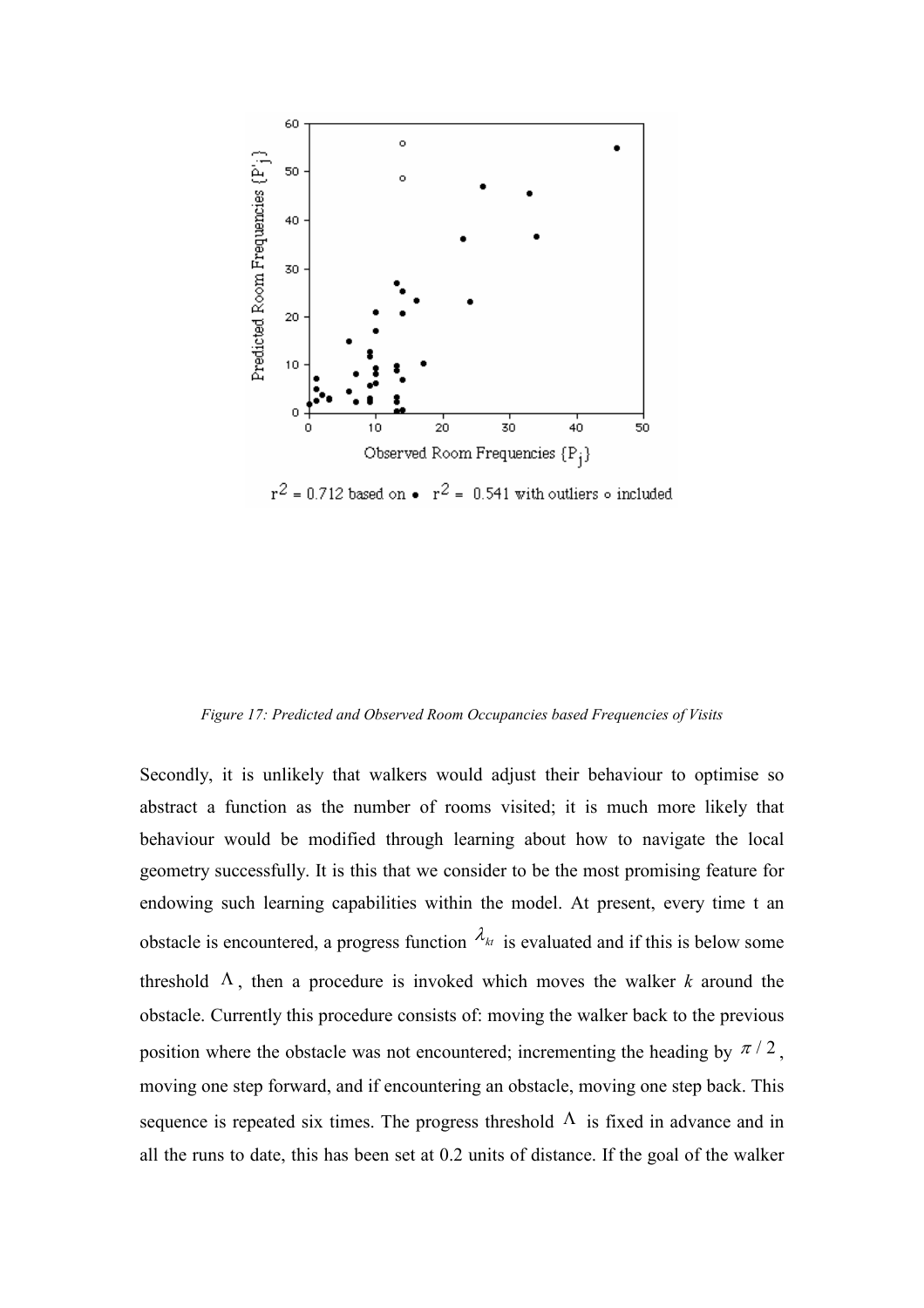is to make progress in walking as rapidly as possible, to circumnavigate obstacles as easily as possible, spending as little time as possible being bounced in this fashion, then as the agent experiences obstacles on the walk, changes can be made to  $\Lambda$ , to the number of times the sequence is activated, and to the headings that are used when the walker gets stuck. This is easy enough to implement but as in any scheme which involves optimising an objective whose form in the parameter space is unknown, there may be multiple optima and there is no certainty that the learning will be robust.

In principle, it is possible to set the agent walking from the gateway and after a fixed number of time periods, T, to have the agent check the amount of time spent in circumventing obstacles, and making progress, and to test the sensitivity of these values by making an adjustment to one or several of the features of the obstacle circumnavigation routine itemised above. If the adjustments reduce time spent and increase progress, then they are accepted and the agent continues to walk around the system until at time 2T, the same sensitivity testing is invoked. Such a process is similar to the way search techniques operate but the nice feature of this model, is that once an adjustment is made, agents simply resume their walk. As they can walk indefinitely in the gallery and as the model takes no more than 30 seconds of real time to simulate 100,000 time periods (on a late 1995 Macintosh PowerBook 5300), then many, many possibilities can be tried out in this way. The big problem is that we do not know the extent to which the local geometry of particular places determines the speed of walking and the rate of progress. In other words, every time the model is run, a single walker will take a different path through the system and the extent to which learning behaviour is robust between different runs is unknown. Possibly by letting the agent walk around the system for 24 hours or more which would constitute billions of time periods, then learning may become robust. Moreover, learning may not simply be a matter of altering parameters values but of selecting different strategies for encountering different types of obstacle situation. For example, with one type of obstacle, one might first move back, then forward with a different heading and so on; with another one might move forward first with a different heading and so on. It is possible in this model to encode this kind of strategic learning into the simulation although such detailed conditions tax the power of the current software and can only be developed in detail once the programming effort moves to a more purpose-built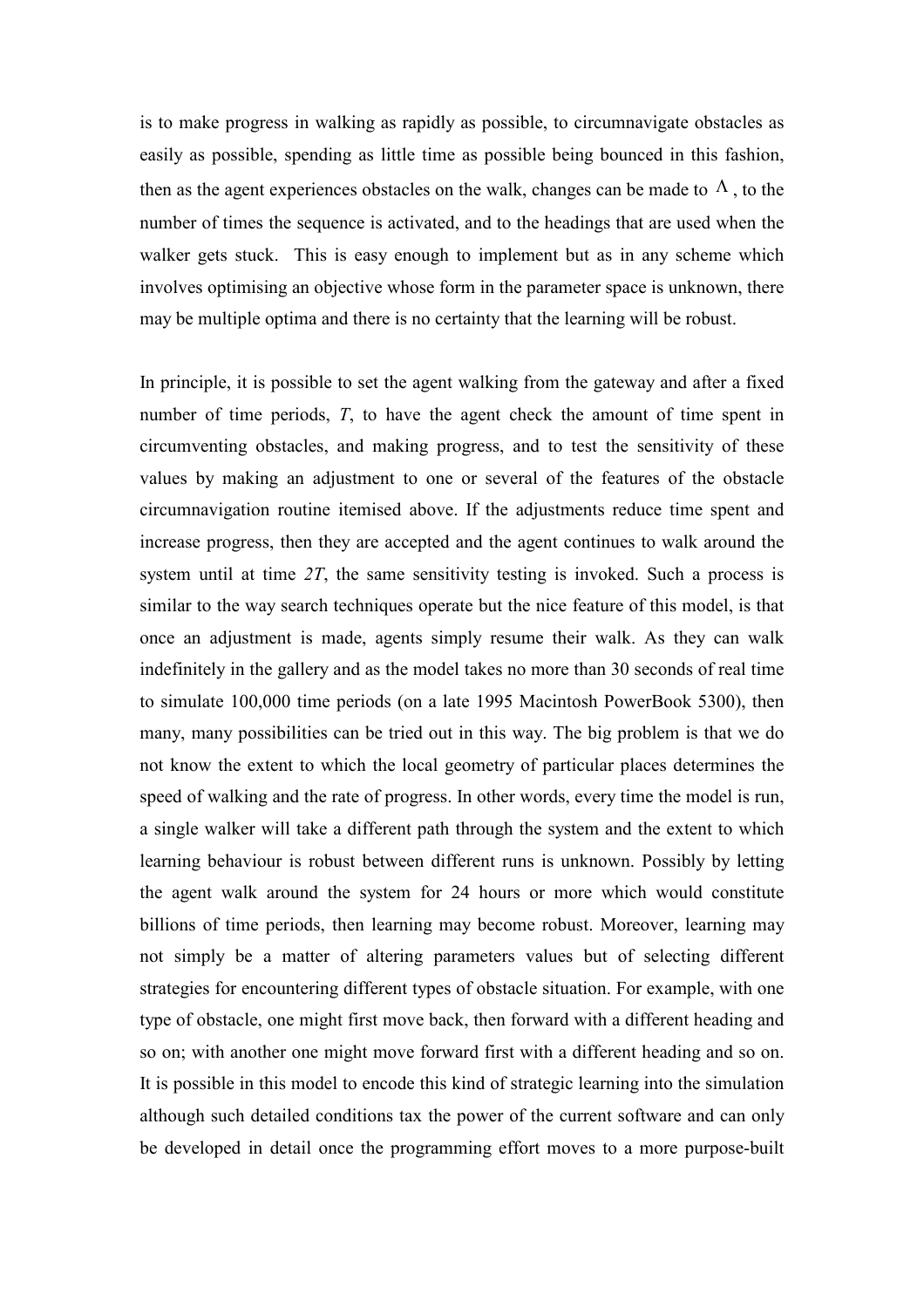software environment.

The last issue we will broach involves the problem of moving from a population of many agents to individual agents. As we have noted, when we examine the behaviour of one agent over many different runs, the spatial patterns traced out by this agent will differ from run to run. To illustrate this, in Figure 18, we show four walks traced out by a single agent starting from the gateway, walking for 20000 time periods, using parameter  $\tau_b = 5$ ,  $\tau_{local} = 30$ , and  $\tau_{global} = 50$  for the best fitting simulation. Each of the four walks is different in terms of location as one might expect but each is similar in terms of macro parameters such as distance travelled, and the amount of time spent in circumnavigating obstacles. Over a very large number of runs, these patterns are likely to follow a distribution similar to that simulated earlier when many agents walk in the system simultaneously. However, this is not always the case for agents interact through the congestion and attraction functions  $f_c$  and  $f_a$  and this means that exploration of the behaviour of one agent cannot be easily generalised to many. Our comment in an earlier section that exploring the behaviour of a single agent is instructive for what it might tell one about the entire system is still valid in part for in our models here, the two forces  $f_c$  and  $f_a$  have not be widely used. Nevertheless, although the idea that one might be able to get a single agent to learn and then transfer this experience to a population of agents is attractive, the interactions between agents are likely to be such that transfer will be limited in fully-fledged, more realistic simulations.

## Conclusions: Developing Agent-Based Models

The microsimulation model we have developed is composed of the individual dynamics - the motion - of agents, the behaviour of each agent being largely conditioned by autonomous responses to highly local spatial conditions. We have assumed that the model is calibrated in a traditional manner by scaling up the actions of individual agents into some global pattern which is then matched against some set of observed data. Our assumption is that such global behaviour can be predicted and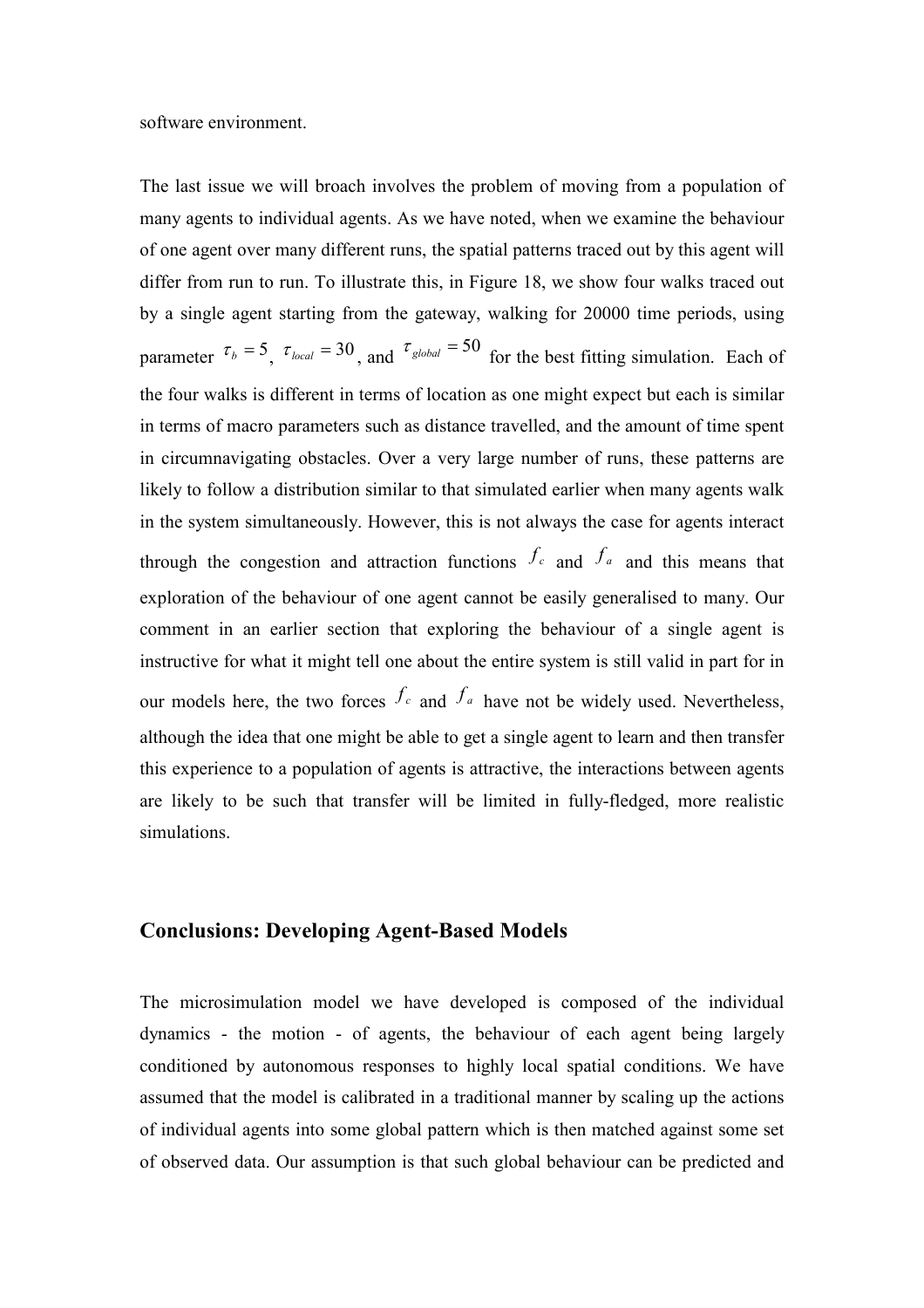possibly controlled through interventions that change the spatial geometry of the system with consequent impacts on individual behaviours. Our approach to date, however, largely ignores the measurement and analysis of individual dynamics using appropriate statistics. We might be more interested in fine-tuning the actual behaviour of each agent rather than in any macro tuning of the agent population. There is even an argument for assuming that the population will take care of itself as long as individual behaviours are modelled correctly. There remains a huge area of investigation only touched upon in the last section, concerning the distributions of different spatial behaviours within the larger population. As yet we have little idea how the statistics of the global patterns we have predicted decompose into individual behaviours but this is an important area for continued exploration in the current set of applications.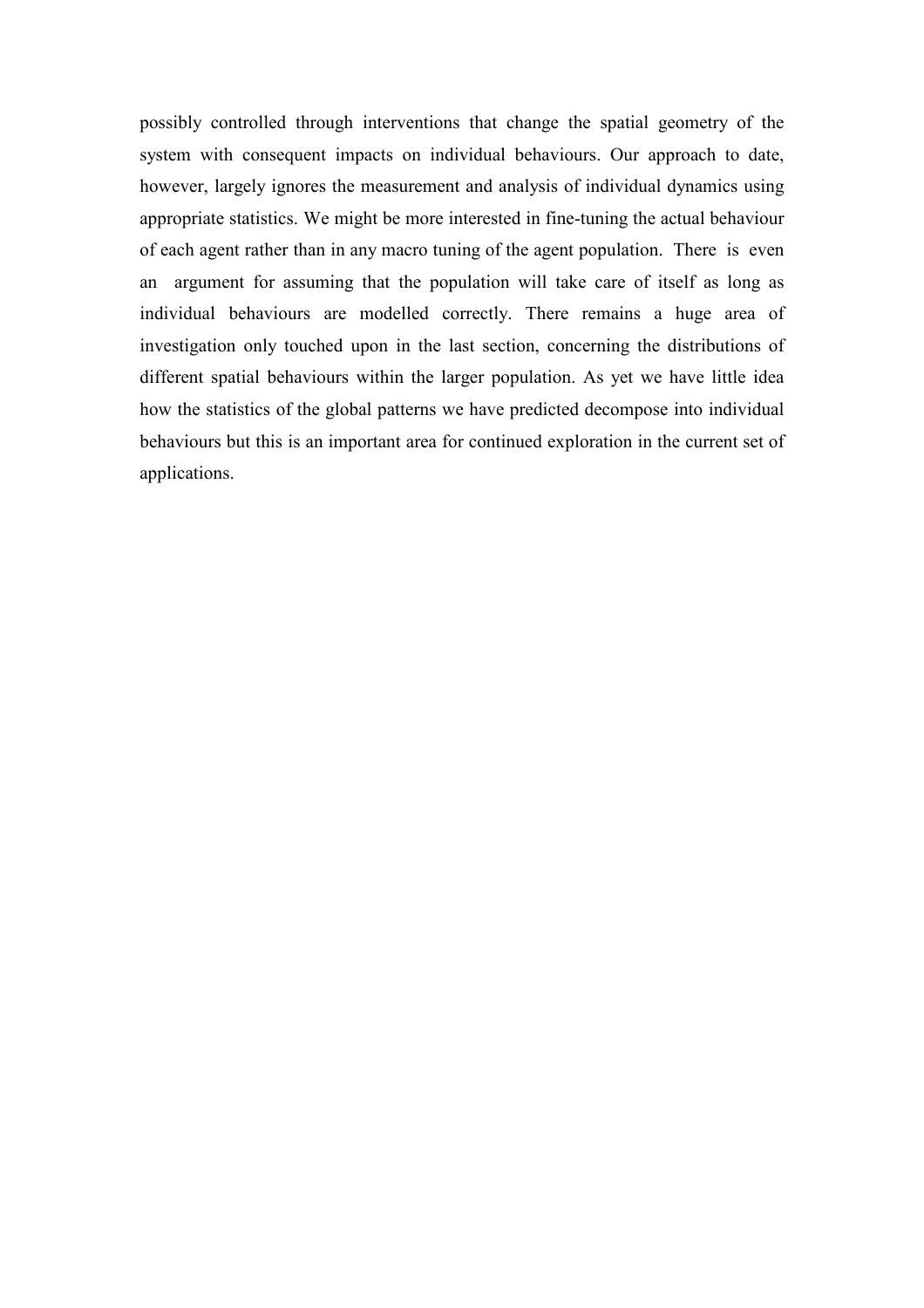

Figure 18: Flow Densities Associated with Different Walks of a Single Agent

The aggregation problem for these types of agent-based model involves representing many different classes of agent. So far, all our agents, our walkers, obey the same rules and respond to the same spatial events and patterns. Making such models more realistic must therefore involve defining key classes and types. For example, there is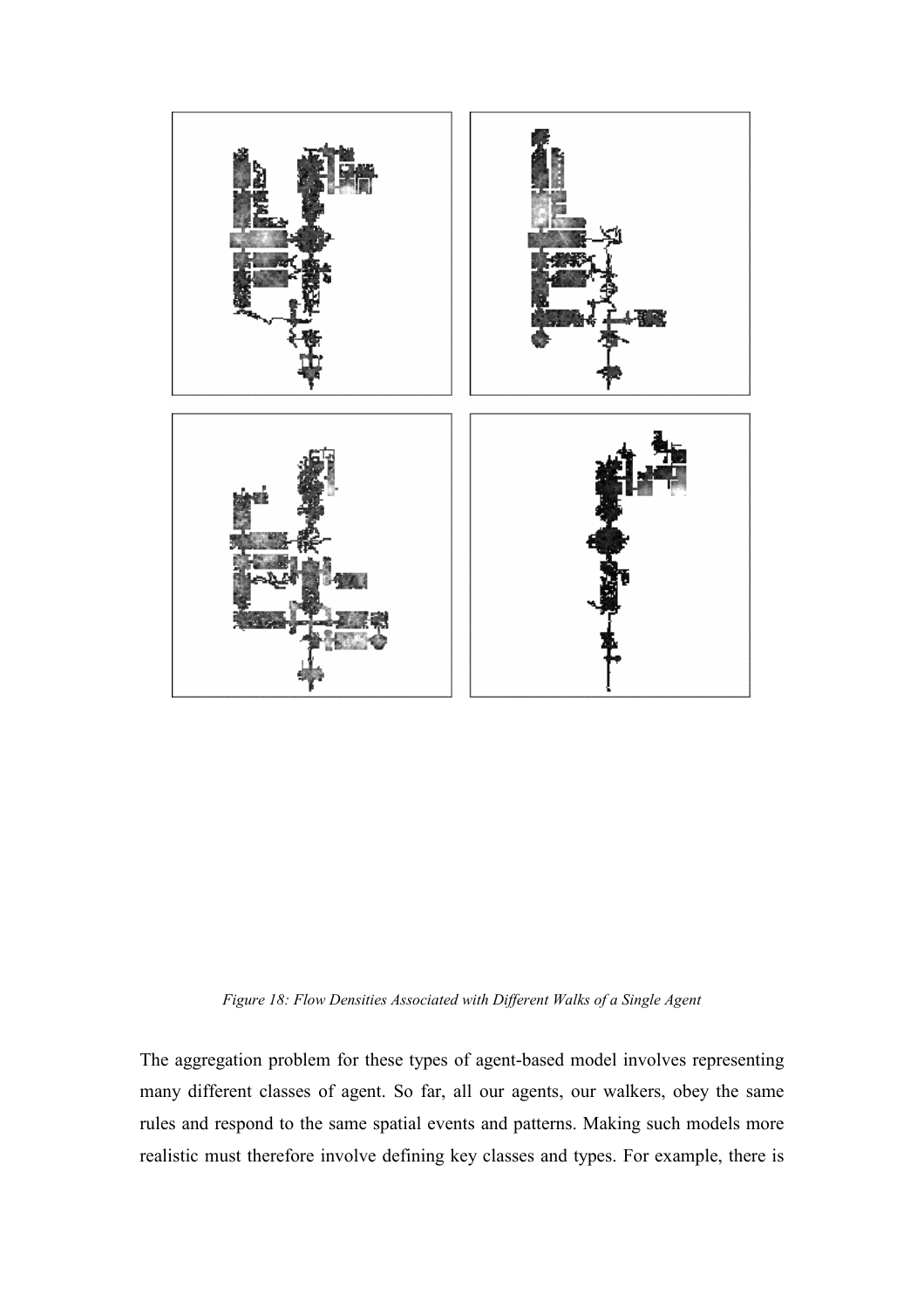distinct difference between walkers who are already familiar with local situations and those who are not. Moreover walkers may have different degrees of familiarity with different parts of the same system. Some will be familiar with different neighbourhoods while others will be familiar with different activities such as varieties of retailing and entertainment. Walkers whose goal is shopping or entertainment have different demographic profiles which condition how and what attractions they respond to and this implies that different attractor surfaces must be developed for various categories of walker. This kind of disaggregation suggests that more emphasis be given to different classes of behaviour, something which is limited within the CA software used here where the emphasis is mainly on the way local actions generate global pattern.

The existing model does not contain much agent interaction. In the Tate Gallery example, we switched on the congestion threshold which meant that walkers tend to avoid each other when a congestion threshold is reached. However the positive and negative feedbacks between the number of walkers in a place and the level of spatial attraction was not implemented. Interaction between agents only comes into its own when different classes of agent are introduced. For example, it is well-known that crowds form when individuals see other individuals congregate. When we have walkers who are familiar with a place and know where they are going, other walkers begin to follow. This kind of self-reinforcement also induces a kind of learning in that walkers who do not know a place will find out about it more quickly when they follow others who know it. In fact every time a walker visits a place, something new is learnt even if they are thoroughly familiar with a place. The randomness of motion and the fact that there are differences in the composition of other agents each time a place is visited mean that agents are continually exposed to new information, and this conditions future behaviour. In a sense, this kind of learning can only be embodied in the model if there is a shift to more individually specific modelling software where agents are treated as individuals and where massive amounts of variety can be built into the way agents respond to even quite simple situations. Again a move to more purpose-built software is necessary.

If we develop a framework in which each individual is tracked in detail, then it is likely that the local geometry through which the agents move, must be represented by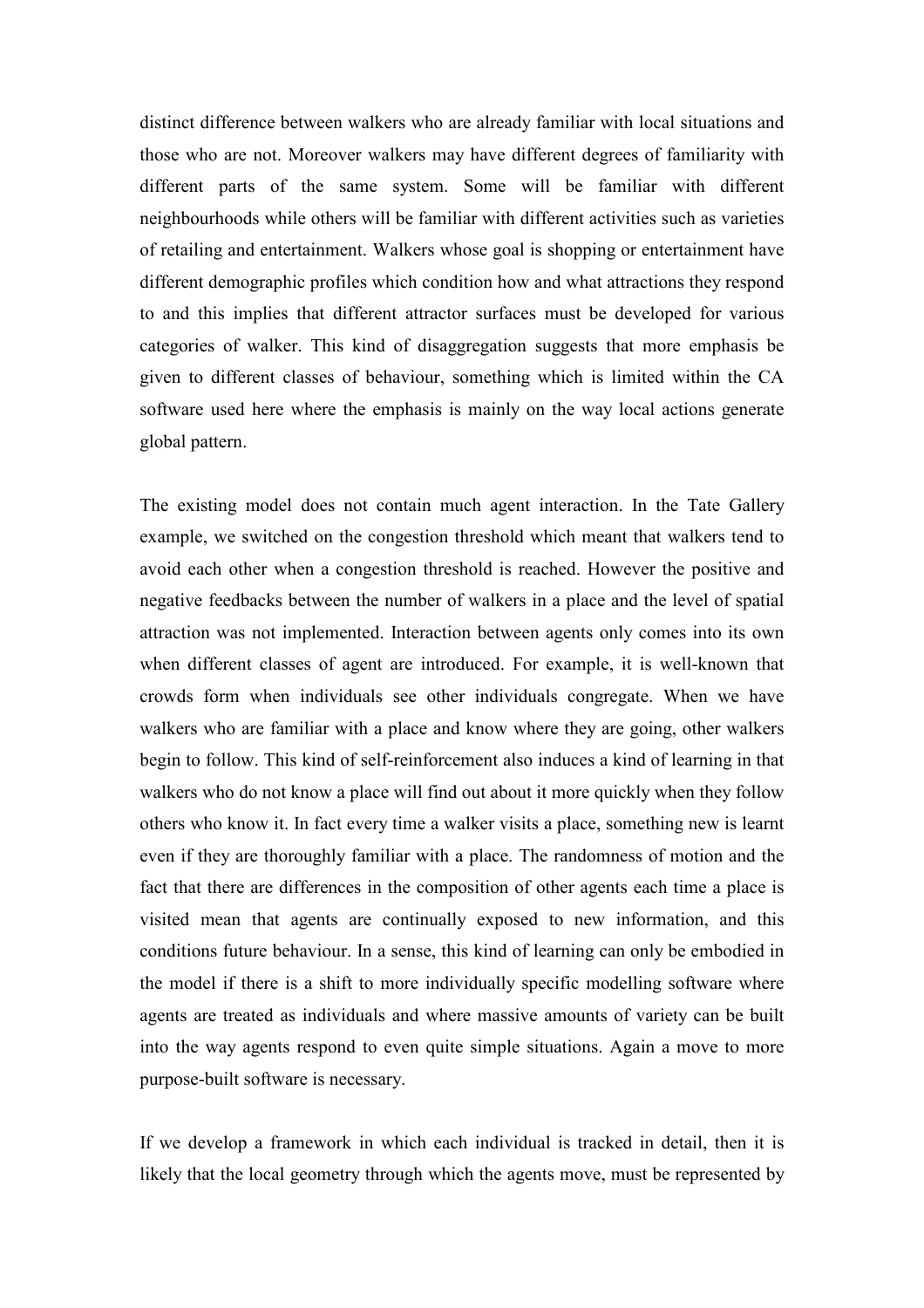something other than continuous attraction surfaces. In fact, locations should be represented by parcels and like objects which in turn can then be endowed with different attributes. The notion of moving through the space can then be articulated as the search for objects of attraction whose attributes match the individual profiles of agents. For example, an agent with a certain set of preferences for a bundle of goods might only find those goods in a small subset of places which in turn are attractive enough to draw the agent. The outputs of the model then become profiles of realised trips which are characterised by the match between what the agent requires - demands - and the way those requirements are met - supplied. The model would thus take on a more explicit economic flavour incorporating elements of choice theory in the manner of disaggregate travel demand modelling (Willumsen and Ortuzar, 1990). In this way, we might begin to build in multi-purpose trips. Finally, if we so disaggregate, we are likely to be able to incorporate the more detailed dynamics of walker behaviour similar to that in the pedestrian models designed by Helbing and Molnar (1995).

This requires us to move to purpose-built software and to relinquish, for a time at least, the powerful graphics and animation capabilities that the current models have. But it also assumes that we begin to build in more detailed profiles of how walkers respond to their local environment and this in turn will require detailed data on their demographic and related behavioural characteristics. This forces us back to ideas in microsimulation but this time in a spatial context where the agents are modelled explicitly and individually according to the behavioural profiles which drive such simulations. These are all elements that we will consider in moving the research to the next level, while at the same time continuing to develop the existing models for Wolverhampton and the Tate Gallery. All these developments will be reported in future papers.

## References

Adami, C. (1998) Introduction to Artificial Life, Springer-Verlag, New York

Arthur, W. B. (1988) Urban Systems and Historical Path Dependence, in J. H. Ausubel and R. Herman (Editors) Cities and Their Vital Systems: Infrastructure Past, Present and Future, National Academy Press, Washington DC, pp. 85-97

Axelrod, R. (1997a) The Complexity of Cooperation: Agent-Based Models of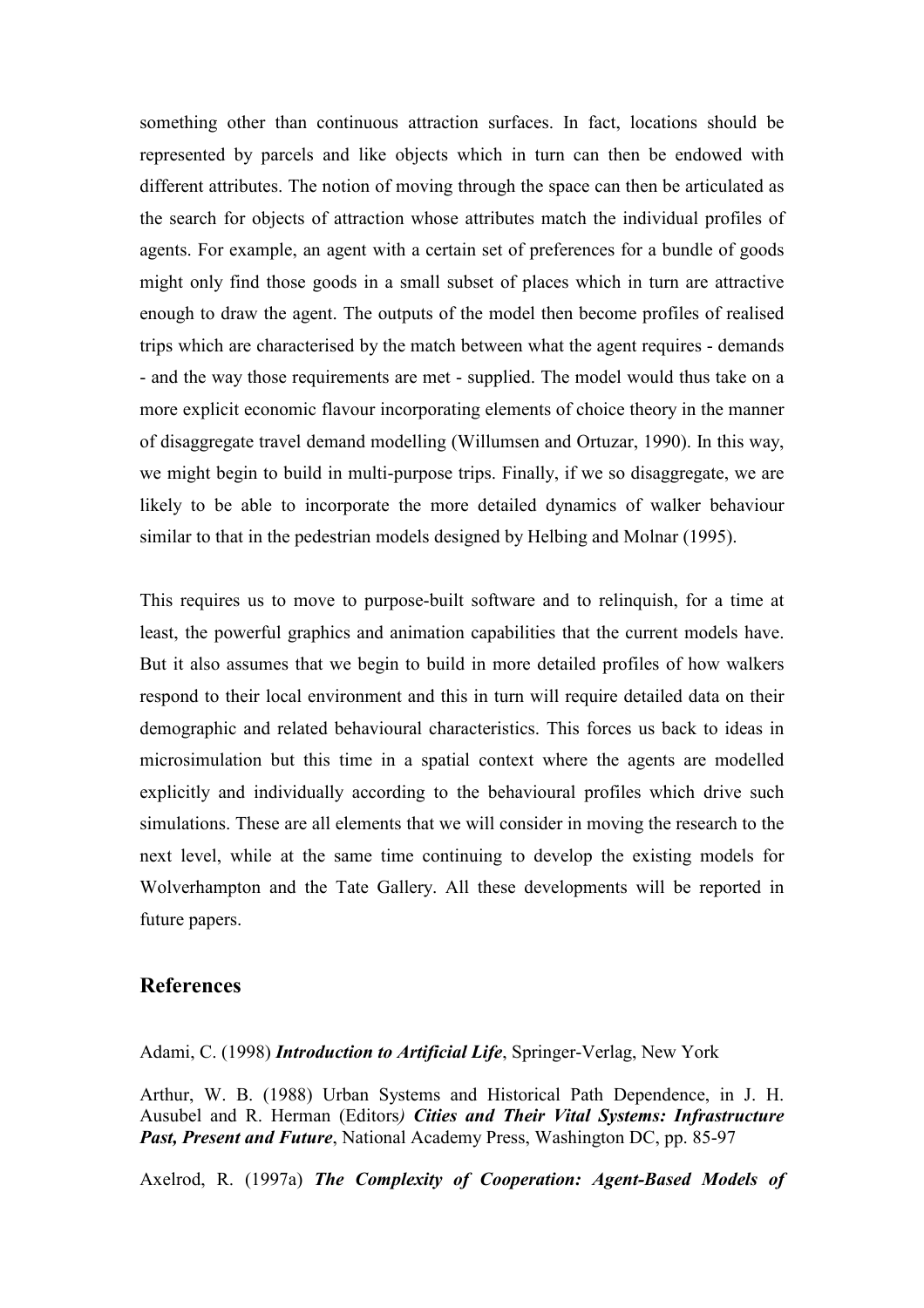Competition and Collaboration, Princeton University Press, Princeton, NJ

Axelrod, R. (1997b) The Dissemination of Culture: A Model with Local Convergence and Global Polarization, Journal of Conflict Resolution, 41, 203-226

Batty, M. (1998) Urban Evolution on the Desktop: Simulation Using Extended Cellular Automata, Environment and Planning A, 30, 1943-1967

Borgers, A., and Timmermans, H. J. P. (1986a) City Centre Entry Points, Store Location Patterns, and Pedestrian Route Choice Behaviour: A Microlevel Simulation Model, SocioEconomic Planning Sciences, 20, 25-31

Borgers, A., and Timmermans, H. (1986b) A Model of Pedestrian Route Choice and Demand for Retail Facilities within Inner-City Shopping Areas, Geographical Analysis, 18, 115128

Clarke, G. (Editor) (1996) Microsimulation for Urban and Regional Policy Analysis, Pion Press, London

DETR (1998) Town Centres: Defining Boundaries for Statistical Monitoring, Department of the Environment, Transport and the Regions, The Stationery Office, London

Epstein, J. M. and Axtel, R. (1996) Growing Artificial Societies: Social Science from the Bottom Up, MIT Press, Cambridge, MA

GSS (1997) Transport Statistics Report: National Travel Survey 1994-1996, Government Statistical Service, The Stationery Office, London

Haggett, P. and Chorley, R. (1969) Network Analysis in Geography, Edward Arnold, London

Hansen, W. G. (1959) How Accessibility Shapes Land Use, *Journal of the American* Institute of Planners, 25, 73-76

Helbing, D. (1991) A Mathematical Model for the Behavior of Pedestrians, Behavioral Science, 36, 299-310

Helbing, D. (1995) Improved Fluid-Dynamic Model for Vehicular Traffic, *Physical* Review E, 51, 3164-3169

Helbing, D., and Molnar, P. (1995) Social Force Model for Pedestrian Dynamics, Physical Review E, 51, 4282-4286

Helbing, D. and Molnar, P. (1997) Self-Organization Phenomena in Pedestrian Crowds, in F. Schweitzer (Editor) Self-Organization of Complex Structures: From Individual to Collective Dynamics, Gordon and Breach Science Publishers, Amsterdam, The Netherlands, pp. 569-577

Henderson, L. F. (1971) The Statistics of Crowd Fluids, Nature, 229, 381-383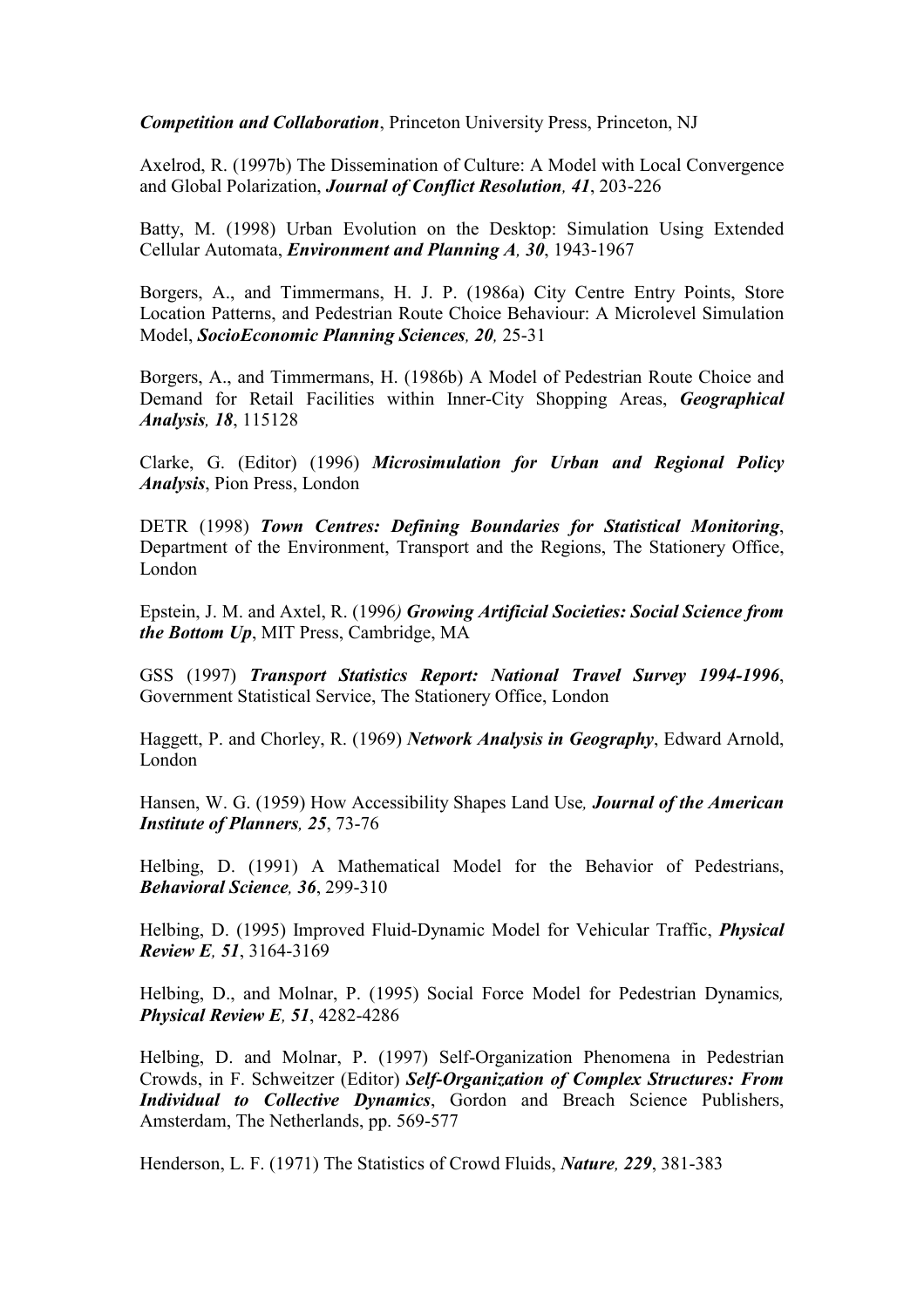Henderson, L. F., (1974) On the Fluid Mechanics of Human Crowd Motion, Transportation Research, 8, 509-515

Hillier, B. (1997) Cities as Movement Economies, in P. Droege (Editor) *Intelligent* Environments: Spatial Aspects of the Information Revolution, North Holland, Amsterdam, The Netherlands, pp. 295-342

Hillier, B. Penn, A., Hanson, J., Grajewski, T., and Xu, J. (1993) Natural Movement: Configuration and Attraction in Urban Pedestrian Movement, Environment and Planning B, 20, 29-66

Langton, C. G. (Editor) (1995) Artificial Life: An Overview, MIT Press, Cambridge, MA

Nagel, K., and Paczuski, M. (1995) Emergent Traffic Jams, *Physical Review E, 51*, 2909-2918

Older, S. J. (1968) Movement of Pedestrians on Footways in Shopping Streets, Traffic Engineering and Control, 10, 160-163

Resnick, M. (1994) Turtles, Termites and Traffic Jams: Explorations in Massively Parallel Microworlds, MIT Press, Cambridge, MA

Sandahl, J., and Percivall, M. (1972) A Pedestrian Traffic Model for Town Centers, Traffic Quarterly, 26, 359-372

Schelling, T. S. (1978) Micromotives and Macrobehavior, W. W. Norton and Company, New York.

Stewart, J. Q. and Warntz, W. (1958) Physics of Population Distribution, **Journal of** Regional Science, 1, 99-123.

Stilitz, I. B. (1969) The Role of Static Pedestrian Groups in Crowded Spaces, Ergonomics, 12, 821-839

Toffoli, T., and Margolus, N. (1987) Cellular Automata Machines: A New Environment for Modeling, MIT Press, Cambridge, MA

UAS (1996) Tate Gallery, Millbank: A Study of the Existing Layout and New Masterplan Proposal, Unit for Architectural Studies, Bartlett School, University College, London

Whiteley, B. (1997) Putting London Back on its Feet, *London Calling (Journal of the* RTPI London Branch), 2, 2-5

Willumsen, L. G. and Ortuzar, J. de D. (1990) *Modelling Transport*, John Wiley and Sons, Chichester, UK

## Acknowledgements